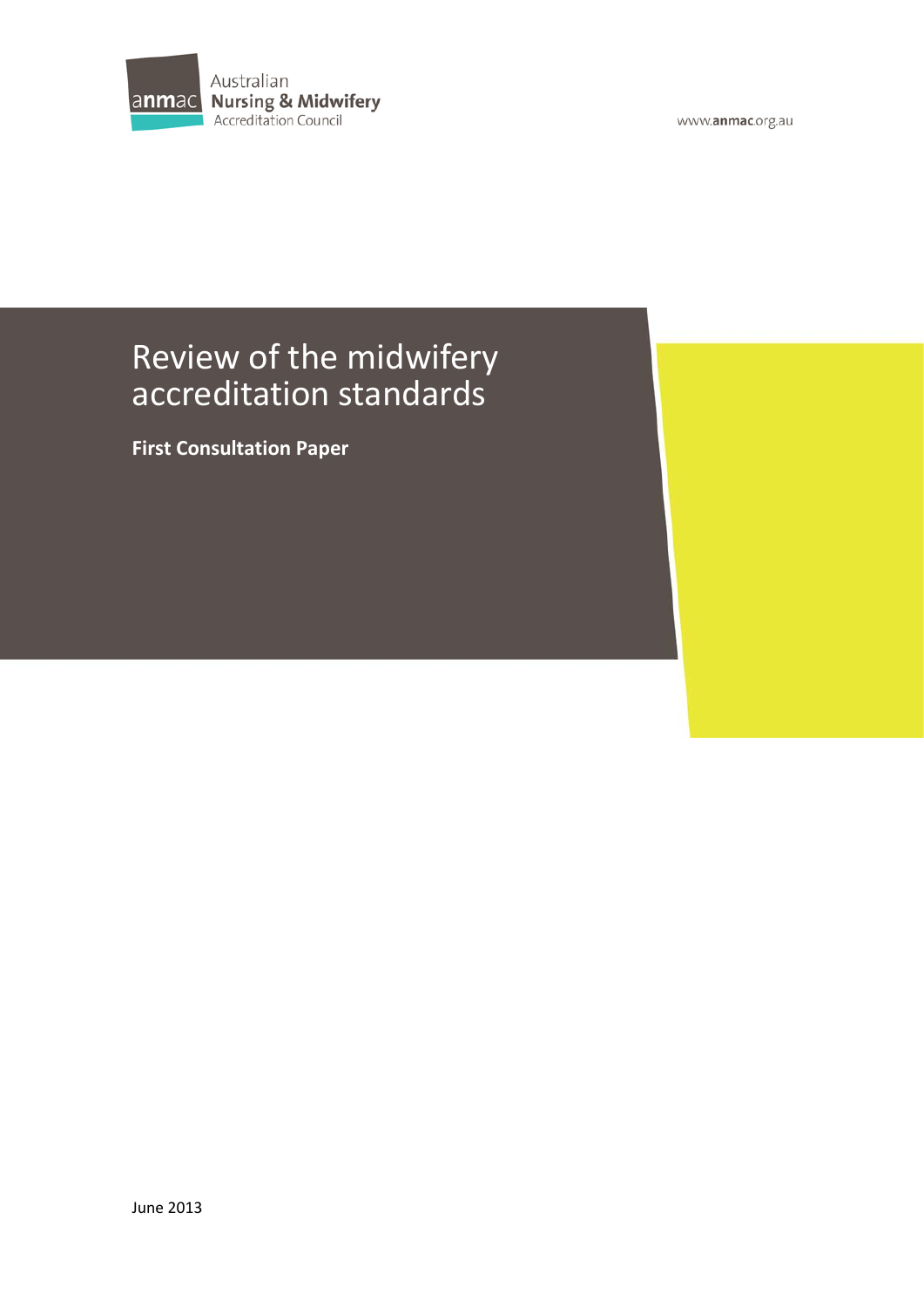# **Contents**

| <b>Consultation paper 1</b>                                         | $\mathbf{1}$   |
|---------------------------------------------------------------------|----------------|
| Aim of the review                                                   | 1              |
| Purpose of the consultation paper                                   | $\mathbf{1}$   |
| Context of the review                                               | $\overline{2}$ |
| Consultation process                                                | 3              |
| Objectives of the review                                            | 5              |
| ANMAC protocol for standards development and review                 | 5              |
| Literature search                                                   | 6              |
| The Australian midwifery landscape in 2013 and beyond               | 6              |
| Interprofessional learning and collaborative practice               | 8              |
| Competence and midwifery practice experience                        | 9              |
| Length of program and ratio of practice to theory                   | 18             |
| Use of simulated learning environments                              | 21             |
| Aboriginal and Torres Strait Islander people and midwifery practice | 22             |
| Care of women experiencing social, medical and/or obstetric risks   | 24             |
| Pathways to beginning practice                                      | 26             |
| Workforce issues and impact on education                            | 28             |
| Conclusion                                                          | 29             |
| Glossary and abbreviations                                          | 30             |
| Appendix A                                                          | 33             |
| Appendix B                                                          | 36             |

#### © ANMAC 2013

This work is copyright. You may download, display, print and reproduce this material in unaltered form only (retaining this notice) for your personal, non-commercial use or use within your organisation. Apart from any use as permitted under the Copyright Act 1968, all other rights are reserved. Requests and inquiries concerning reproduction and rights should be addressed to Copyright, ANMAC, GPO Box 400, Canberra ACT 2601

Published by the Australian Nursing and Midwifery Accreditation Council (ANMAC), Canberra, February 2013.

This document is online at www.anmac.org.au/publications

Disclaimer: The views in this publication are those of the authors and not necessarily those of ANMAC.

For further information, contact:

ANMAC GPO Box 400 Canberra ACT 2601 Phone (02) 6257 7960 Facsimile (02) 6257 7955 Internet [www.anmac.org.au](http://www.anmac.org.au/)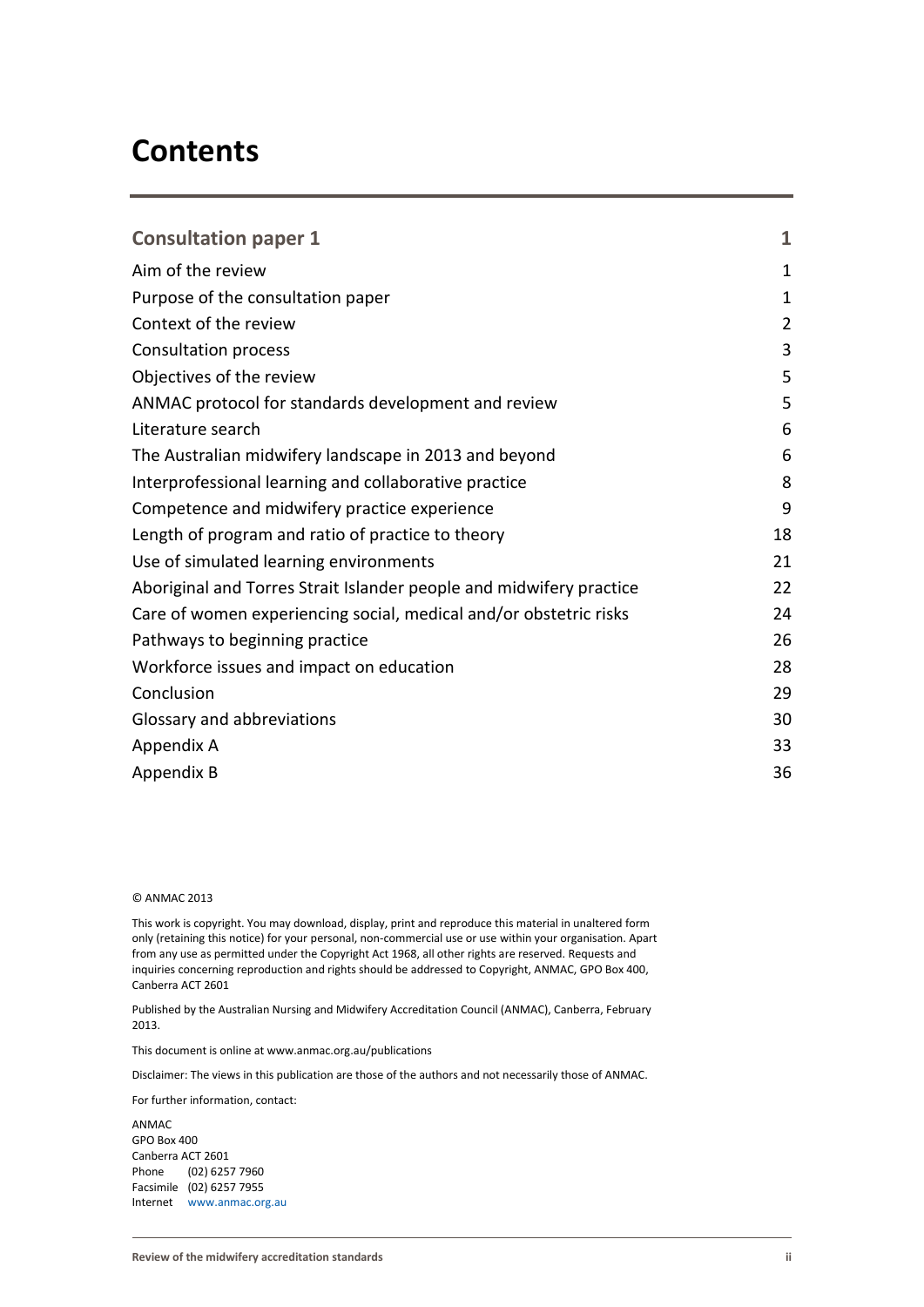# <span id="page-2-0"></span>**Consultation paper 1**

# <span id="page-2-1"></span>**Aim of the review**

The aim of the review of the Australian Nursing and Midwifery Council (ANMC) *Midwives: Standards and Criteria for the Accreditation of Nursing and Midwifery Courses (2010)* [1](#page-2-3) (Midwifery Accreditation Standards) is to review and update these standards in light of the move to the National Registration and Accreditation Scheme (NRAS). Under the National Law the Australian Nursing and Midwifery Accreditation Council (ANMAC) has responsibility for these standards and will synthesise and translate current evidence and feedback into refining and improving the midwifery accreditation standards so as to continue to safeguard and promote the health, safety and wellbeing of those Australians requiring midwifery care.

The work of each of the jurisdictions, community, midwifery profession and the Australian College of Midwives in developing the current midwifery accreditation standards is recognised and valued. The review of these accreditation standards seeks to build on this platform. The process undertaken by the Australian Nursing and Midwifery Accreditation Council (ANMAC) for the successful review of the *Registered Nurse Accreditation Standards* (2012) provides the model for this review. Utilising this model will ensure previous learning enhances the current process and upholds consistency across all accreditation standards development.

Constructive and respectful engagement with stakeholders is ANMAC's hallmark for the review and development of accreditation standards. Consequently, there will be wide consultation with stakeholders and multiple opportunities for engagement with the review process. This consultation, combined with a review of the literature will ensure the midwifery accreditation standards are contemporary, comprehensive, clearly articulated and nationally consistent.

The existing *Standards and Criteria for the Accreditation of Nursing and Midwifery Courses: Midwives (2009)* can be accessed via the ANMAC website. These standards are being reviewed with the support of the Nurses and Midwives Board of Australia (NMBA), who ultimately approve the standards as the basis for the qualification leading to entry to the register as a midwife. For more detailed information about the regulatory context of these standards see Appendix A.

# <span id="page-2-2"></span>**Purpose of the consultation paper**

This consultation paper outlines the aim, objectives and context of the review. It describes the process of consultation and proposes a number of key areas for consideration by interested stakeholders.

For the review to be effective, it is essential that the critical input of organisations and individuals with an interest in the education of midwives is optimised. This paper has been distributed to organisations and individuals with an interest in the practice of midwifery,

<span id="page-2-3"></span><sup>1</sup> Australian Nursing and Midwifery Council, *Midwives Standards and Criteria for the Accreditation of Nursing and Midwifery Courses Leading to Registration, Enrolment, Endorsement and Authorisation in Australia with Evidence Guide*. Canberra, 2010.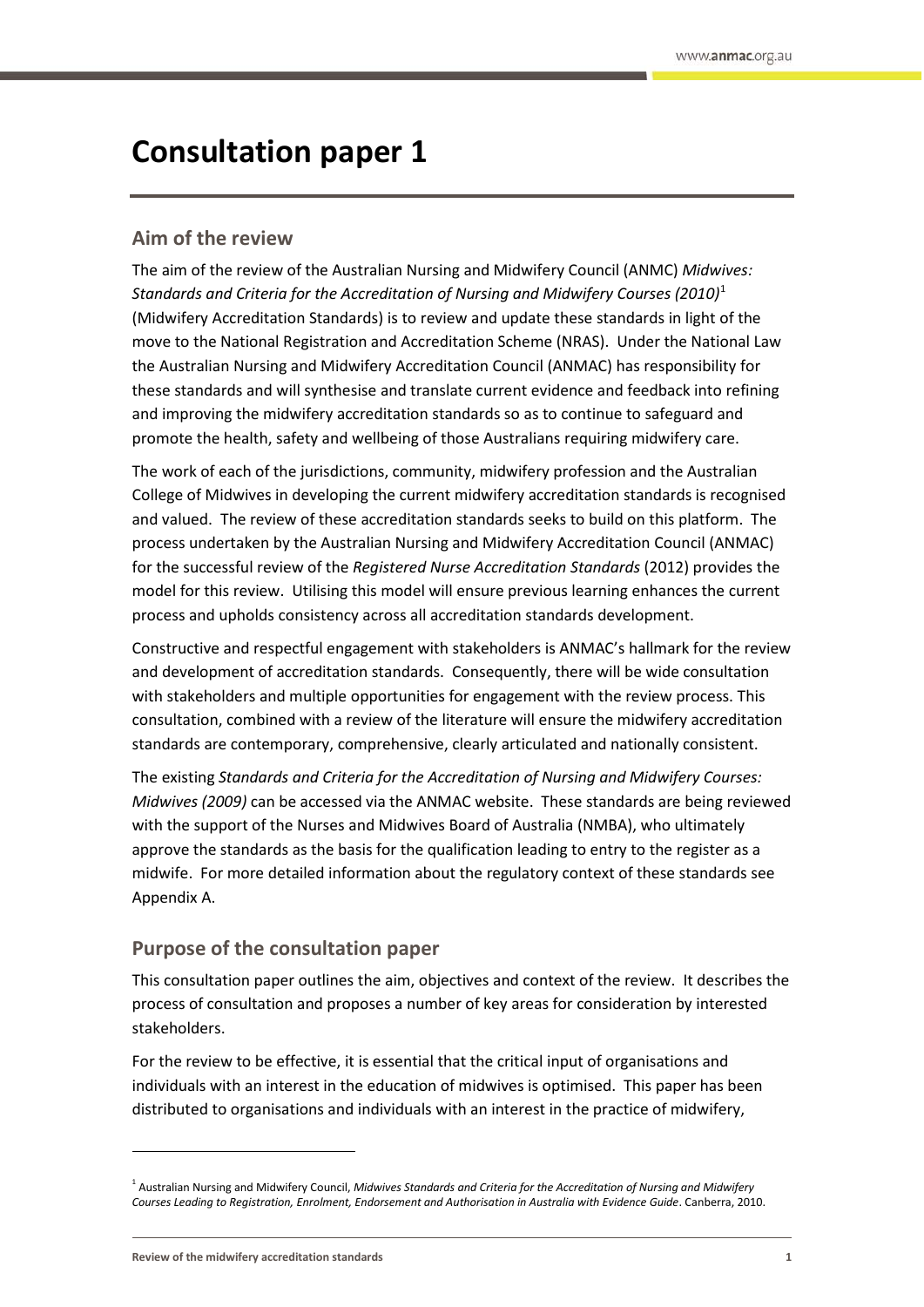midwifery education and midwifery accreditation standards and who may wish to contribute in writing or via scheduled consultation forums.

This consultation paper is accompanied by a draft document that proposes the first version of the new midwifery accreditation standards for reflection, review and discussion. Questions are placed throughout the consultation paper to prompt reflection and discussion on big issues and provide an opportunity for feedback on the latest version of the accreditation standards. How feedback is to be provided and incorporated is outlined below in the section entitled' The consultation process'. The final published version of the midwifery accreditation standards will be based on the best available evidence and, where possible, consensus from experts and stakeholders in the relevant fields derived from the consultation process.

# <span id="page-3-0"></span>**Context of the review**

In 2010 ANMAC became the independent accrediting authority for nursing and midwifery programs of study and has responsibility for maintaining and developing the integrity of accreditation standards for professions under its mandate. In addition:

*In developing an accreditation standard for a health profession, an accreditation authority must undertake wide-ranging consultation about the content of the standard.[2](#page-3-1)*

The process of reviewing and developing the midwifery accreditation standards is robust and uses a number of iterative steps to ensure the final outcome is one well supported. It is critical to assess whether the midwifery accreditation standards are complete and with sufficient evidence to address all the domains necessary to assure the NMBA and the community, that a graduate of an accredited midwifery entry to practice program is fit to be registered and can practice in a safe and competent manner. The review process enables stakeholders to validate whether the revised accreditation standards and accompanying criteria are accurate and relevant to a changing Australian health care system and education environment. Furthermore, the review's consultative process provides an opportunity to evaluate whether the expectation of education providers to achieve each of the revised accreditation standard and its accompanying criteria is reasonable.

Under Section 49(1) of the National Law, graduates of programs of study will not be eligible for registration or endorsement unless the program of study undertaken is accredited by an approved accreditation authority and that such accreditation is approved by the NMBA as meeting the education requirements for registration as a Registered Midwife.<sup>[3](#page-3-2)</sup>

The current accreditation standards for midwives were developed by the Australian Nursing and Midwifery Council (ANMC) in 2009, underwent minor changes in 2010, and was subsequently approved by the NMBA in that same year. The review of these standards is now being undertaken by the Australian Nursing and Midwifery Accreditation Council (ANMAC) the

<span id="page-3-1"></span><sup>2</sup> AHPRA (2009), *Health Practitioner Regulation Law Act*, as in force in each state and territory. Viewed at: http//www.ahpra.gov.au/Legislation-and-publications/Legislation.aspxon on 6 May, 2013.

<span id="page-3-2"></span> $3$  Ibid.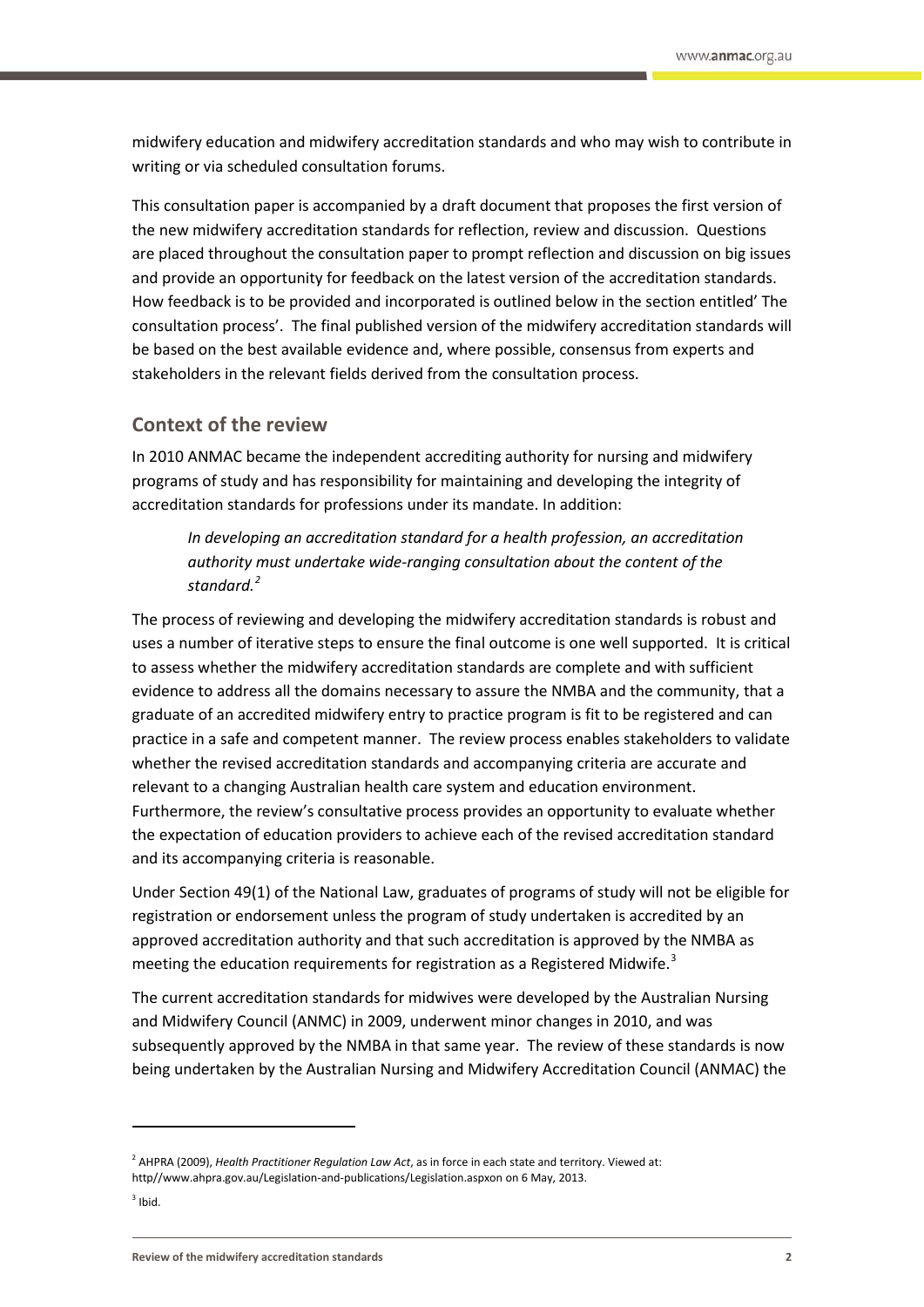external accreditation entity<sup>[4](#page-4-1)</sup> responsible for reviewing and developing all midwifery accreditation standards for entry programs leading to registration and for achieving the primary objective of the National Law which is  $3<sup>5</sup>$  $3<sup>5</sup>$  $3<sup>5</sup>$ :

*…to provide for the protection of the public by ensuring that only health practitioners who are suitably trained and qualified to practise in a competent and ethical manner are registered.*

The revised midwifery accreditation standards will be the standards against which education providers and programs will be assessed by ANMAC once approval by the NMBA. The objective of entry level programs is to ensure graduates are able to meet the NMBA approved competencies to practice safely and competently in the context of the current Australian health environment. There are three pathways by which graduates can enter the midwifery profession. These pathways are: the Bachelor of Midwifery program, a dual degree program combining both midwifery and nursing degrees, and a postgraduate program in midwifery for registered nurses.

Successful completion of such programs allows graduates to apply for registration with the Australian Health Practitioners Regulatory Authority (AHPRA) as midwives.

#### <span id="page-4-0"></span>**Consultation process**

Following the decision to review the midwifery accreditation standards the following Expert Advisory Group (EAG) was established by the ANMAC Board:

- Dr Joanne Gray, Chair of the Expert Advisory Group
- Ms Roz Donnellan-Fernandez, Australian College of Midwives nominee
- Ms Janice Butt, ACM: Midwifery Education Advisory Committee nominee
- Ms Alison McMillan, Australian and New Zealand Council of Chief Nurses and Midwives nominee
- Ms O'Bray Smith, Australian Nursing Federation nominee
- Ms Karen Atkinson, Congress of Aboriginal and Torres Strait Islander Nurses nominee
- Professor Sue McDonald, Council of Deans for Nursing and Midwifery nominee
- Associate Professor Lee Stewart, Educationalist for Dual Degree (Nursing and Midwifery) Programs
- Professor Caroline Homer, Educationalist for Entry to Practice Midwifery Programs
- Mr Bruce Teakle, Maternity Coalition nominee
- Ms Jan White, Maternity Services Inter Jurisdictional Committee nominee
- Associate Professor Graeme Boardley, Women's Healthcare Australasia nominee

 $\overline{\phantom{a}}$ 

<span id="page-4-1"></span><sup>4</sup> AHPRA, Section 43, *Health Practitioner Regulation Law Act*, 2009, as in force in each state and territory. Viewed at http//www.ahpra.gov.au/Legislation-and-publications/Legislation.aspx on 6 May, 2013.

<span id="page-4-2"></span><sup>5</sup> AHPRA, *Health Practitioner Regulation Law Act*, 2009, as in force in each state and territory. Viewed at http//www.ahpra.gov.au/Legislation-and-publications/Legislation.aspx on 6 May, 2013.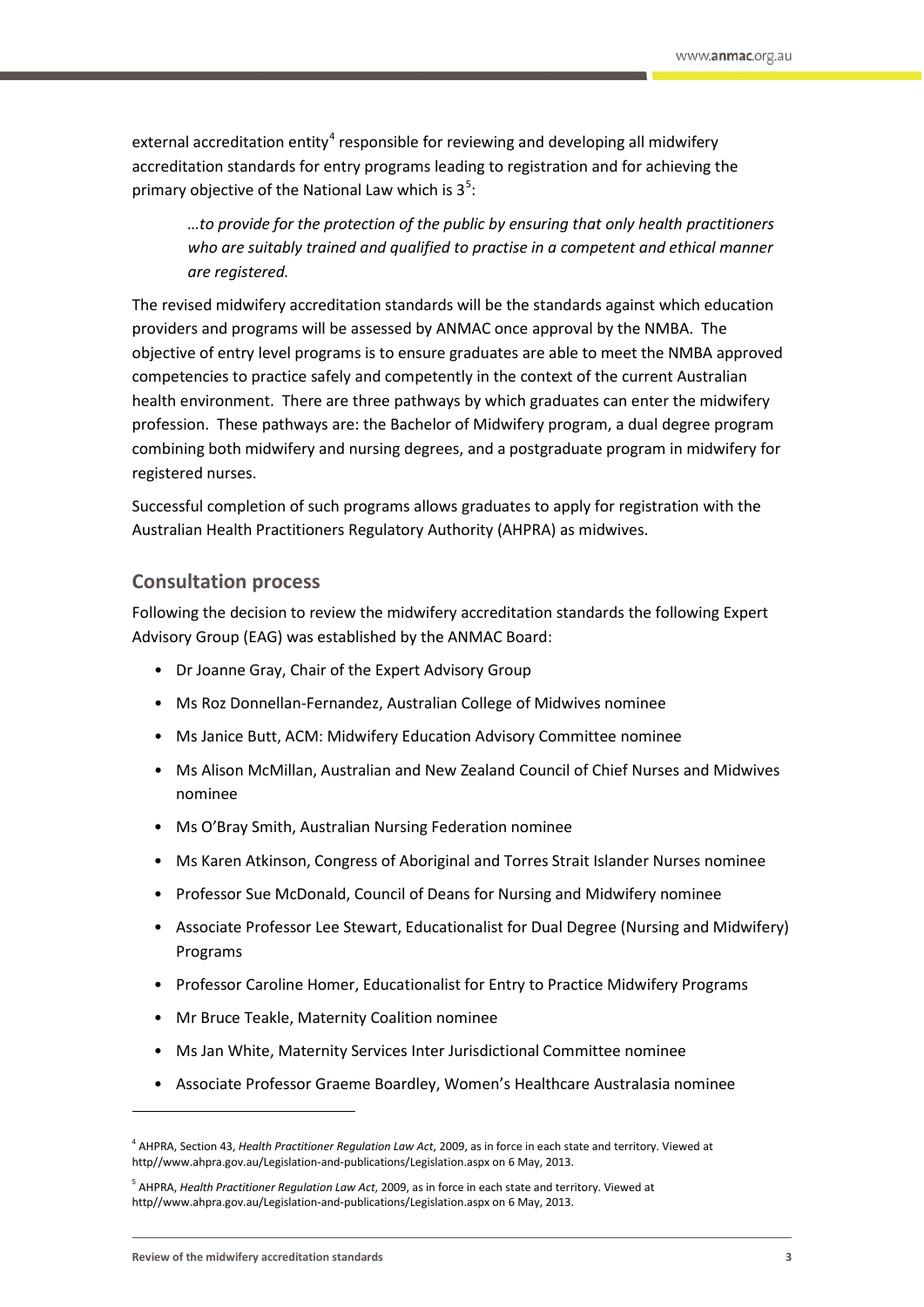- Associate Professor Jan Taylor ANMAC, Chair of the Registered Midwife Accreditation Committee
- Ms Amanda Adrian, ANMAC, Chief Executive Officer
- Ms Donna Mowbray, ANMAC, Director of Accreditation Services
- Ms Kate Jackson, ANMAC, Acting Manager of Accreditation Services
- Ms Margaret Gatling, ANMAC, Accreditation Manager
- Dr Ann Alder, ANMAC, Accreditation Manager
- Ms Jackie Doolan, ANMAC, Standards Development and Review Co-ordinator.

The EAG developed a schedule for the project, established for the review of the midwifery accreditation standards, at its first meeting on 20 February 2013. A list of key stakeholders was also identified for the purposes of participation in the consultation process (see Appendix B).

The development of this consultation paper has been guided by the EAG and will be distributed to all identified stakeholders and also placed on the ANMAC website. The consultation process will include a number of methods for stakeholders to provide input into the process of review of the accreditation standards.

Two rounds of consultation forums for identified stakeholders are planned:

Initial forums:

• Two initial consultation forums: Brisbane – 21 August 2013 and Perth 23 August 2013.

Subsequent and final forum:

• Final consultation forum: Melbourne – 11 December 2013.

Feedback from the initial consultation forums will inform the development of a 'green paper' (second consultation paper) that will be circulated to stakeholders for comment and be the subject of further consultation at the final forum to be held in Melbourne.

Additionally, stakeholders and other interested parties will be offered the opportunity to provide feedback in writing following dissemination of each consultation paper. Questions from the consultation papers will be electronically reproduced as a survey and will be accessible online.

- **Draft midwifery accreditation standards Version 1** and the questions from the consultation papers are available via the following link: https://www.surveymonkey.com/s/Midwifery Accreditation Standards Review
	- o **Responses to the questions would be appreciated by close of business 12 July 2013** in preparation for the first of the initial consultative forums in Brisbane on 21 August 2013.
- Alternatively, feedback can be sent via the following dedicated email address: standardsreview@ANMAC.org.au.

The [ANMAC website](http://anmac.org.au/) will be updated to reflect the stage of the review.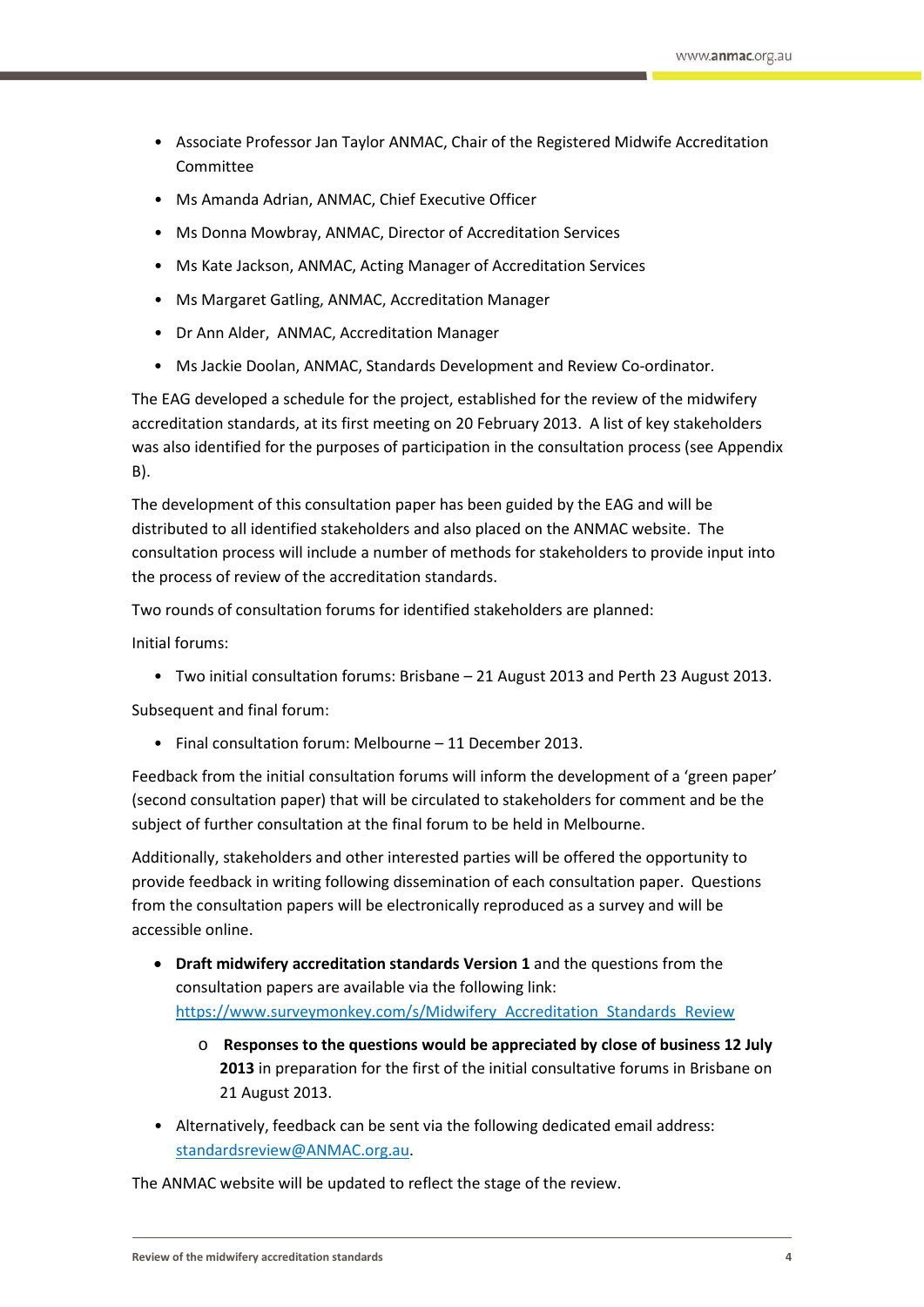# <span id="page-6-0"></span>**Objectives of the review**

This review aims to achieve consensus on a revised set of midwifery accreditation standards that are:

- Able to meet the objectives and guiding principles of the National Law.
- Contemporary and aligned with emerging research, policy and relevant industry guidance.
- Able to ensure midwives are suitably educated and qualified to practise in a safe, competent and ethical manner.
- Acceptable to the community in supporting safe, quality maternity care.
- Acceptable and supported by the profession and relevant education providers.
- Underpinned by the *ANMAC Protocol for Accreditation Standards*.

Shaded boxes throughout this document provide proposed Version 1 midwifery accreditation standards and specific questions. These questions can be answered using the on-line survey link (see above).

# <span id="page-6-1"></span>**ANMAC protocol for standards development and review**

ANMAC has developed a protocol to be used in the revision of its standards to ensure consistency of process and where relevant structure and content of the standards.

While ANMAC, the NMBA and nursing and midwifery stakeholders acknowledge the discreteness of both the nursing and midwifery profession, they also acknowledge that in terms of professional education there are areas of commonality. In 2011/12 ANMAC commissioned the review of the accreditation standards for registered nurses and the *ANMAC Registered Nurse Accreditation Standards*[6](#page-6-2) were approved by the NMBA in 2012. Therefore the standard structure used in the *ANMAC Registered Nurse Accreditation Standards 2012* has been assessed and is considered an appropriate framework for the midwifery accreditation standards. This structure has been included in Version 1 of the revised midwifery accreditation standards with some changes to language to ensure relevance and appropriateness to midwifery practice and education. These standards relate to governance, conduct, research, risk management and monitoring aspects of the program rather than areas of specific content relevant to each profession. As all ANMAC standards undergo revision over time, the generic elements of these standards will become 'common standards' across the ANMAC suite of standards with the language and criteria adapted to ensure appropriateness for each set of standards. This level of consistency will decrease the compliance burden for education providers in meeting accreditation standards and provide a level of consistency between standards.

 $\overline{\phantom{a}}$ 

<span id="page-6-2"></span><sup>6</sup> Australian Nursing and Midwifery Accreditation Council, *Registered Nurse Accreditation Standards*. Canberra, 2012.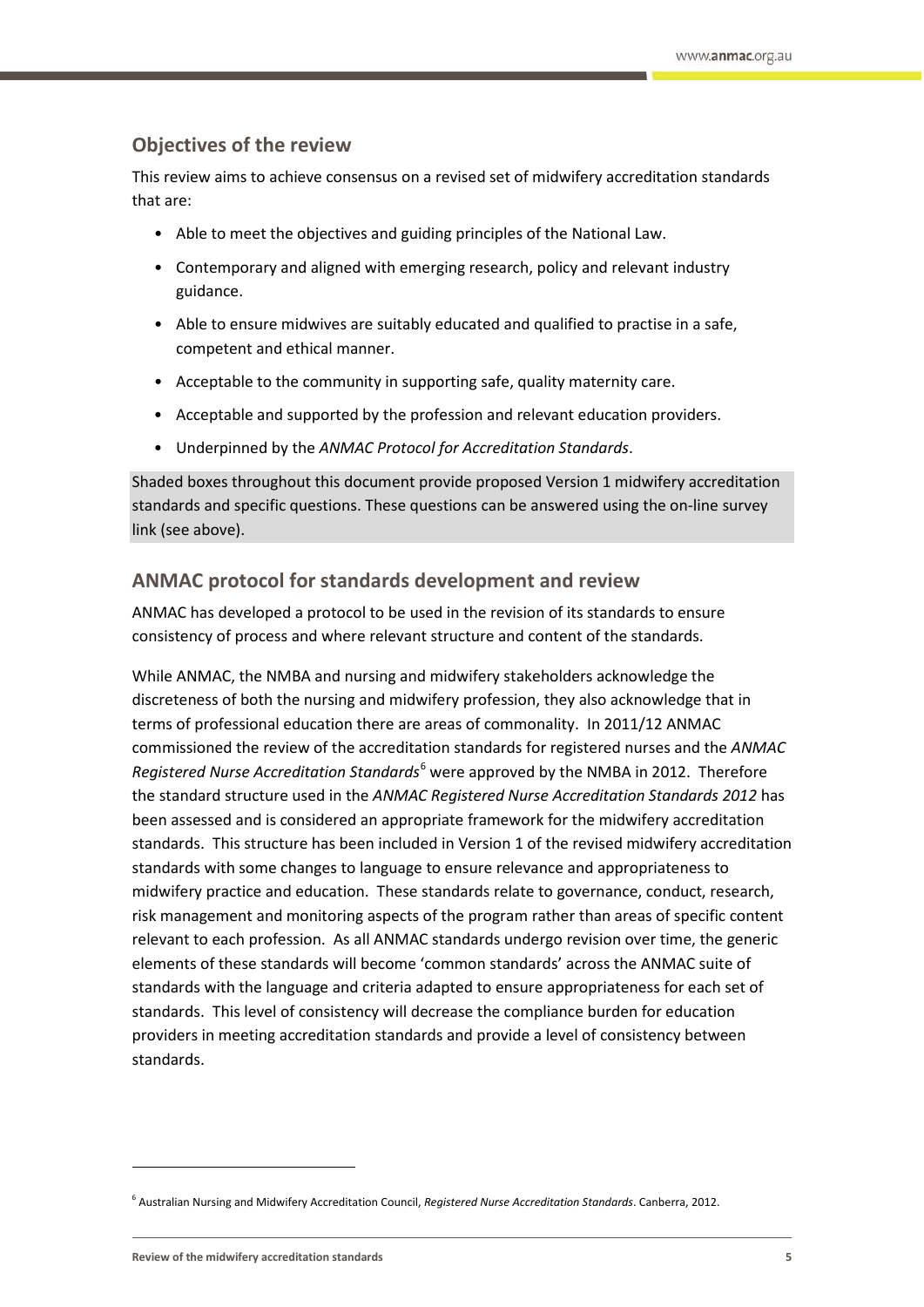### <span id="page-7-0"></span>**Literature search**

A targeted literature search focusing on literature relevant to the review of the standards for midwifery education programs was undertaken to inform this paper and the work of the EAG. The CINAHL and Medline databases were searched using combinations of the following terms: "midwi\* education"; "midwi\* training"; accreditation; standards; criteria; credentialing; competenc\*; beginning practice; transition; pre-registration; "fit to practice"; "fitness for practice"; theory practice; "professional experience"; clinical requirement; "clinical hours"; "clinical practicum hours"; "clinical placement"; "hospital placement"; simulation; "authentic learning environment\*"; "situated learning"; "continuity of care"; "follow through\*"; "followthrough\*"; "legitimate peripheral participation".

Searches were limited to papers published from 2007 and in English only.

A search was also conducted of all State and Territory health department web sites for relevant policy and other documents.

Further documents were provided by professional networks and identified when searching bibliographies of relevant articles.

# <span id="page-7-1"></span>**The Australian midwifery landscape in 2013 and beyond**

The review and development of the accreditation standards leading to registration as a midwife in Australia must be undertaken in the context of the current national and international health, education and social policy environment. The implementation of a number of major reforms in the governance, funding and provision of health services are underway in Australia at the present time. In addition, a number of new national agencies<sup>[7](#page-7-2)</sup> have been implemented over the past 3 years. The formation of Health Workforce Australia (HWA) has resulted in a developmental and ongoing influence upon the role and number of midwives within the broader system of professional health services delivery. A similar reform agenda has been evident in the education sector over this period.<sup>[8](#page-7-3)</sup>

Maturation of midwifery as a discrete profession continues in Australia. The midwifery landscape today has the following characteristics:

- Increasing maternal age with 13.7% of mothers who gave birth in 2009 aged 35 years or older.<sup>[9](#page-7-4)</sup>
- In 2010 a 'baby boom' occurred with 297,900 births registered in Australia, the highest ever recorded in a calendar year.<sup>[10](#page-7-5)</sup>

<span id="page-7-2"></span><sup>7</sup> For example: Independent Hospital Pricing Authority – IHPA, National Performance Authority – NPA; Australian Commission on Safety and Quality in Health Care – ACSQHC; Australian National Preventive Health Agency – ANPHA; Health Workforce Australia – HWA.

<span id="page-7-3"></span><sup>8</sup> Australian Government, *Review of Australian Higher Education–Final Report*, 2008. Viewed at: http://www.innovation.gov.au/HigherEducation/Documents/Review/Subs2008/091ANorton.pdf on 6 May, 2013.

<span id="page-7-4"></span><sup>9</sup> Li Z., McNally L. & Sullivan EA. *Australia's Mothers and Babies, 2009*. Canberra: Australian Institute of Health and Welfare, 2011.

<span id="page-7-5"></span><sup>10</sup> Australian Bureau of Statistics, *Year Book Australia, 2012.* Viewed at: [http://www.abs.gov.au/aussats/abs@.nsf/Lookup/by%20Subject/1301.0~2012~Main%20Features~Births~51](http://www.abs.gov.au/aussats/abs@.nsf/Lookup/by%20Subject/1301.0%7E2012%7EMain%20Features%7EBirths%7E51) on 15 March, 2013.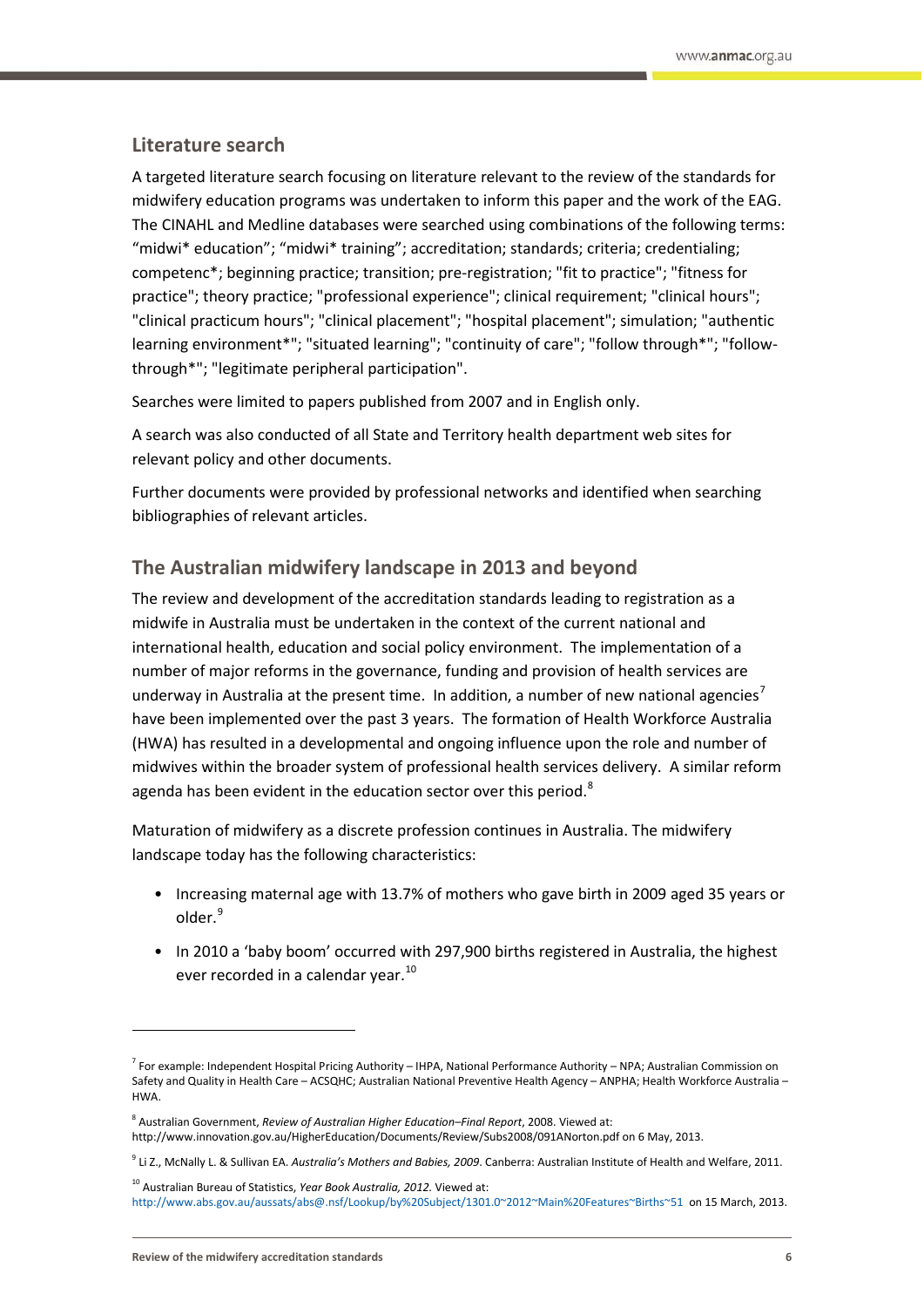- High rates of interventions with 31.5% of all births in 2009 occuring by caesarean section.<sup>[11](#page-8-0)</sup>
- $\bullet$  Increasing rates of maternal obesity and increasing rates of chronic illness.<sup>[12](#page-8-1)</sup>
- Women requesting more options for maternity care, particularly those focusing on continuity of care.<sup>[13](#page-8-2)</sup>
- An increasing focus on placing maternal care in a wellness model and shifting the balance of care away from acute services to community-based models.
- Increasing use of technology and the emergence of electronic health and medical records.
- $\bullet$  A decline in the availability of maternity services in rural and remote areas.<sup>[14](#page-8-3)</sup>
- An ageing midwifery workforce, with increasing rates of part time employment.<sup>[15](#page-8-4)</sup> (The global financial crisis may impact upon this 2002 finding.)
- A shortfall of midwives was estimated at 1847 in 2002<sup>[16](#page-8-5)</sup> and a balance between supply and demand being projected by 2025.<sup>[17](#page-8-6)</sup>
- Increasing numbers of registered midwives without a nursing registration.
- Increasing midwifery led models of care through caseload models; prescribing rights for endorsed eligible midwives; changes to industrial awards; and increased access to professional indemnity insurance.
- An opportunity for eligible midwives to offer a Medicare rebateable service when in a collaborative arrangement with a medical practitioner.<sup>[18](#page-8-7)</sup>

The 2010 *National Maternity Service Plan* identifies as the 5 year vision for maternity services $^{19}$  $^{19}$  $^{19}$ :

*Maternity care will be woman-centred, reflecting the needs of each woman within a safe and sustainable quality system. All Australian women will have access to highquality, evidence-based, culturally competent maternity care in a range of settings close to where they live. Provision of such maternity care will contribute to closing the gap between the health outcomes of Aboriginal and Torres Strait Islander people and* 

1

<span id="page-8-0"></span> $11$ Ibid.

<span id="page-8-1"></span><sup>12</sup> Australian Health Ministers Conference, *National Maternity Service Plan*. 2010.

<span id="page-8-2"></span> $13$  Ibid.

<span id="page-8-3"></span> $14$  Ibid.

<span id="page-8-4"></span><sup>15</sup> Australian Health Workforce Advisory Committee, *The Midwifery Workforce in Australia 2002-2012*. Sydney, 2002.

<span id="page-8-5"></span> $16$  Ibid.

<span id="page-8-6"></span><sup>17</sup> Health Workforce Australia, *Health Workforce 2025 – Doctors, Nurses and Midwives – Volume 1*. Adelaide, 2012.

<span id="page-8-7"></span><sup>18</sup> Australian Government Department of Health and Aging, *Eligible Midwives Questions and Answers,* 2012. Viewed at: <http://www.health.gov.au/internet/main/publishing.nsf/Content/midwives-nurse-pract-qanda> on 6 May,2013.

<span id="page-8-8"></span><sup>19</sup> Australian Health Ministers Conference, *National Maternity Service Plan*. 2010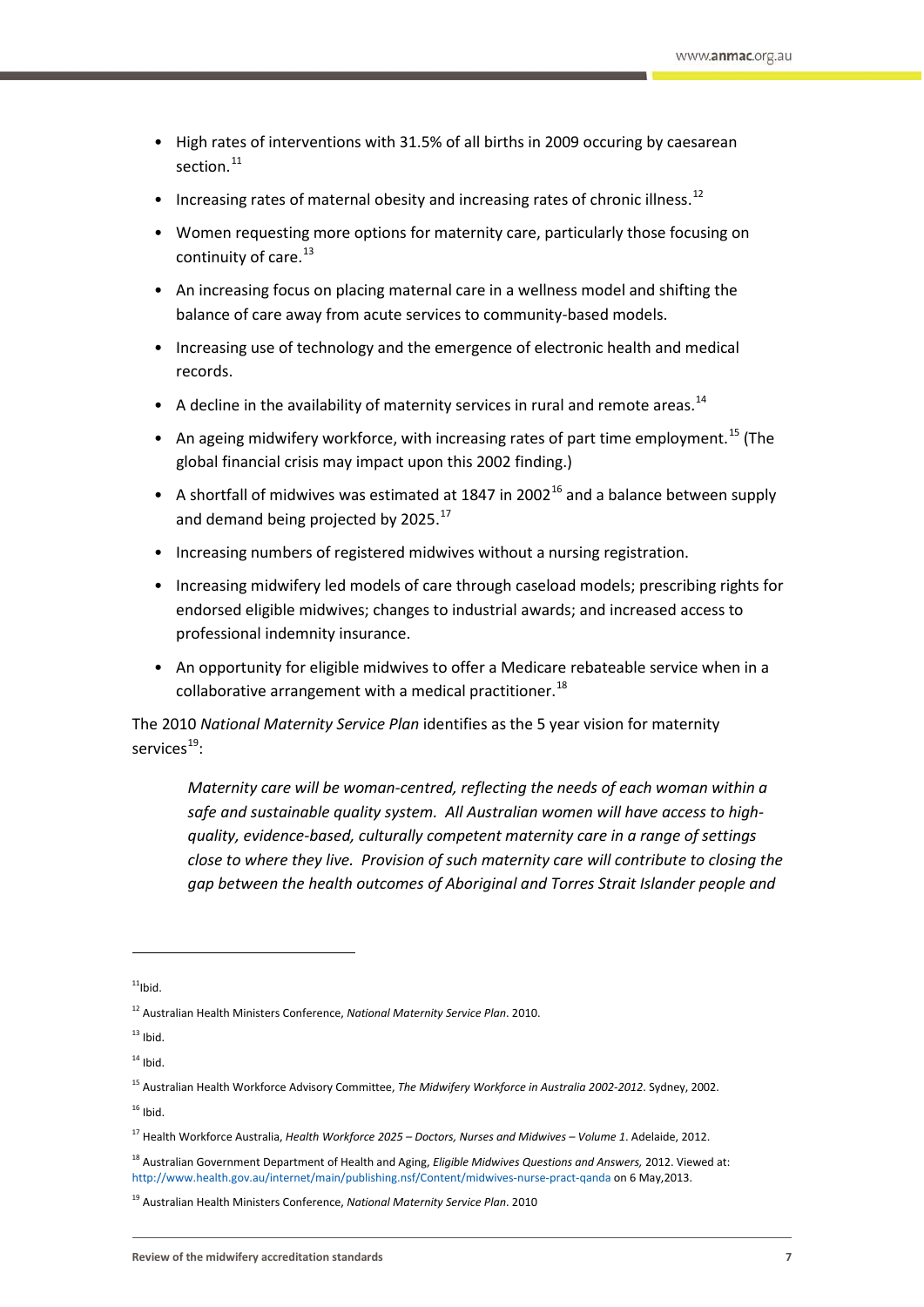*non-Indigenous Australians. Appropriately trained and qualified maternity health professionals will be available to provide continuous maternity care to all women.*

The revised standards must facilitate the preparation of midwives to assist in achieving the above vision and to be competent, safe practitioners in the current maternity environment.

# <span id="page-9-0"></span>**Interprofessional learning and collaborative practice**

Midwifery services occur along a continuum of care that involves care givers and health professionals from a broad spectrum of disciplines. The World Health Organisation (WHO) supports the preparation of health workers with interprofessional learning that better prepares health workers for collaborative practice and provides the potential for innovative solutions to health workforce shortages. Interprofessional learning is when two or more health professionals learn about, from, and with each other, to enable effective collaboration and improve health outcomes.<sup>20</sup> Collaborative practice happens when multiple health workers from different professional backgrounds work together with women, families, patients, carers and communities to deliver the highest quality of care. It allows health workers to engage any individual whose skills can help achieve local health goals. Unsurprisingly, the WHO recommends introducing interprofessional education in all pre-qualifying programs.

Further the *Core Competencies and Educational Framework for Maternity Services in Australia Project* recommends that an interprofessional approach to education, learning and practice should be incorporated into all educational programs for all primary maternity service provider groups at all levels (entry to practice, as part of continuity professional development or reentry to practice program).<sup>21</sup> This is further supported by the *National Maternity Services Plan* having as one of its priorities to facilitate a culture of interdisciplinary collaboration in maternity care.<sup>[22](#page-9-3)</sup> Interprofessional learning has been found to be beneficial in midwifery programs, providing this is valued in practice.<sup>[23](#page-9-4)</sup>

**Version 1 DRAFT midwifery accreditation standards.**

**PROPOSED CRITERIA for enabling intraprofessional and interprofessional learning. (Criteria 2.4 (i) and (h); 3.5 and 8.4)**

**The program provider demonstrates:**

- **Teaching and learning approaches that:**
	- o **promote emotional intelligence, communication, collaboration, cultural safety, ethical practice and leadership skills expected of registered midwives**

<span id="page-9-1"></span><sup>&</sup>lt;sup>20</sup> WHO, Framework for Action on Interprofessional Education & Collaborative Practice. Geneva: World Health Organisation, 2012.

<span id="page-9-2"></span><sup>21</sup> Homer C., Ellwood D., Kildea S., Brodie P & Curtin A. *Core Competencies and Educational Framework for Primary Maternity Services in Australia: Final Report*. Sydney, 2010.

<span id="page-9-3"></span><sup>22</sup> Australian Health Ministers Conference, *National Maternity Services Plan*. 2010.

<span id="page-9-4"></span> $^{23}$  Murray-Davis B., Marshall M & Gordon F. From school to work: promoting the application of pre-qualification interprofessional education in the clinical workplace. *Nurse Education in Practice*. 2012; 12(5):289-296.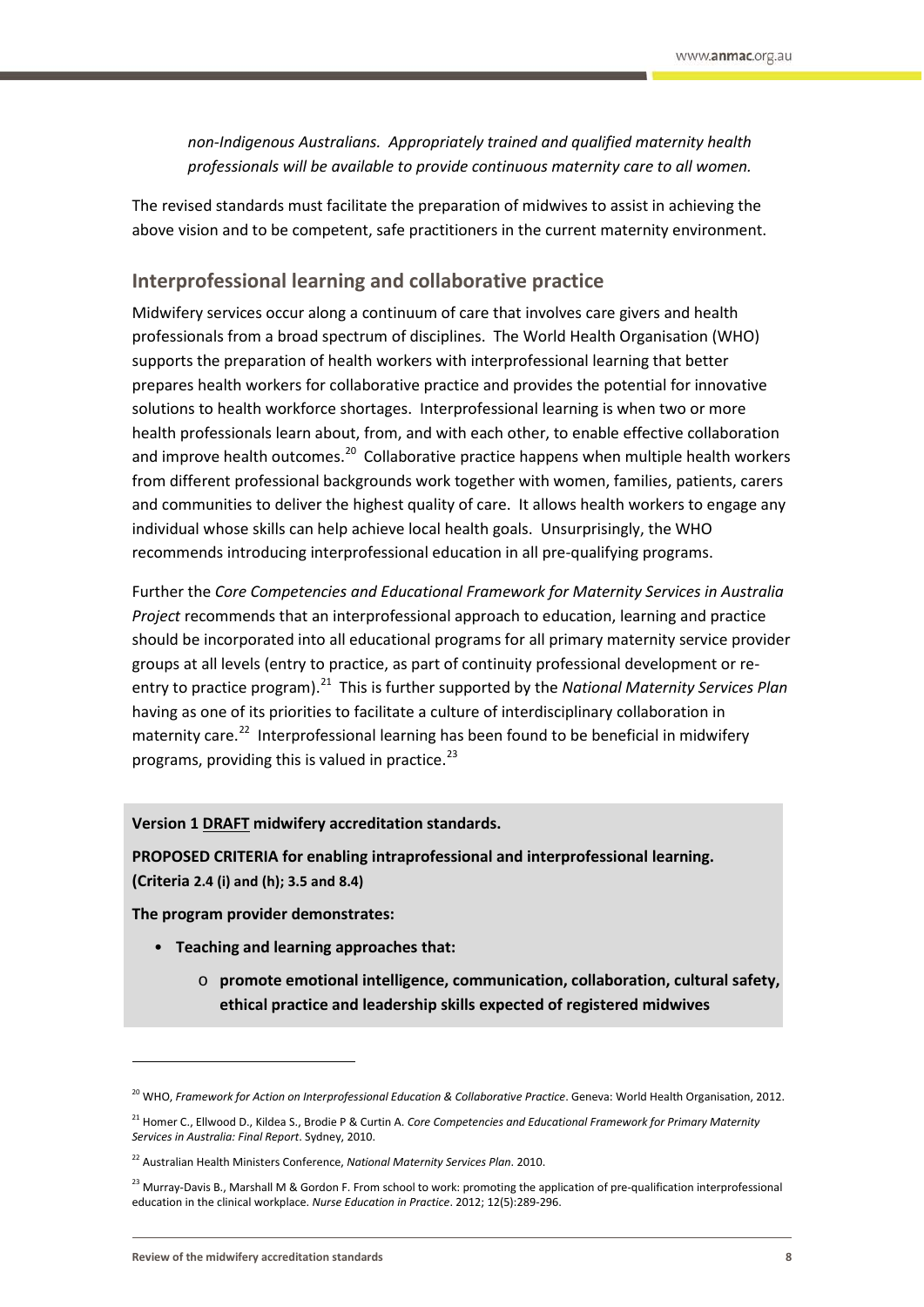- o **incorporate an understanding of, and engagement with, intraprofessional and interprofessional learning for collaborative practice.**
- **Opportunities for student interaction with other health professions to support understanding of the multi-professional health care environment and facilitate interprofessional learning for collaborative practice.**
- **Each student is provided with a variety of midwifery practice experiences with opportunities for intraprofessional and interprofessional learning and the development of knowledge, skills and behaviours for collaborative practice.**

Question 1 in the survey is a demographic question.

#### **QUESTION 2:**

Are the above criteria collectively appropriate to enable intraprofessional and interprofessional learning?

- a) Yes, these criteria are appropriate.
- b) No, these criteria are not appropriate.
- c) Some of these criteria are appropriate.
- d) I am unsure.

1

**If you answered b), c) or d)**, please provide a reason for your response.

### <span id="page-10-0"></span>**Competence and midwifery practice experience**

Competency based education programs have become a key feature of health profession education. Competency is defined as the combination of skills, knowledge, attitudes, values and abilities that underpin effective and/or superior performance in a profession/occupational area.[24](#page-10-1) The scope of practice for the midwife is outlined in the *ICM Definition of the Midwife* and provides the foundation for midwifery competency standards.<sup>[25](#page-10-2)</sup> Midwifery competency in Australia is defined by the *ANMC, National Competency Standards for the Midwife* (2006)<sup>[26](#page-10-3)</sup> and are the standards by which midwifery performance is assessed to obtain and retain registration as a midwife in Australia. There is in principle consistency between the *ANMC, National Competency Standards for the Midwife* (2006)<sup>[27](#page-10-4)</sup> and the ICM – *Essential competencies for basic midwifery practice*[28](#page-10-5)*. This is also true of* the Australian Nursing and Midwifery Council (ANMC) *Midwives: Standards and Criteria for the Accreditation of Nursing and Midwifery Courses* (2010) *[29](#page-10-6)* and the WHO – *Global standards for the initial education of professional* 

<span id="page-10-1"></span><sup>24</sup> Australian Nursing and Midwifery Council, *National Competency Standards for the Midwife*. 2006.

<span id="page-10-2"></span><sup>25</sup> International Confederation of Midwives, *Definition of the Midwife*. 2011.

<span id="page-10-3"></span><sup>26</sup> Australian Nursing and Midwifery Council, *National Competency Standards for the Midwife*. 2006.

<span id="page-10-4"></span><sup>27</sup> Australian Nursing and Midwifery Council, *National Competency Standards for the Midwife*. 2006.

<span id="page-10-5"></span><sup>28</sup> International Confederation of Midwives, *Essential Competencies for Basic Midwifery Practice* 2010.

<span id="page-10-6"></span><sup>29</sup> Australian Nursing and Midwifery Council, *Midwives Standards and Criteria for the Accreditation of Nursing and Midwifery Courses Leading to Registration, Enrolment, Endorsement and Authorisation in Australia with Evidence Guide*. Canberra, 2010.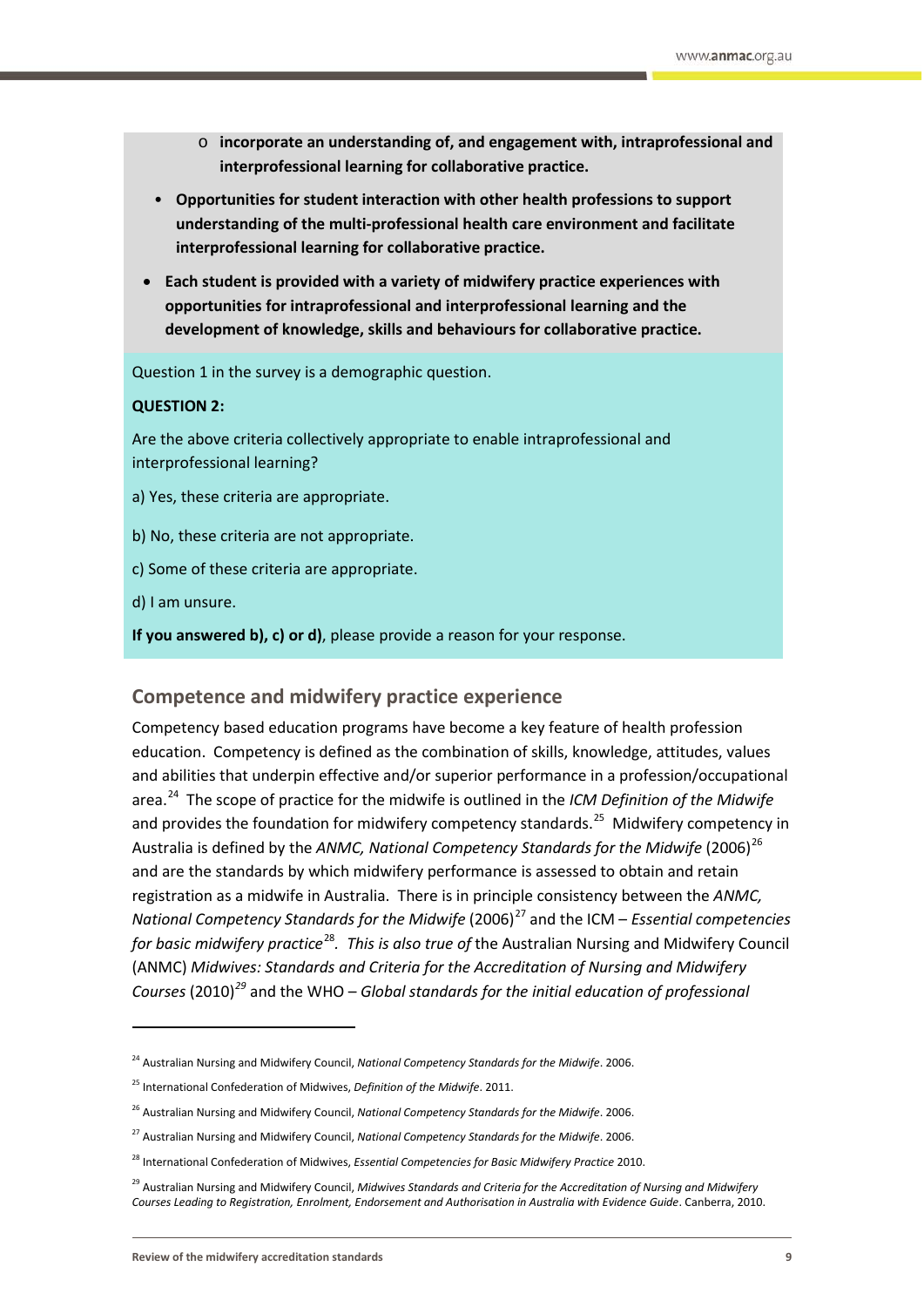nurses and midwives.<sup>[30](#page-11-0)</sup> Higher education providers draw from both the ANMC national competency standards and the ANMC (soon to be ANMAC) midwifery accreditation standards when developing their curricula.

As a diverse and complex profession, midwifery faces a number of issues with the assessment of competence<sup>[31](#page-11-1)</sup> including a reported lack of continuity of preceptorship, applicability of competency standards to midwifery practise within hospitals in the maternity care system and assessor subjectivity.<sup>[32](#page-11-2)</sup> Concerns raised around the difficulties in the measurement of competence have led to the implementation of a minimum number of 'practice experiences' to act as a safety valve to protect the public.<sup>[33](#page-11-3)</sup> Specifying a minimum number of clinical skills in order to register as a midwife is a strategy that has been adopted by a number of regulatory bodies throughout the world.<sup>[34](#page-11-4)</sup> However, a review of the available literature shows there is very little evidence to support this strategy or to guide what the required type and number of midwifery practice experiences should be to develop and demonstrate competence, particularly within an Australian maternity care setting. There is also no evidence to guide the number or configuration of continuity of care (CoC) experiences required as part of entry to practice midwifery programs, although these were not primarily introduced as a marker of competence. Rather, CoC experiences were introduced to ensure students were exposed to continuity of care.

As a result of these challenges and with a lack of clear research evidence and a reliance on 'expert opinion' as the highest level of evidence available, the minimum practice requirements used by other countries, such as the United Kingdom (UK) and New Zealand (NZ), were similarly adopted into the Australian midwifery accreditation standards. (A draft list of minimum midwifery practice experience requirements is provided below in Question 6.) The UK pre-registration midwifery education standards require students to complete CoC experiences but do not stipulate numbers or time frames for these experiences.<sup>35</sup> In NZ, midwifery students are required to complete 25 CoC experiences.<sup>[36](#page-11-6)</sup> The UK and NZ minimum midwifery practice requirements are both derived from the 2005 European Union Directive on the recognition of professional qualifications.<sup>[37](#page-11-7)</sup>

<span id="page-11-0"></span><sup>30</sup> World Health Organisation, *Nursing and Midwifery Human Resources for Health: Global Standards for the Initial Education of Professional Nurses and Midwives*. Geneva 2009.

<span id="page-11-1"></span><sup>&</sup>lt;sup>31</sup> Pincombe J., McKellar L., Grech C., Bria K., Ginter E & Beresford G. Midwifery education in Australia: requirements for assessment. *British Journal of Midwifery*. February 2007; 15(2):98-105.

<span id="page-11-2"></span><sup>&</sup>lt;sup>32</sup> Licqurish S & Seibold C. 'Chasing the numbers': Australian Bachelor of Midwifery students' experiences of achieving midwifery practice requirements for registration. *Midwifery*. Jul 18, 2012.

<span id="page-11-3"></span><sup>&</sup>lt;sup>33</sup> Australian Nursing and Midwifery Council, *Midwives Standards and Criteria for the Accreditation of Nursing and Midwifery Courses Leading to Registration, Enrolment, Endorsement and Authorisation in Australia with Evidence Guide*. Canberra, 2010.

<span id="page-11-4"></span><sup>&</sup>lt;sup>34</sup> Pincombe J., McKellar L., Fedoruk M., Bria K., Grinter E and Beresford G. Midwifery education in Australia: requirements for assessment. *British Journal of Midwifery*, 2007; 15(2).

<sup>35</sup> Nursing and Midwifery Council, *Standards for Pre-Registration Midwifery Education Programs*. 2009.

<span id="page-11-6"></span><span id="page-11-5"></span><sup>36</sup> Midwifery Council of New Zealand, *Standards for Approval of Pre-registration Midwifery Education Programmes and Accreditation of Education Providers,* August 2007.

<span id="page-11-7"></span><sup>&</sup>lt;sup>37</sup> Directive 2005/36/EC of the European Parliament and of the Council of 7 September 2005 on the recognition of professional qualifications. Articles 40-42 and Annex V, point 5.5.1.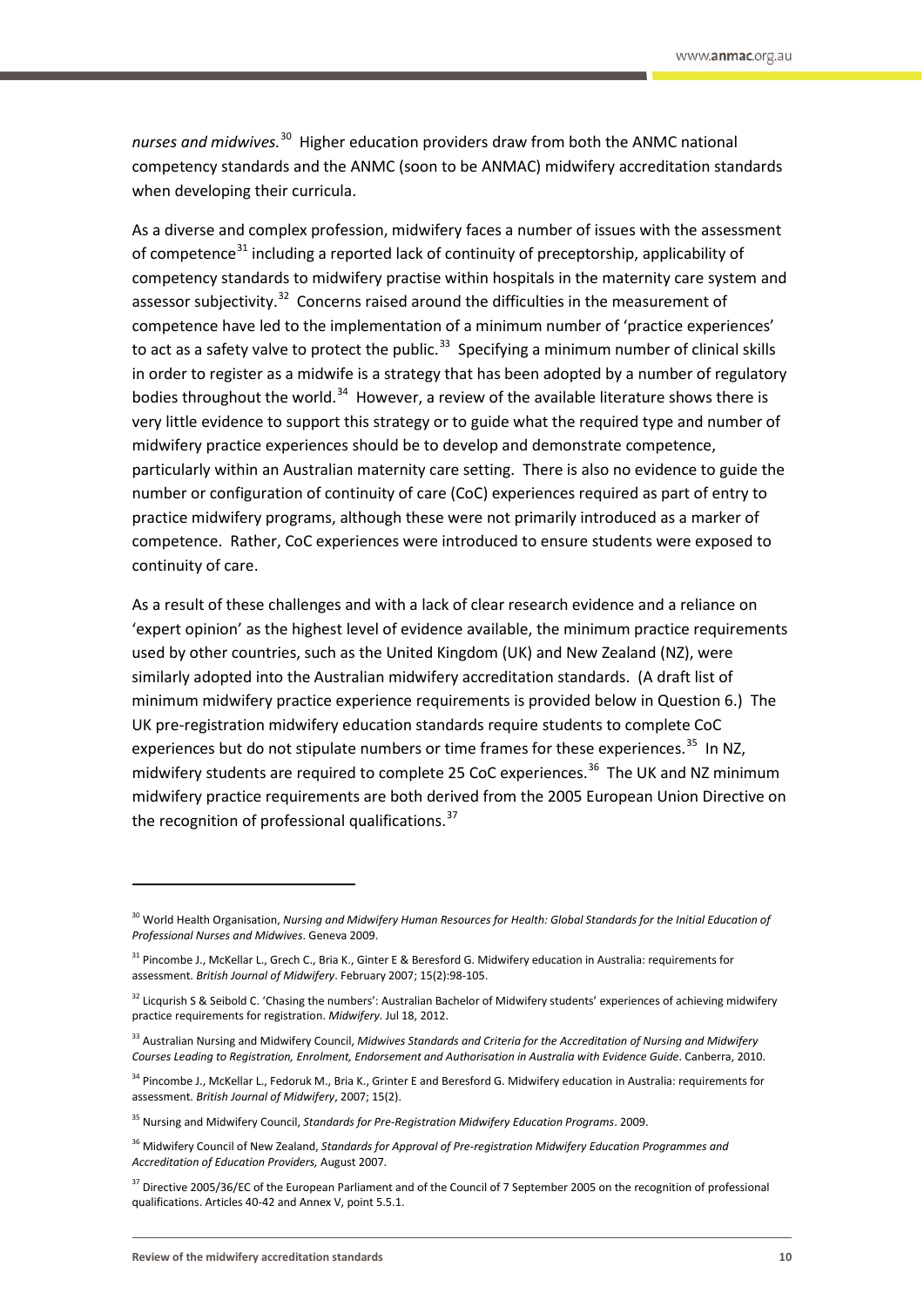Contextual variations in midwifery education and maternity care should also be considered in these circumstances, as in both the UK and NZ, midwifery students are offered greater clinical practicum hours<sup>[38](#page-12-0)</sup> and greater access to CoC experiences.<sup>[39](#page-12-1)</sup> In New Zealand the most common first midwifery qualification is the direct entry bachelor degree (38.4%) and caseloading is the main work undertaken by the midwifery workforce (38.1%). <sup>[40](#page-12-2)</sup> In contrast Australian midwifery students are exposed to a fragmented, medically dominated maternity care system, with a midwifery workforce that has an estimated 7% of registered midwives that are not also registered as nurses.<sup>[41](#page-12-3)</sup> However, the *National Maternity Services Plan: implementation for the Middle Years, 2012-13* states Australian Governments are intending to increase access to midwifery managed models of care for normal risk women and to utilise midwives to their full scope of practice.<sup>[42](#page-12-4)</sup> This reform to expand women's access to midwifery-led primary CoC services<sup>[43](#page-12-5)</sup> is influenced by Level 1 evidence that shows midwifery led CoC models are more beneficial for mothers and babies than other models of care in terms of reducing certain intervention rates, some complications and increasing maternal satisfaction.<sup>[44](#page-12-6)</sup>

Research into the Australian midwifery students' experience of achieving competence, though increasing, still remains limited with studies being of varying quality. These studies focus mainly on CoC experiences rather than covering all minimum practice requirements, and in most cases, recruit participants from a single university's or jurisdiction's student population. Table 1 below provides a summary of the main findings of Australian research exploring the midwifery students' perceptions of midwifery practice experience requirements.

| Table 1. Australian midwifery students' experiences. |  |  |  |
|------------------------------------------------------|--|--|--|
|------------------------------------------------------|--|--|--|

| <b>Reported benefits</b>                                                                                                                                                                                                                                                                                                                  | <b>Reported burdens</b>                                                                                                                                                                                                                                                                                                                   |
|-------------------------------------------------------------------------------------------------------------------------------------------------------------------------------------------------------------------------------------------------------------------------------------------------------------------------------------------|-------------------------------------------------------------------------------------------------------------------------------------------------------------------------------------------------------------------------------------------------------------------------------------------------------------------------------------------|
| (McLachlan et al, 2013) <sup>45</sup>                                                                                                                                                                                                                                                                                                     | (McLachlan et al, 2013)                                                                                                                                                                                                                                                                                                                   |
| Students reported follow throughs provided<br>٠<br>a unique learning opportunity not possible in<br>standard clinical placements and that having<br>a student undertaking a follow through is a<br>positive experience for women.<br>Most students agreed that follow-through<br>$\bullet$<br>numbers should be the same for all courses. | Students had major concerns about the<br>$\bullet$<br>impact of 20 follow throughs of 20 hours on<br>student's capacity to meet university course<br>requirements, including attendance at<br>lectures, tutorials and/or clinical placements<br>and on students' personal lives including<br>paid employment and family responsibilities. |

<span id="page-12-0"></span><sup>&</sup>lt;sup>38</sup> Liqurish S and Seibold C. 'Chasing the numbers': Australian Bachelor of Midwifery students' experiences of achieving midwifery practice requirements for registration*. Midwifery*, 2012. http://dx.doi.org/10.1016/j.midw.2012.06.006.

<span id="page-12-1"></span><sup>&</sup>lt;sup>39</sup> McLachlan h., Newton M., Nightingale H., Morrow J and Kruger G. Exploring the 'follow-through experience': A state wide survey of midwifery students and academics conducted in Victoria, Australia. *Midwifery* 2013 http//dx.doi.org/10.1016/ j.midw. 2012.12.017.

<span id="page-12-2"></span><sup>40</sup> Midwifery Council of New Zealand, *Midwifery Workforce Survey*, 2012.

<span id="page-12-3"></span><sup>41</sup> Nursing and Midwifery Board of Australia, *Nurse and Midwife Registrant Data*, March 2013.

<span id="page-12-4"></span><sup>42</sup> Standing Council on Health, *National Maternity Services Plan: Implementation for the Middle Years*, 2012-13.

<span id="page-12-5"></span><sup>43</sup> Australian Health Ministers' Advisory Council, *Primary Maternity Services in Australia*, 2008.

<span id="page-12-6"></span><sup>&</sup>lt;sup>44</sup> Hatem M, Sandall J, Devane D, Solanti H and Gates S. Midwife-led versus other models of care for childbearing women. Cochrane Database of Systematic Reviews 2008, Issue 4. Art No.: CD004667. DOI: 10.1002/14651858.CD004667.pub 2.

<span id="page-12-7"></span><sup>45</sup> McLachlan h., Newton M., Nightingale H., Morrow J and Kruger G. Exploring the 'follow-through experience': A statewide survey of midwifery students and academics conducted in Victoria, Australia. *Midwifery,* 2013 http//dx.doi.org/10.1016/ j.midw. 2012.12.017.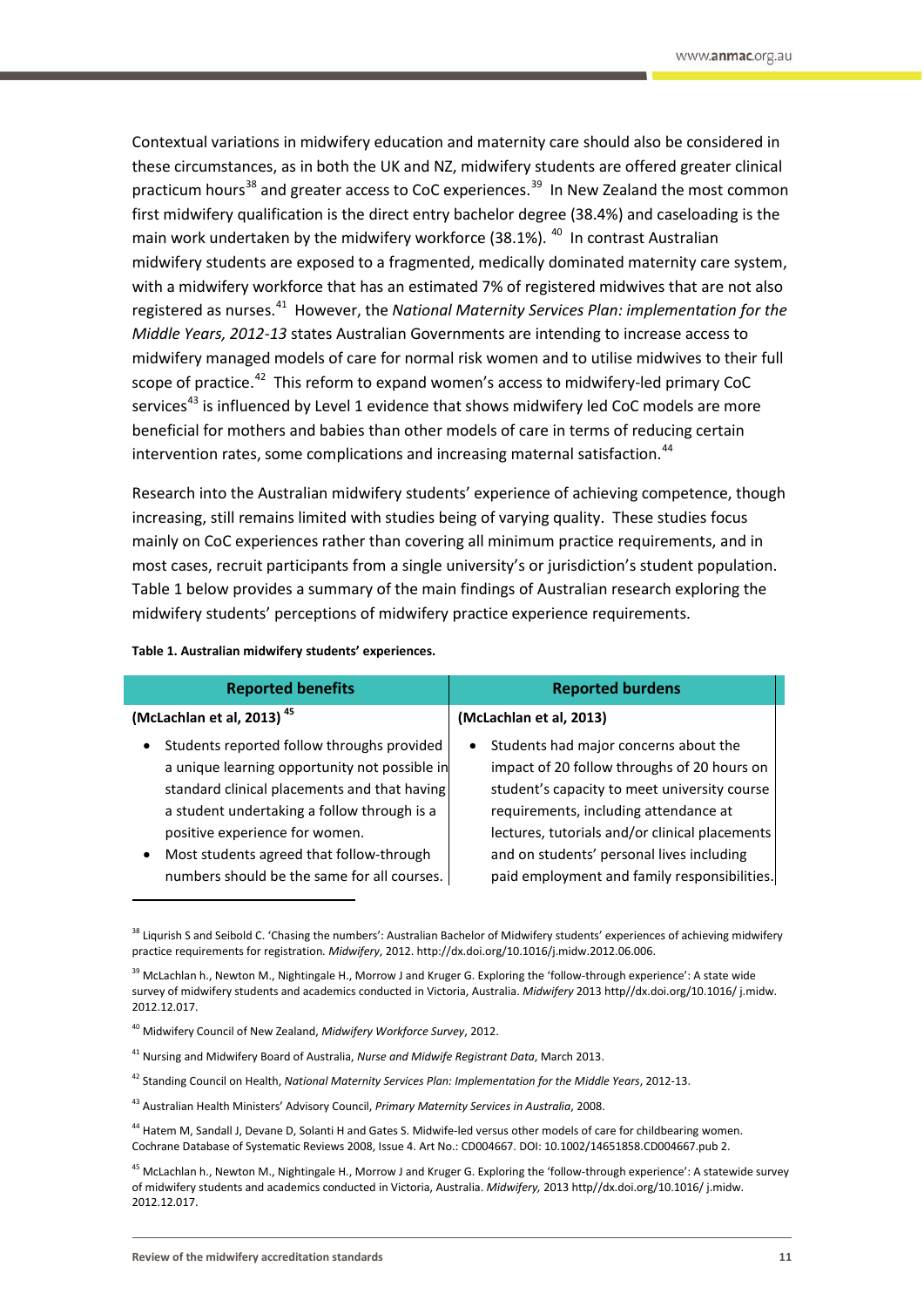#### **Reported benefits Reported burdens**

• Most students reported they were clear about the role of students when involved in follow-throughs and boundaries of clinical practice in this context.

#### **(Gray et al, 2013) [46](#page-13-0)**

- CoC experiences provided an opportunity to form deeper relationships with women, helping students to understand the many factors that impact upon a woman's pregnancy, labour, birth and early parenting.
- Getting to know the woman enabled students to provide care that was centred on trust and students valued having a relationship with the woman prior to labour.
- Students reported learning more from being there in the situation with the woman than from the formal structure at university or the institutional structure of the maternity unit.
- CoC experiences provided an opportunity to see how different practitioners work.
- Follow-through experiences made you feel you were actually studying to be a midwife.
- CoC helped to be more independent…to be organised, which built confidence.
- Being with a woman whom the student knew provided a better environment in which to learn.
- Some students recognised the importance of CoC experiences and, even though a hassle, did not feel the number should be markedly reduced from 30.
- The follow through experience helped students to learn that 'normal' was different and could be many things.
- This experience provided an opportunity to make a connection which was often not possible on rostered clinical placements.

#### **(Liqurish and Seibold, 2012) [47](#page-13-1)**

 $\overline{\phantom{a}}$ 

• Some students reported needing 40 births as it contributed to their competency.

- Students believed that 20 follow throughs of 20 hours would have a negative effect on student enrolment and attrition.
- Most students believed that students 'sometimes' or 'occasionally' falsified records regarding the follow through at some time.
- Students reported recruitment of women for follow throughs is very difficult.
- Just over half of the students surveyed reported they were often unsupervised whilst participating in follow-through visits. **(Gray et al, 2013)**

- For some students the pressure of 30 CoC experiences was overwhelming due to a lack of time, challenges juggling recruitment [of women], university requirement s and personal commitments (including financial cost) and their awkwardness approaching women.
- Students reported feeling like they were 'going through the motions' when trying to complete 30 follow through experiences.
- Meeting all the course requirements with the lack of support caused students to despair.
- One student whose course only required 10 follow through experiences [prior to 2009] felt they were very valuable, but when questioned about 30 stated it would probably feel more like a nuisance than a benefit [rather than] something I'm enjoying.
- Some students resorted to making up records to indicate completion of requirements.

#### **(Liqurish and Seibold, 2012)**

- Some students reported too much focus on the birth of the baby and the need for 40 normal births, [resulting in] womancenteredness not being the focus.
- Minimum practice experiences took

<span id="page-13-0"></span><sup>&</sup>lt;sup>46</sup> Gray J., Leap N., Sheehy A and Homer C. Students' perceptions of the follow through experience in 3 year Bachelor of Midwifery programmes in Australia. *Midwifery*, 2013, 29, 400-406.

<span id="page-13-1"></span> $^{47}$  Liqurish S and Seibold C. 'Chasing the numbers': Australian Bachelor of Midwifery students' experiences of achieving midwifery practice requirements for registration. *Midwifery*, 2012. http://dx.doi.org/10.1016/j.midw.2012.06.006.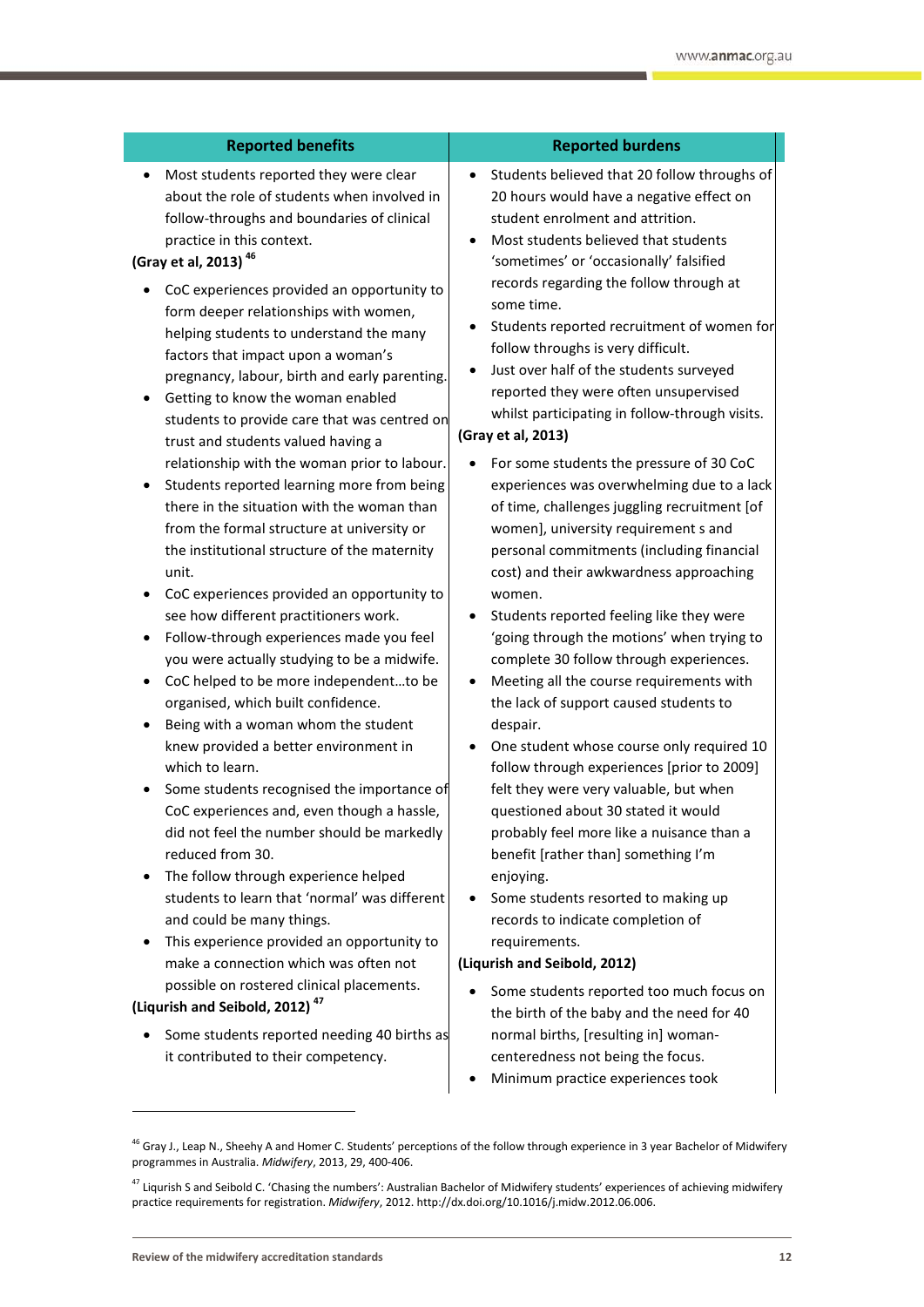#### **Reported benefits Reported burdens**

#### **(Sweet and Glover, 2011) [48](#page-14-0)**

- CoC experiences provided early exposure to midwifery practice, assisted in motivating students to learn and assisted in developing their professional identity.
- Being actively engaged in CoC experience assisted students in developing and/or confirming a woman-centred philosophy.
- CoC afforded longitudinal involvement with women and enabled the development of a meaningful relationship to learn about pregnancy and childbirth.
- CoC experiences exposed students to many different clinicians which allowed them to identify good and bad role models to base their own practice.
- Students learnt from women's feedback about their own care and the care received from other clinicians – this was highly valued by students and motivated their involvement.
- CoC experience gives students an understanding of the health system and the service needs from the perspective of the childbearing woman.
- As students progressed into third year and became more involved in clinical care…clinicians recognised the students' role and engaged them as a valuable team member, particularly in intrapartum care.
- CoC experiences enable students to experience ...different models of care, to see the full scope of midwifery practice, and reflect on their own midwifery identity.
- Through CoC experiences students see the complexities of the health service and how they interact and impact on outcomes.

### **(Liqurish S and Seibold C, 2008) [49](#page-14-1)**

**.** 

- Hands on learning was emphasised as the most beneficial learning experience.
- A positive midwife preceptor student

precedence over student's self-identified learning objectives for final placement.

- Students reported difficulty in achieving the minimum midwifery practice experience requirements within the clinical hours allocated and an extra 1-4 weeks clinical was needed to achieve the required normal vaginal births as primary accoucheur.
- Students expressed a lack of confidence in competency assessments identifying concerns about assessor subjectivity and the overall reliability of the competency assessment process which was further hampered by lack of continuity of preceptorship.
- Students believed it was unrealistic to achieve some of the midwifery competencies within the system of maternity care they were exposed to during clinical placements. Hurdles included: reduced exposure to normal vaginal birth and competition with other students both midwifery and medical.

#### **(Sweet and Glover, 2011)**

- Students found negotiating the short term relationships and the sheer number of CoC experiences required, time consuming and exhausting over the three years [leading] them to choose women who had had previous births, a history of short labours and were near term in their pregnancy.
- The degree to which the clinician engaged the student in authentic learning could positively or negatively affect their CoC experience.
- Current health service context negatively impacted on the authenticity of learning in CoC experiences.
- Students craved opportunities for responsibility for care under supportive supervision and discussion to develop their competency.

<span id="page-14-0"></span><sup>&</sup>lt;sup>48</sup> Sweet L and Glover P. An exploration of the midwifery continuity of care program at one Australian university as symbiotic clinical education model. *Nurse Education Today*, 2011, DOI:10.1016/jnedt.2011.11.020.

<span id="page-14-1"></span><sup>&</sup>lt;sup>49</sup> Licqurish S and Seilbod C. Bachelor of Midwifery students' experiences of achieving competencies. The role of the midwife preceptor. *Midwifery,* 2008; 24, 480-89.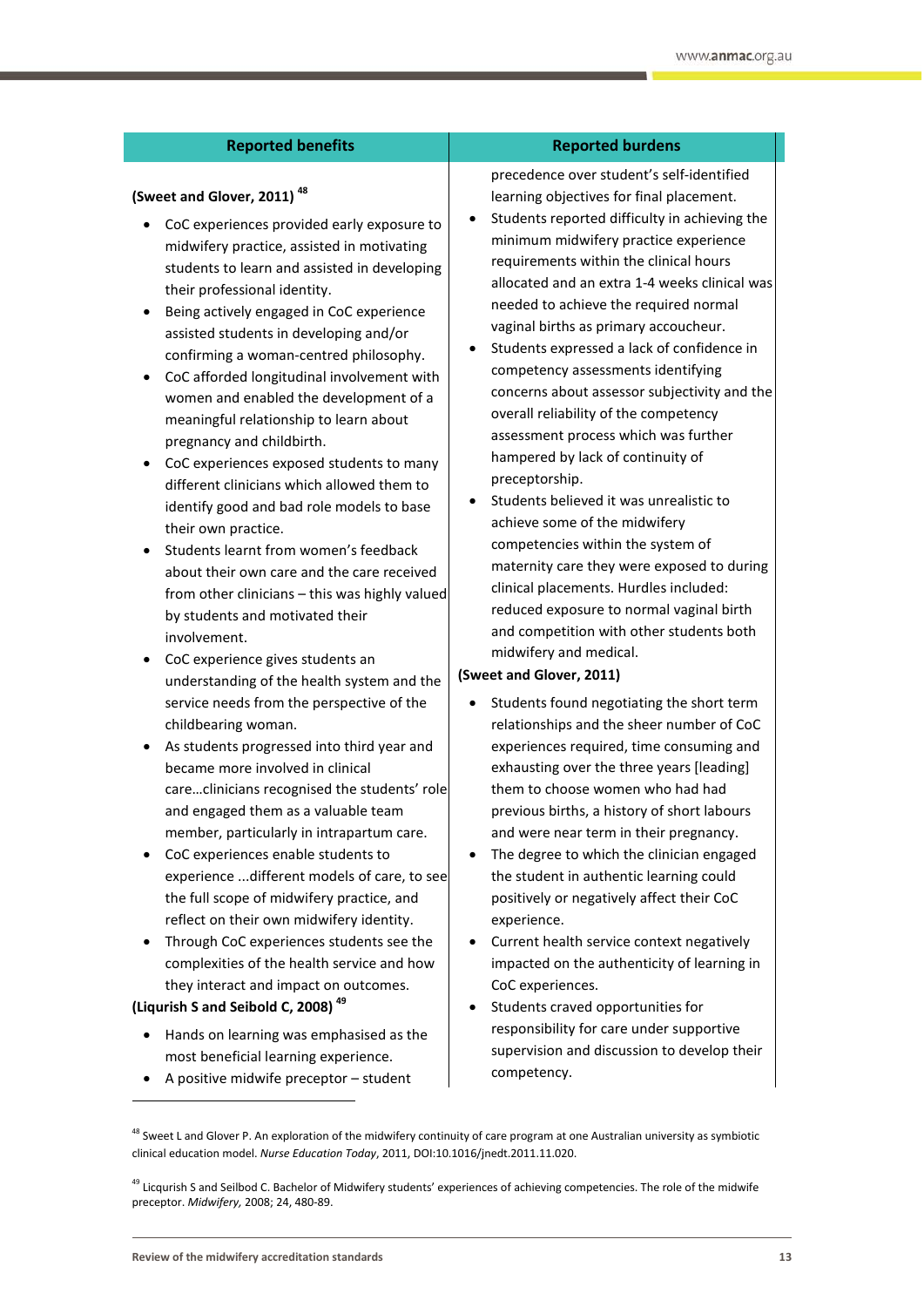| <b>Reported benefits</b>                                                                                                                                                                                                                                                        | <b>Reported burdens</b>                                                                                                                                                                                                                                                                                                                                                                                                                          |
|---------------------------------------------------------------------------------------------------------------------------------------------------------------------------------------------------------------------------------------------------------------------------------|--------------------------------------------------------------------------------------------------------------------------------------------------------------------------------------------------------------------------------------------------------------------------------------------------------------------------------------------------------------------------------------------------------------------------------------------------|
| relationship was identified as an integral<br>part of effective students learning.<br>All students felt that they needed to practise<br>$\bullet$<br>skills in order to feel competent and<br>appreciated the preceptor who provided the<br>space to enhance skill acquisition. | (Liqurish S and Seibold C, 2008)<br>Bachelor of Midwifery students were<br>emotionally affected by their experiences on<br>clinical placement, particularly if they<br>encountered care of women contrary to the<br>feminist philosophical framework of the<br>course and reacted by seeking opportunities<br>to work with midwives who imbued their<br>admired philosophy rather than becoming<br>desensitised or socialised into the midwifery |

UK research also reports that positive student experiences with continuity of care (in the form of caseloading) are enhanced when there is effective preparation of students for practice realities, realistic caseloads that take account of the student's individual situation and the provision of supportive frameworks, including good planning, record keeping and supervision. [50](#page-15-0)

culture.

**Version 1 DRAFT midwifery accreditation standards.**

**PROPOSED CRITERIA to guide development of midwifery student competency across all-risk models of midwifery care. (Criteria 8.3, 8.4, 8.5 and 8.6)**

**The program provider demonstrates:**

- **Midwifery practice experiences provide timely opportunities for experiential learning of curriculum content that is progressively linked to the attainment of the current National Competency Standards for the Midwife.**
- **Each student is provided with a variety of midwifery practice experiences with opportunities for intraprofessional and interprofessional learning and the development of knowledge, skills and behaviours for collaborative practice.**
- **Effective and ethical recruitment processes that enable women to participate freely in the continuity of care experiences for students, and enable students to engage readily with women who consent to participate.**
- **Clearly articulated models of supervision, support, facilitation and assessment are in place, including for continuity of care experiences, so students can achieve the required learning outcomes and current National Competency Standards for the Midwife.**

#### **QUESTION 3:**

<span id="page-15-0"></span> $50$  Rawson S. A qualitative study exploring student midwives' experiences of carrying a caseload as part of their midwifery education in England. *Midwifery*, 2011; 27, 986-792.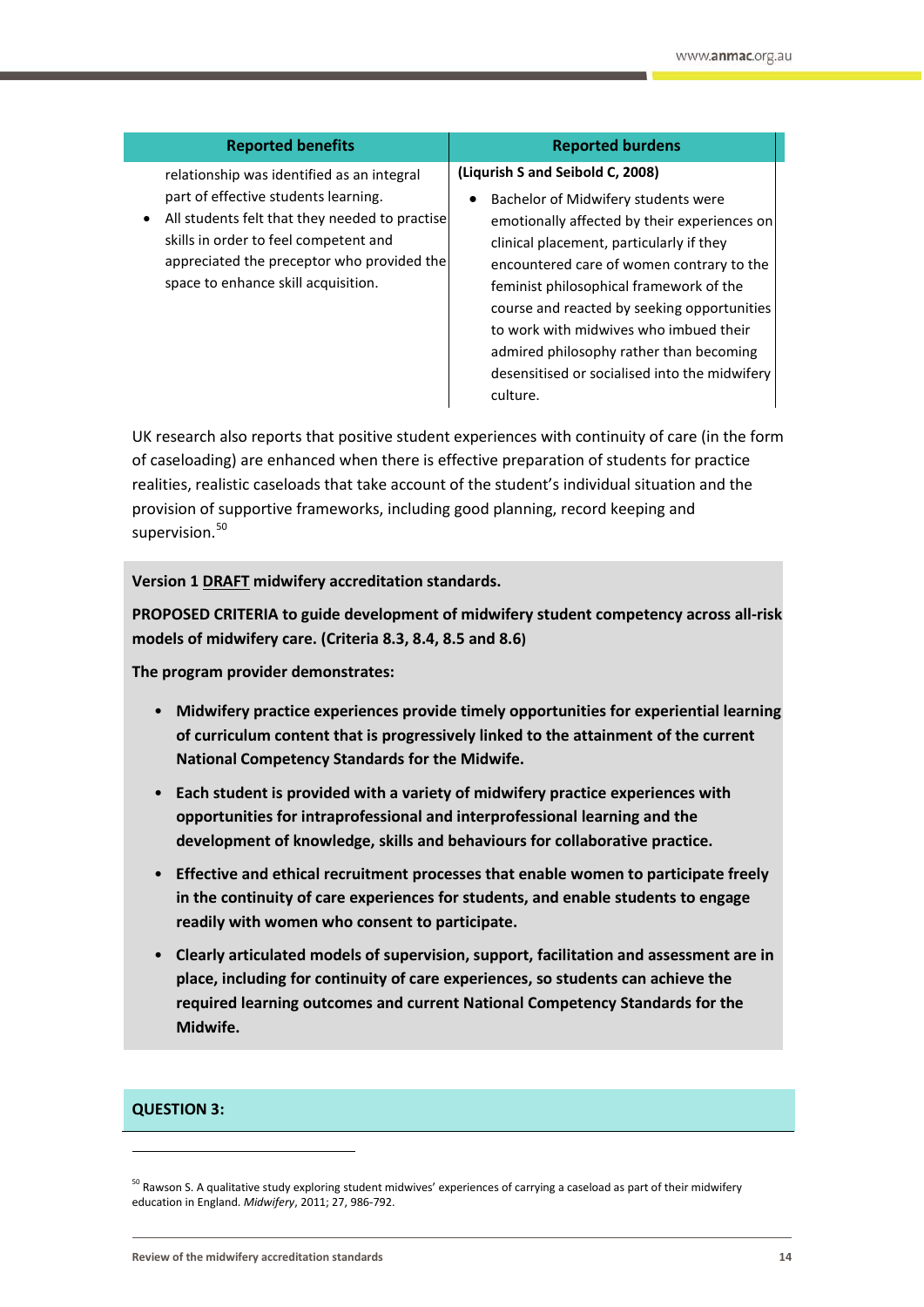Do the above criteria collectively provide sufficient guidance for curriculum design and planned midwifery practice experience placement to develop student competency in midwifery practice across all-risk models of care?

a) Yes, these standards provide sufficient guidance to develop midwifery student competence across all-risk models of care.

b) No, these standards do not provide sufficient guidance to develop student competence across all-risk models of care.

**If you answered 'no'**, please provide a reason for your response.

#### **QUESTION 4:**

Should minimum requirements for what constitutes 'engagement' in a continuity of care (CoC) experience be stipulated within the midwifery accreditation standards?

a) No, minimum requirement s for CoC experiences should not be stipulated.

b) Yes, minimum requirements for CoC should be stipulated.

Please provide a reason for your response.

**If you answered 'yes'**, please also specify what you consider should be the minimum requirement for CoC engagement:

- Antenatal engagement (eg when to start visits, number of visits).
- Intrapartum engagement (eg present for the labour, present for the birth regardless of mode, is directly and actively involved with the woman as she spontaneously gives birth to her baby vaginally and includes attending to third stage and initial mother and baby interaction).
- Postnatal engagement (eg number of visits, when to end visiting).

#### **QUESTION 5:**

**.** 

This question is about developing a shared understanding of what constitutes 'being with' a woman as she gives birth. The current midwifery accreditation standards describes this as *[51](#page-16-0)*:

*…where the midwifery student is directly and actively involved with the woman as she spontaneously gives birth to her baby vaginally and includes attending to third stage and initial mother and baby interaction.*

During midwifery students' practice experience, does this definition match what is being regarded as 'being with' a woman as she gives birth?

a) Yes, this definition matches what is regarded as 'being with' a woman when giving birth.

b) No, this definition does not match what is regarded as 'being with' a woman when giving birth.

**If you answered 'no'**, please describe in what way you consider the midwifery students' experience of 'being with' a woman when giving birth differs from the above definition.

<span id="page-16-0"></span><sup>51</sup> Australian Nursing and Midwifery Council, *Midwives Standards and Criteria for the Accreditation of Nursing and Midwifery Courses Leading to Registration, Enrolment, Endorsement and Authorisation in Australia with Evidence Guide*. Canberra, 2010.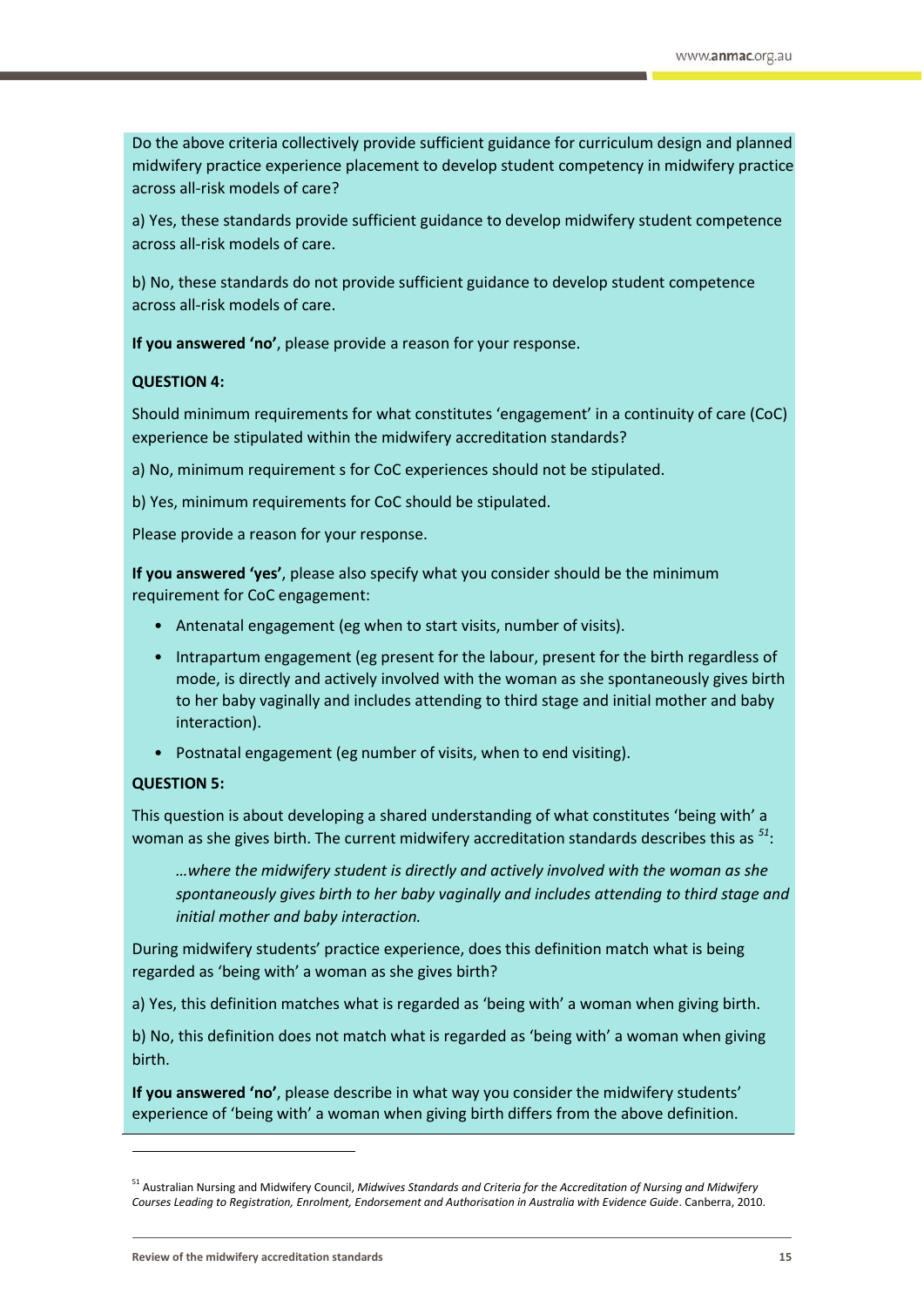#### **QUESTION 6:**

Should a list of minimum requirements for midwifery practice experiences (type and number) continue to be stipulated in the midwifery accreditation standards for use across all entry to practice midwifery programs?

a) Yes, minimum requirements for midwifery practice experiences should be stipulated.

Go to Question 7.

b) Some minimum requirements should continue to be stipulated.

Go to Question 7.

c) No, minimum requirements for midwifery practice experiences should not be stipulated, remove the list from the midwifery accreditation standards.

Go to Question 8.

Please provide a reason for your response.

#### **QUESTION 7:**

Please review this DRAFT list of minimum midwifery practice requirements and use the right hand column to identify any change you consider may be necessary to the type and/or minimum number of experiences required.

Please provide a reason for your response.

| Type and number of minimum<br>midwifery practice requirements                                              | <b>Tick if 'No</b><br>Change' | <b>Enter</b><br><b>Change</b> |
|------------------------------------------------------------------------------------------------------------|-------------------------------|-------------------------------|
| (i) ??* (currently 20) continuity of care (CoC)<br>experiences. Specific requirements of these experiences |                               |                               |
| include: (with a-g following)                                                                              |                               |                               |
| a) enabling students to experience continuity with                                                         |                               |                               |
| individual women throughout pregnancy, labour                                                              |                               |                               |
| and birth and the postnatal period, irrespective of<br>the availability of midwifery continuity of care    |                               |                               |
| models                                                                                                     |                               |                               |
| b) participation in CoC experiences involving contact                                                      |                               |                               |
| with women throughout pregnancy and                                                                        |                               |                               |
| continuing after birth                                                                                     |                               |                               |
| c) supervision by a midwife (or in particular                                                              |                               |                               |
| circumstances a medical practitioner qualified in                                                          |                               |                               |
| obstetrics)                                                                                                |                               |                               |
| d) consistent, regular and ongoing evaluation of                                                           |                               |                               |
| each student's CoC experiences                                                                             |                               |                               |
| e) CoC experiences distributed across the program                                                          |                               |                               |
| and with the student fully involved in providing                                                           |                               |                               |
| midwifery care with appropriate supervision                                                                |                               |                               |
| engagement with women during pregnancy and<br>f)                                                           |                               |                               |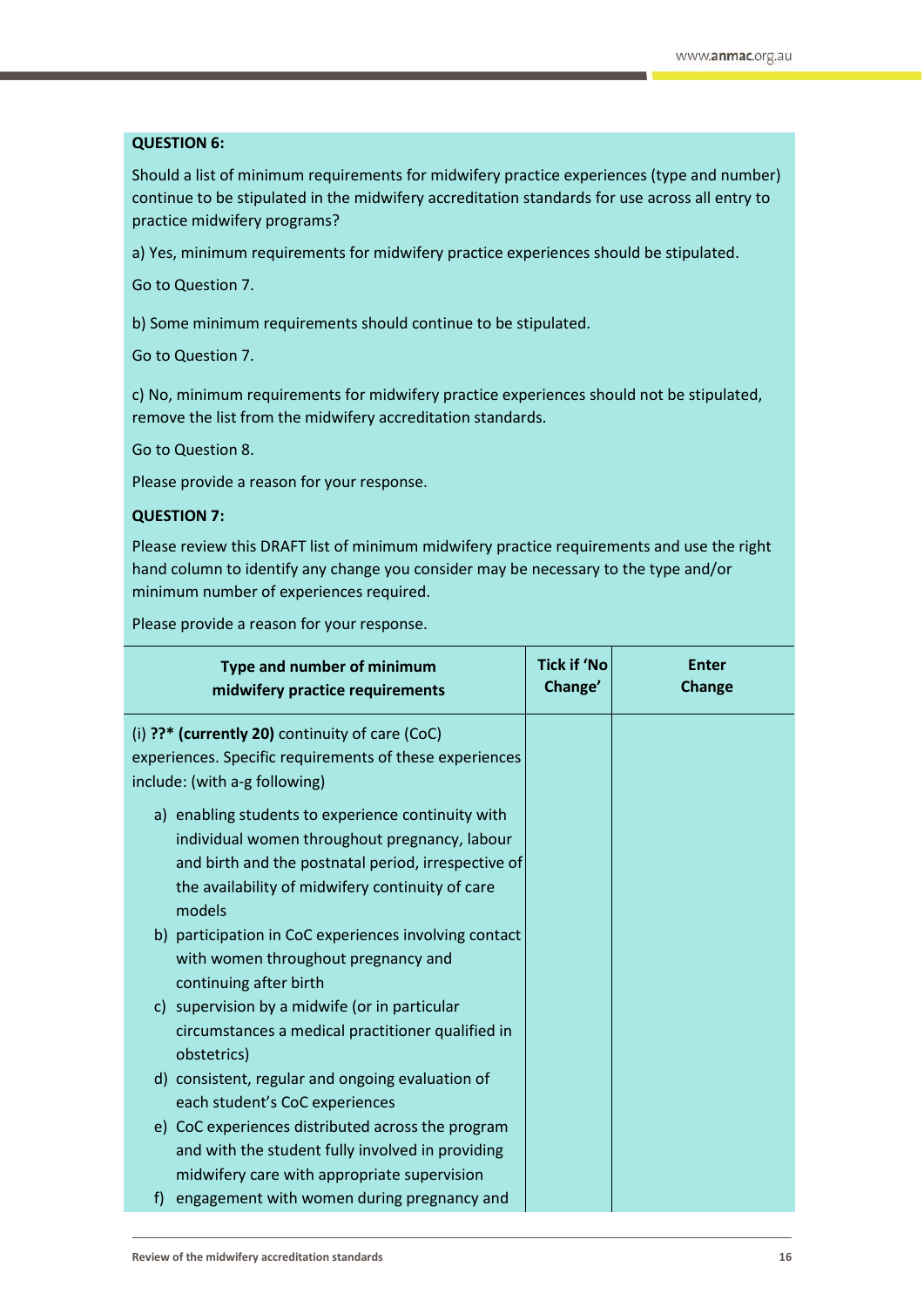| at antenatal visits, labour and birth as well as<br>postnatal visits according to individual                                                                                                                                                  |  |
|-----------------------------------------------------------------------------------------------------------------------------------------------------------------------------------------------------------------------------------------------|--|
| circumstances. Overall, it is recommended that                                                                                                                                                                                                |  |
| students spend an average of ??* (currently 20)                                                                                                                                                                                               |  |
| hours with each woman across her maternity care<br>episode                                                                                                                                                                                    |  |
| g) provision by the student of evidence of their                                                                                                                                                                                              |  |
| engagement with each woman.                                                                                                                                                                                                                   |  |
| (ii) Attendance at ???* (currently 100) antenatal visits<br>with women, which may include women being followed<br>as part of CoC experiences.                                                                                                 |  |
| (iii) Attendance at ???* (currently 100) postnatal visits<br>with women and their healthy newborn babies, which<br>may include women being followed as part of CoC<br>experiences.                                                            |  |
| (iv) 'Being with' ??* (currently 40) women giving birth,<br>this may include women being followed as part of CoC<br>experiences.                                                                                                              |  |
| (v) Experience of caring for ??* (currently 40) women<br>with complex needs across pregnancy, labour and birth,<br>and the postnatal period, which may include women the<br>student is following through as part of their CoC<br>experiences. |  |
| (vi) Experience in the care of babies with special needs<br>(currently no minimum number specified).                                                                                                                                          |  |
| (vii) Experience in women's health and sexual health<br>(currently no minimum number specified).                                                                                                                                              |  |
| (viii) Experience in medical and surgical care for women<br>(currently no minimum number specified).                                                                                                                                          |  |
| (ix) Experience in (a-i currently have no minimum<br>numbers specified):                                                                                                                                                                      |  |
| a) antenatal screening investigations and associated<br>counselling                                                                                                                                                                           |  |
| b) referring, requesting and interpreting results of<br>relevant laboratory tests                                                                                                                                                             |  |
| c) administering and/or supplying medicines for<br>midwifery practice (however authorised to do so<br>in the jurisdiction of practice)                                                                                                        |  |
| d) actual or simulated midwifery emergencies,<br>including maternal and neonatal resuscitation                                                                                                                                                |  |
| e) actual or simulated vaginal breech birth                                                                                                                                                                                                   |  |
| actual or simulated episiotomy and perineal<br>f)                                                                                                                                                                                             |  |
| suturing                                                                                                                                                                                                                                      |  |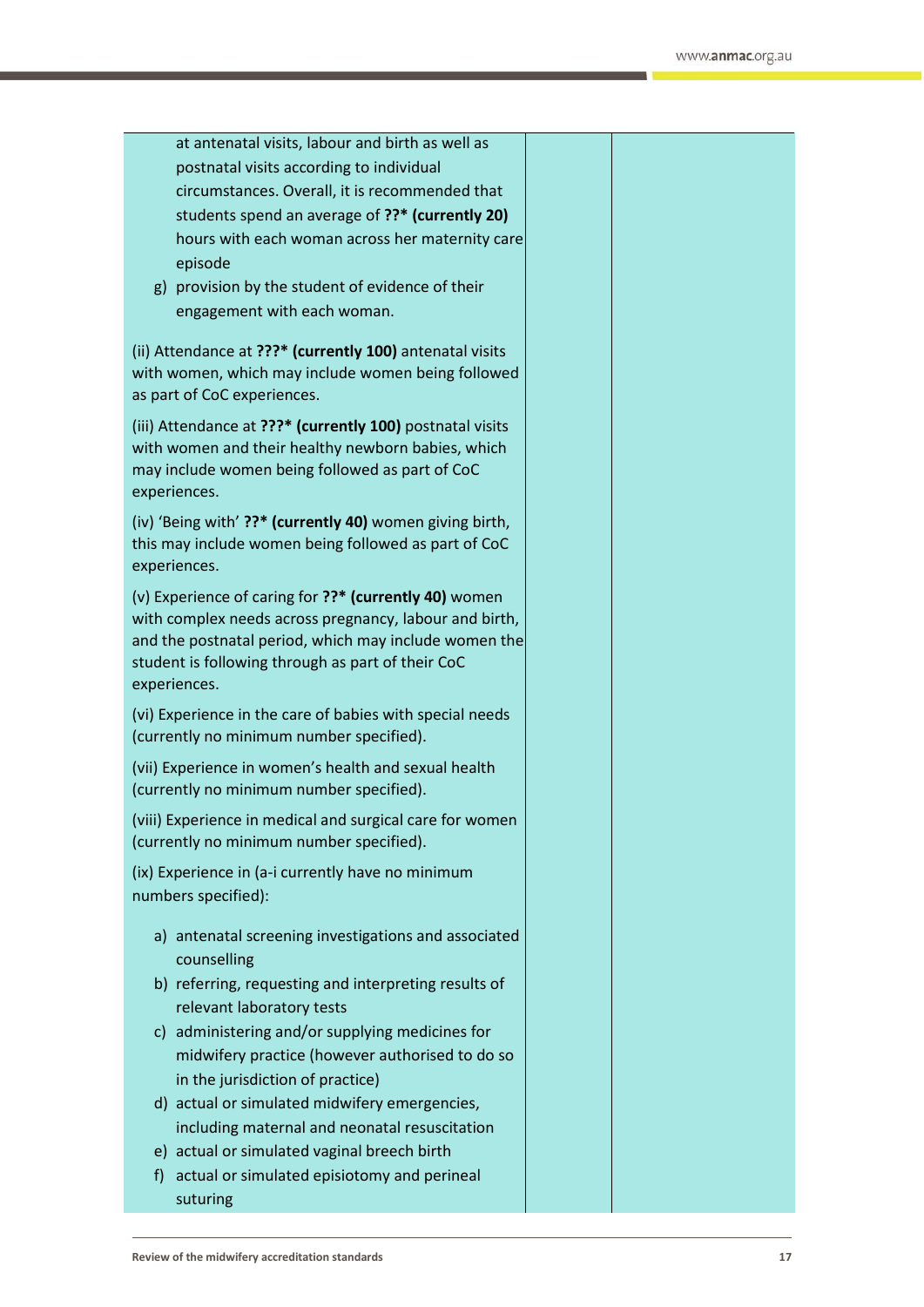| g) examination of the new born<br>h) provision of care in the postnatal period up to |  |
|--------------------------------------------------------------------------------------|--|
| four to six weeks following birth, including<br>breastfeeding support                |  |
| perinatal mental health issues including<br>recognition, response and referral.      |  |
| <i>*To be determined</i>                                                             |  |

It has been recommended that a proposed new criterion be added to the midwifery accreditation standards to emphasise the centrality of woman-centred midwifery to competent midwifery practice.

**Version 1 DRAFT midwifery accreditation standards.**

**PROPOSED CRITERION for 'Standard 4. Program content' to facilitate development of midwifery students' understanding of woman-centred midwifery and the midwife's role in supporting women's right of informed choice. (Criterion 4.5)**

**The program provider demonstrates:**

• **Inclusion of content that develops understanding and appreciation of consumers' perspectives of maternity care, the woman's right to make choices and the role of the midwife to provide relevant information and support the woman's informed choices.**

### **QUESTION 8:**

Is this standalone criterion required to facilitate development of a woman-centred approach in midwifery practice?

a) Yes, the addition of this new criterion is required to facilitate the development of a womancentred approach in midwifery practice.

Please provide a reason for your response.

b) No, the addition of this new criterion is not required to facilitate the development of a woman-centred approach to midwifery practice.

**If you answered 'no'**, please provide a reason for your response.

# <span id="page-19-0"></span>**Length of program and ratio of practice to theory**

Standard 3 in the revised midwifery accreditation standards provides guidance to education providers on program structure. Evidence to inform optimal structure for an entry to practice midwifery program is once again absent and has required the review of other literature to obtain guidance on the length of programs and the allocation of clinical and theoretical learning.

The ICM Global Standards for Midwifery Education stipulate that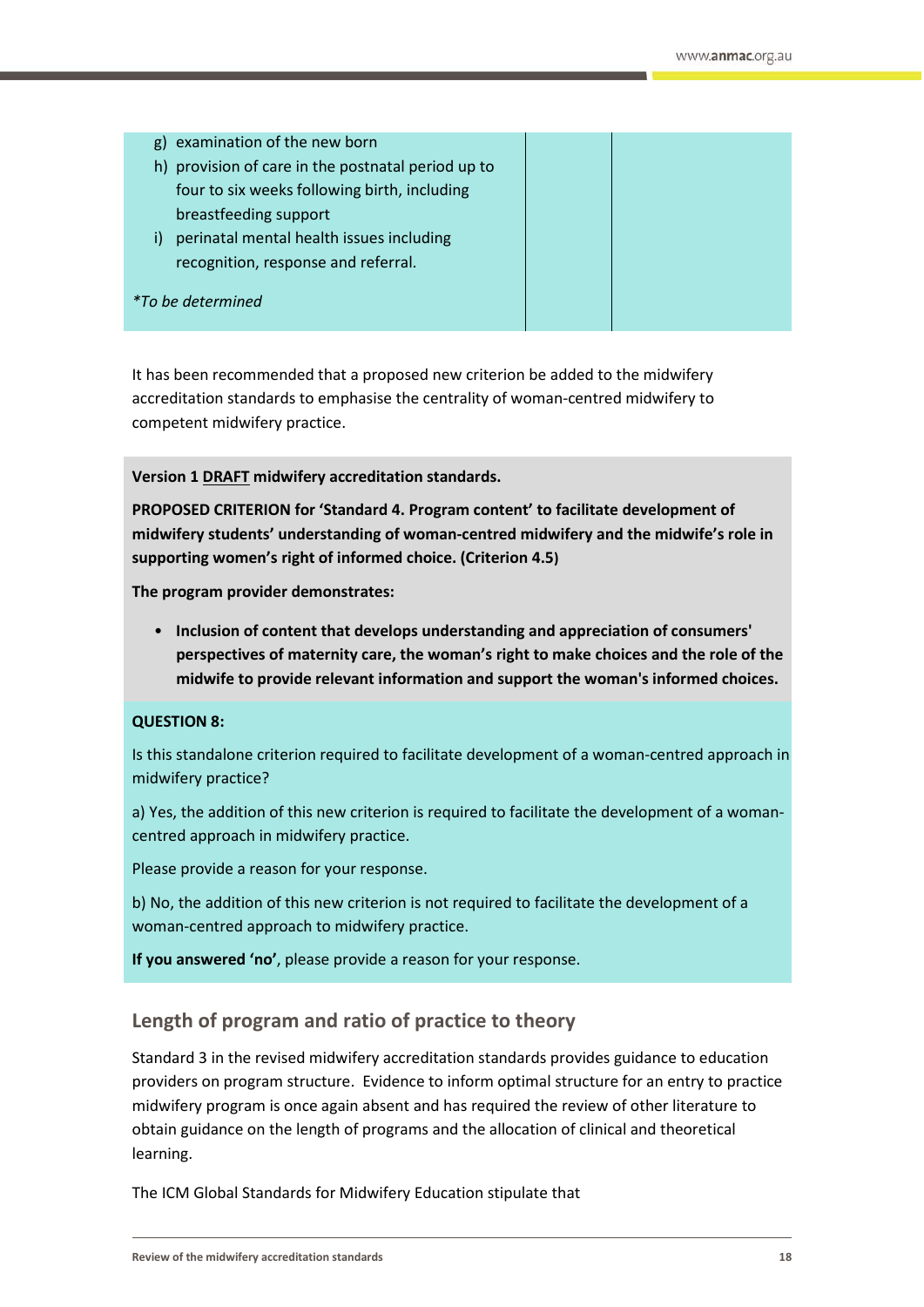*…midwifery curriculum includes both theory and practise elements with a minimum of 40% theory and a minimum of 50% practise* … *the minimum length of a direct-entry midwifery education programme is three (3) years and the minimum length of a postnursing/ health care provider programme is eighteen (18) months.* [52](#page-20-0)

In the UK and NZ the pre-registration midwifery program standards prescribes the length and clinical and theoretical structure of midwifery programs in the following terms:

- In NZ: Bachelor of Midwifery Programs are to be 3 years in length with a total learning time of 4800 hours with 50% of the hours focusing on midwifery practice and 40% relating to theory *(Midwifery Council of New Zealand, Standards for Approval of Preregistration Midwifery Education Programmes and Accreditation of Tertiary Education Organisations, August 2007, p. 13).*
- In the UK: Bachelor of Midwifery Programs are to be 3 years in length and preregistration midwifery programs for registered nurse are to be 18 months with a practice to theory ratio of each program required to be no less than 50% practice and no less the 40% theory. The clinical practice experience must be sufficient to enable students to achieve the standards required by the Nursing and Midwifery Council *(Nursing and Midwifery Council, Standards for Pre-registration Midwifery Education, 2009, p. 19).*

After the development of the current midwifery accreditation standards the minimum length of the post graduate program was set at 18 months. However, following further discussion the minimum length was reduced to 12 months. The review of the midwifery accreditation standards provides stakeholders, including the jurisdictions, community and profession, with an opportunity to evaluate the benefits and/or burdens of this time frame in terms of matters including program popularity; financial cost of the program to education providers, students and maternity services; and the capacity of students to achieve learning outcomes required by the curriculum.

The section below entitled 'Pathways to beginning practice' provides the context for discussion of dual degree (nursing and midwifery) programs, including program length.

#### **Version 1 DRAFT midwifery accreditation standards.**

**PROPOSED CRITERION to guide program development and structure. (Criterion 3.7)**

**The program provider demonstrates:**

• **The minimum length of the pre-registration midwifery program for registered nurse must be at least 12 months full time.**

### **QUESTIONS 9:**

 $\overline{\phantom{a}}$ 

<span id="page-20-0"></span><sup>52</sup> International Confederation of Midwives, *Global Standards for Midwifery Education*, 2010.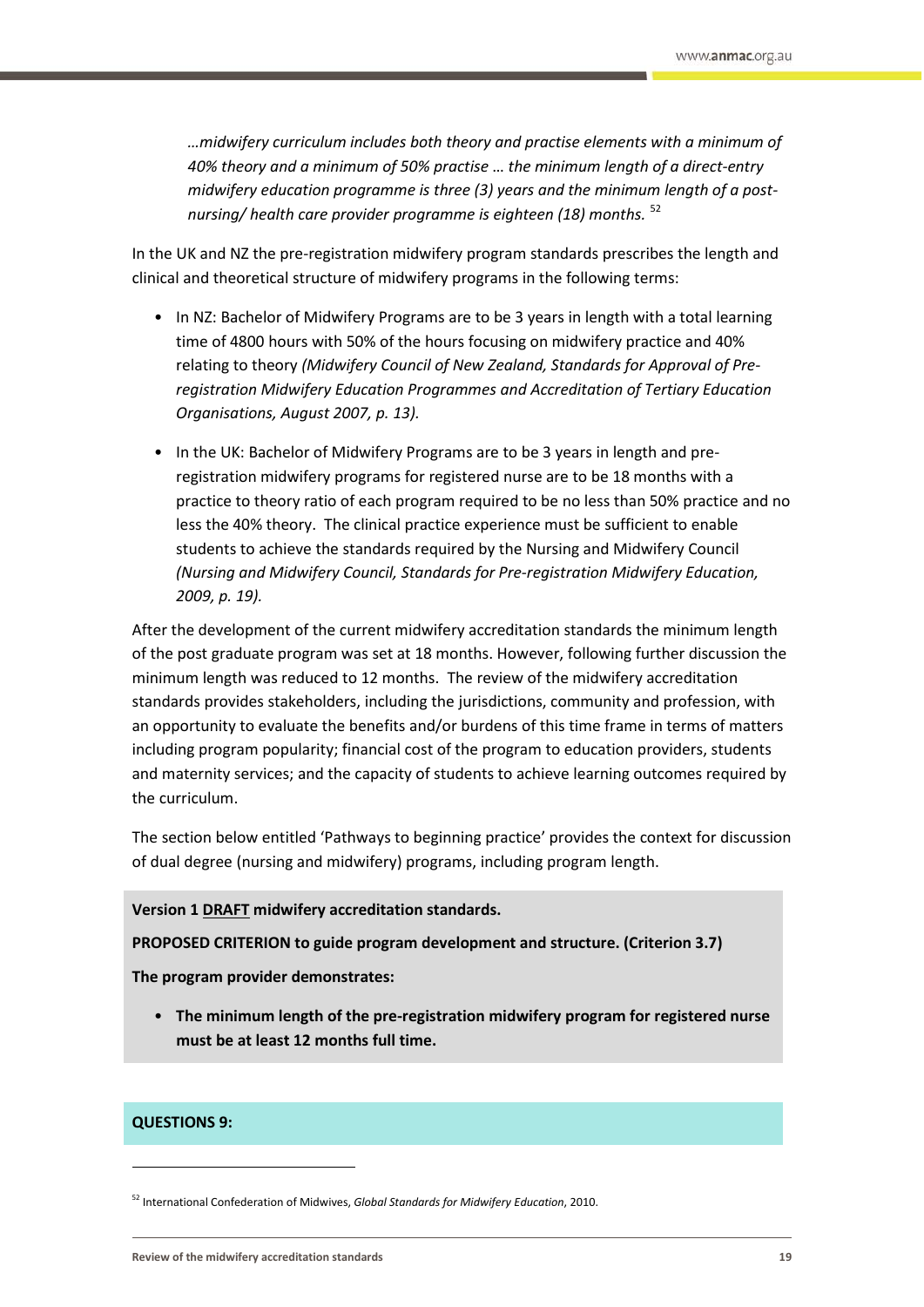#### **Please consider in conjunction with your responses to Q6 and Q7.**

What should the midwifery accreditation standards specify in regard to postgraduate program minimum length?

a) 12 months.

b) 18 months.

c) Other.

Please provide a reason for your response and **if you answered 'other'**, please also specify what you consider to be the required minimum length of the program.

**Version 1 DRAFT midwifery accreditation standards.**

**PROPOSED CRITERION to guide program development and structure. (Criterion 3.8)**

**The program provider demonstrates:**

• **Theory and practice must be integrated throughout midwifery programs in equal proportions (50% theory and 50% practice).**

#### **QUESTION 10:**

Should the ratio of theory to practice in the curriculum be specified within the midwifery accreditation standards?

a) Yes, the ratio of theory to practice should be specified.

Go to Question 11.

b) No, the ratio of theory to practice should not be specified.

Go to Question 12.

Please provide a reason for your response.

#### **QUESTION 11:**

The ratio of theory to practice should be:

- a) 50% theory and 50% practice.
- b) 40% theory and a minimum of 50% practice.
- c) Other.

Please provide a reason for your response and **if you answered 'other'**, please also specify what you consider to be the required ratio.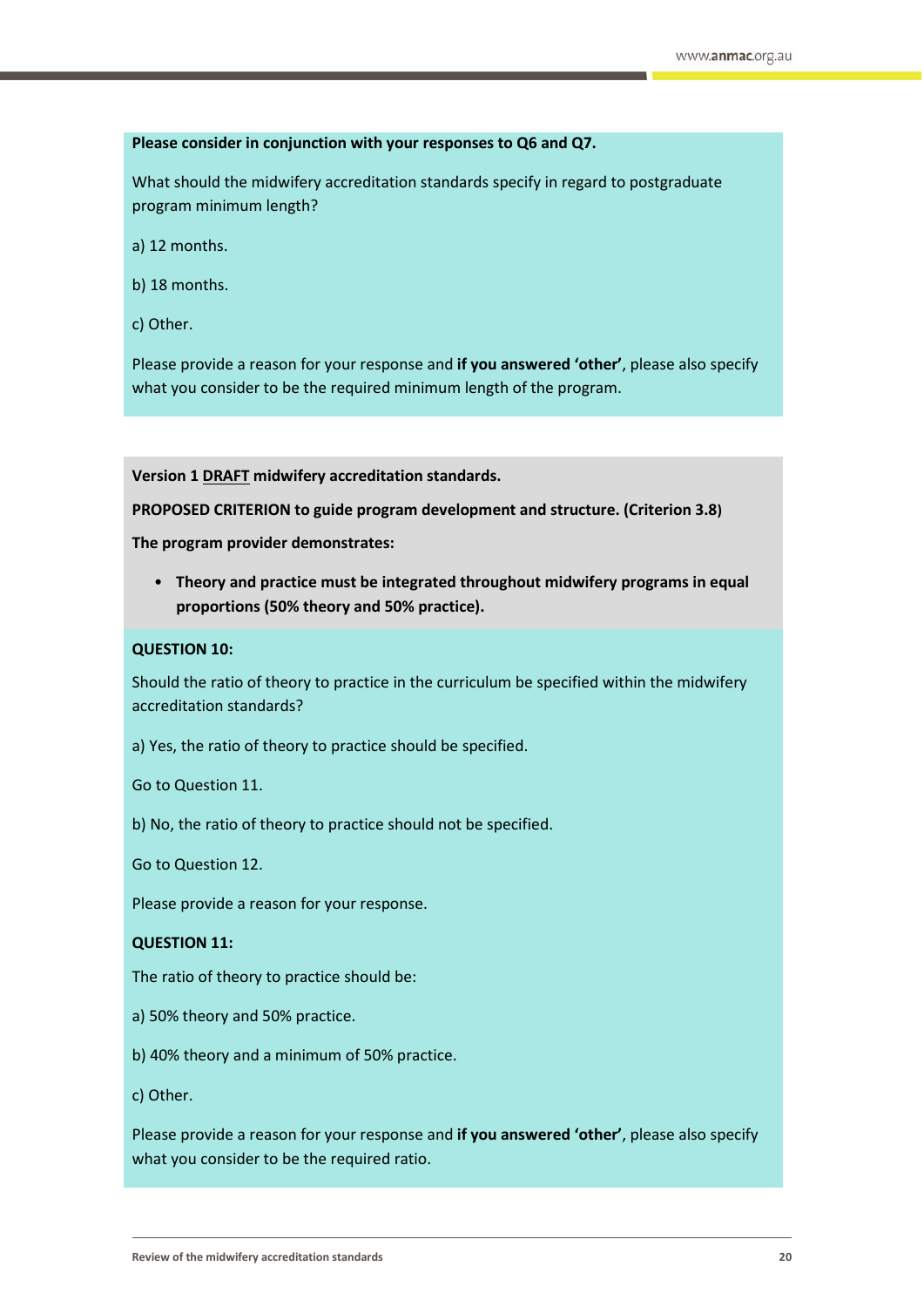**Version 1 DRAFT midwifery accreditation standards.**

**PROPOSED CRITERION to guide program development and structure. (Criterion 3.9)**

**The program provider demonstrates:**

• **A minimum of ????\* hours of midwifery practice experience, not inclusive of simulation activities, incorporated into the program and providing exposure to a variety of health care settings.**

*\*To be determined*

#### **QUESTION 12:**

#### **Please consider in conjunction with your responses to Q9 and Q11**.

Is a criterion that specifies the minimum number of hours for midwifery practice (clinical) experience required in the midwifery accreditation standards?

a) No, a specified minimum number of midwifery practice experience hours is not required.

b) Yes, a specified minimum number of midwifery practice experience hours is required.

Please provide a reason for your response and **if you answered 'yes'**, please also specify what you consider should be the required minimum number of hours.

# <span id="page-22-0"></span>**Use of simulated learning environments**

Midwifery programs across Australia currently use simulation to varying extents. The simulation models most often used are scenarios, peer-to-peer learning, partial task trainers (mannequins) and standardised patients (actors). Models less often used are full body mannequins depicting a realistic birthing environment.<sup>[53](#page-22-1)</sup> A review of 24 papers found that simulation based learning in midwifery education provides evidence that simulated learning of midwifery skills is beneficial and has an educational and clinical impact. The review does not find sufficient evidence to suggest that simulation should replace clinical practice.<sup>[54](#page-22-2)</sup> Simulation has been found to be a useful adjunct to traditional forms of education, particularly in situations where clinical exposure is limited or infrequent such as for obstetric emergencies. However, more research is required to determine its impact on learning outcomes.<sup>[55](#page-22-3)</sup> The New Zealand standards for pre-registration midwifery education programs state<sup>[56](#page-22-4)</sup>:

<span id="page-22-1"></span><sup>53</sup> Bogossian F., McKenna L., Higgins M., et al. Simulation based learning in midwifery curricula: results of a national electronic survey. *Women and Birth: Journal of the Australian College of Midwives*. 2012; 25(2):86-97.

<span id="page-22-2"></span><sup>54</sup> Cooper S., Cant R., Porter J. et al. Simulation based learning in midwifery education: a systematic review. *Women and Birth: Journal of the Australian College of Midwives*. 2012; 25(2):64-78.

<span id="page-22-3"></span><sup>55</sup> Davis BM., Soltani H & Wilkins H. Using a childbirth simulator in midwifery education. *British Journal of Midwifery*. 2009; 17(4):234-237.

<span id="page-22-4"></span><sup>56</sup> Midwifery Council of New Zealand, *Standards for Approval of Pre-registration Midwifery Education Programmes and Accreditation of Tertiary Education Organisations*, 2007.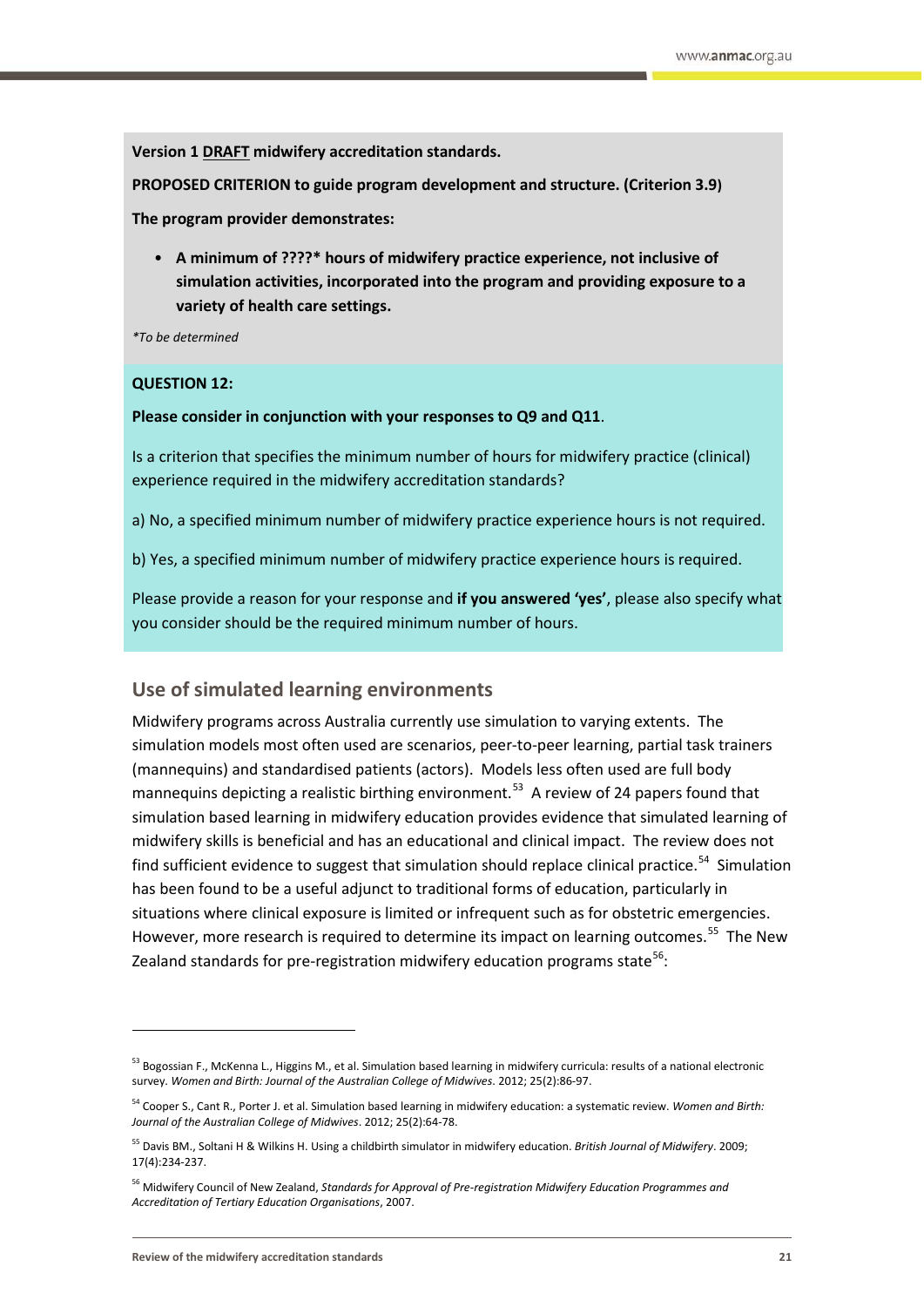*…the clinical skills laboratories/simulations are [to be] counted as theoretical hours, not as midwifery practice hours except where being used for clinical skills assessment (p. 13).*

A recent survey of all midwifery programs in Australia, conducted on behalf of Health Workforce Australia, identified that effectively embedding simulation in curricula was hindered at present.<sup>[57](#page-23-1)</sup> The overwhelming majority of respondents (90%) felt they did not have sufficient time to develop simulated learning programs, and they lacked adequate training (56%) and staff development opportunities (67%) in simulation.<sup>[58](#page-23-2)</sup>

#### **QUESTION 13:**

To facilitate effective embedding of simulation activities in midwifery curricula should the midwifery accreditation standards be explicit about the use of simulation in terms of clinical or theoretical hours?

a) No, it is not necessary for the standards to be explicit regarding use of simulation.

b) Yes, it is necessary for the standards to be explicit regarding the use of simulation.

Please provide a reason for your response and **if you answered 'yes'**, please also specify what you consider is required in the midwifery accreditation standards to make explicit the use of simulation in terms of the curriculum's clinical or theoretical hours.

# <span id="page-23-0"></span>**Aboriginal and Torres Strait Islander people and midwifery practice**

Aboriginal and Torres Strait Islander People continue to experience substantially poorer maternal and child health outcomes despite a range of interventions.<sup>59</sup> Consistent with the Council of Australian Governments 'Closing the Gap' reform agenda<sup>[60](#page-23-4)</sup> the ANMAC standards have a number of criteria to assist in increasing the number of Aboriginal and Torres Strait Islander people in the midwifery workforce and improving maternity care to Aboriginal and Torres Strait Islander women.

 $\overline{\phantom{a}}$ 

<span id="page-23-1"></span><sup>57</sup> Health Workforce Australia SLE National Project. S*imulated Learning Environment – Midwifery Curriculum: Final Report*, November 2012, Prepared by the University of Queensland and the Monash University Midwifery Curriculum Consortium.

<span id="page-23-2"></span><sup>&</sup>lt;sup>58</sup> Bogossian F., McKenna L., Higgins M., et al. Simulation based learning in midwifery curricula: results of a national electronic survey. *Women and Birth: Journal of the Australian College of Midwives*. 2012; 25(2):86-97.

<span id="page-23-3"></span><sup>59</sup> Australian Health Ministers Conference, *National Maternity Service Plan*, 2010.

<span id="page-23-4"></span><sup>&</sup>lt;sup>60</sup> Council of Australian Government. *Closing the Gap.* In: Department of Families. Health. Community Services and Indigenous Affairs, ed. 2009.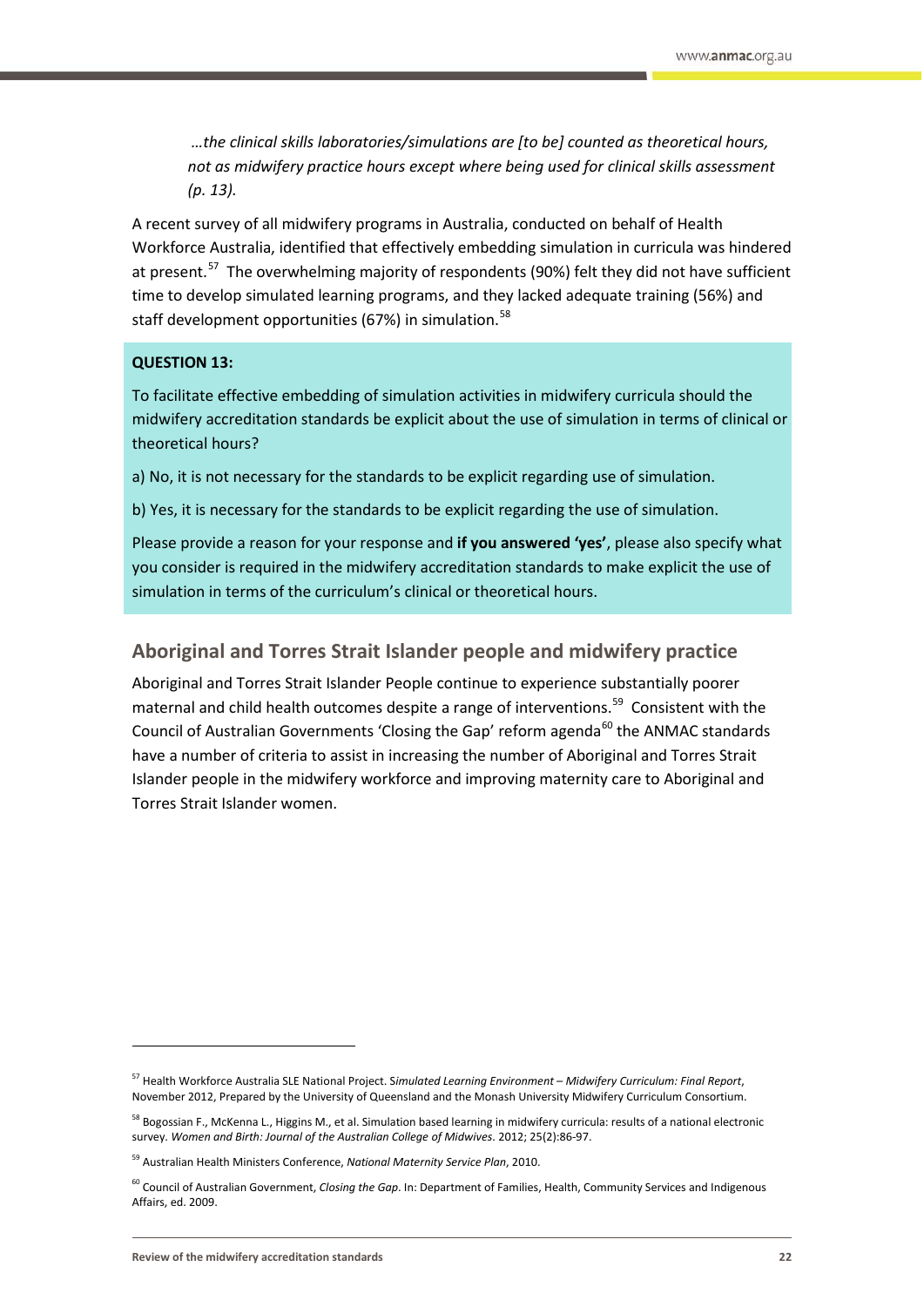**Version 1 DRAFT midwifery accreditation standards.**

**PROPOSED CRITERIA to develop competence in the midwifery care of Aboriginal and Torres Strait Islander women and their families. (Criteria 1.5, 3.8 and 3.9)**

**The program provider demonstrates:**

- **Terms of reference for relevant school committees and advisory and /or consultative groups, including partnerships with Aboriginal and Torres Strait Islander health professionals and communities.**
- **Consultative and collaborative approaches to curriculum design and program organisation between academic staff, those working in health disciplines, students, consumers and other key stakeholders including Aboriginal and Torres Strait Islander health professionals and communities.**
- **Inclusion of a discrete subject specifically addressing Aboriginal and Torres Strait Islander peoples' history, health, wellness and culture. Midwifery practice issues relevant to Aboriginal and Torres Strait Islander peoples and communities are also appropriately embedded into other subjects across the curriculum.**

#### **QUESTION 14:**

Are these criteria collectively sufficient to support the development of culturally competent midwifery practice?

a) Yes, these criteria provide sufficient support for the development of culturally competent midwifery practice.

b) No, these criteria do not provide sufficient support for the development of culturally competent midwifery practice.

**If you answered 'no'**, please specify what you consider is required in addition to these criteria and provide a reason for your response.

**Version 1 DRAFT midwifery accreditation standards.**

**PROPOSED CRITERIA to support Aboriginal and Torres Strait Islander people entering the midwifery workforce. (Criteria 6.8 and 7.4)**

**The program provider demonstrates:**

- **Aboriginal and Torres Strait Islander peoples are encouraged to enrol and a range of support needs are provided to those students.**
- **Staff recruitment strategies:**
	- o **are culturally inclusive and reflect population diversity,**
	- o **take affirmative action to encourage participation from Aboriginal and Torres Strait Islander peoples.**

#### **QUESTION 15:**

Are these criteria collectively sufficient to support Aboriginal and Torres Strait Islander people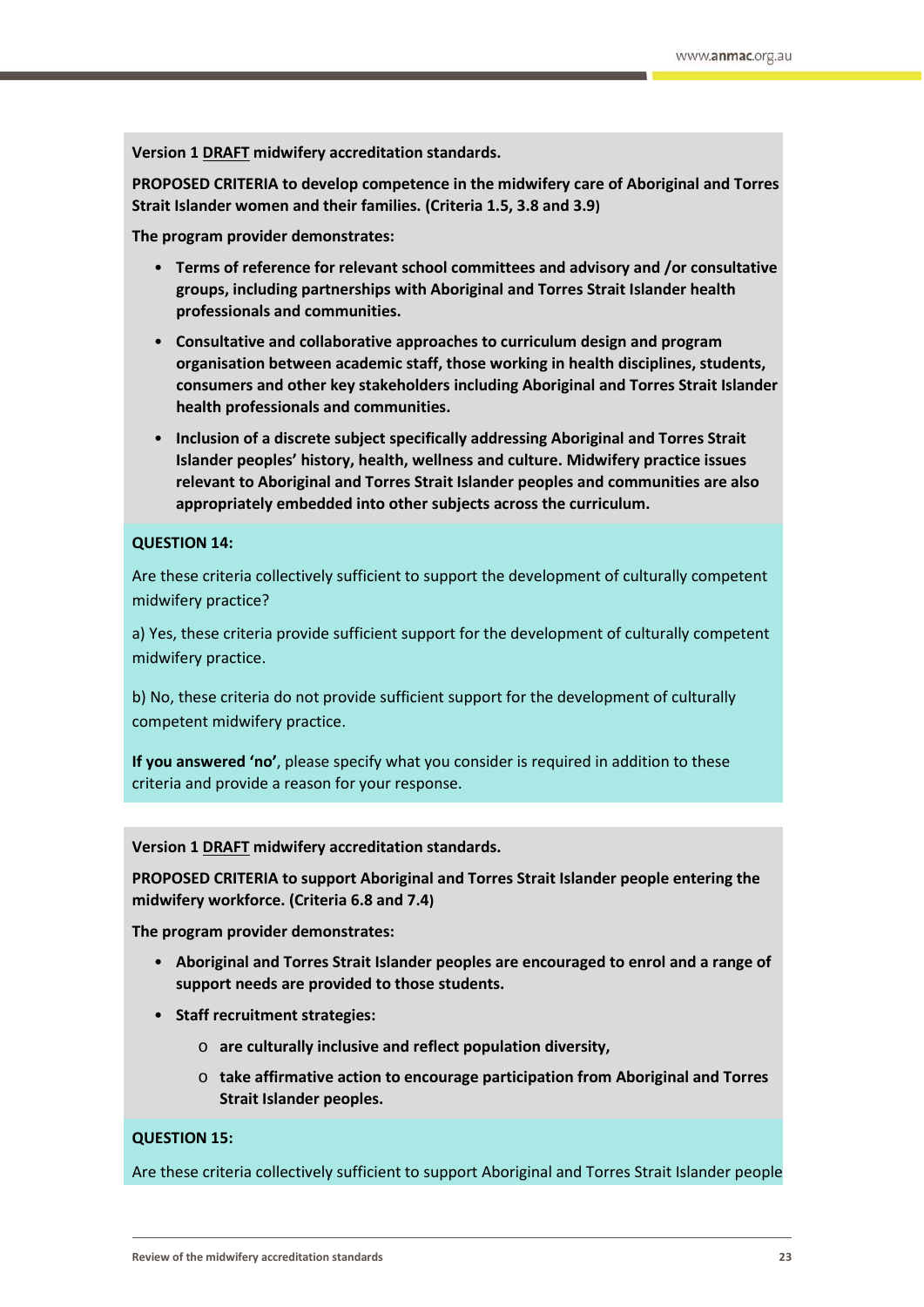#### entering the midwifery workforce?

a) Yes, these criteria provide sufficient support for entry to the midwifery workforce.

b) No, these criteria do not provide sufficient support for entry to the midwifery workforce.

**If you answered 'no'**, please specify what you consider is required in addition to these criteria and provide a reason for your response.

# <span id="page-25-0"></span>**Care of women experiencing social, medical and/or obstetric risks**

There are groups of women across the Australian population who experience higher risk of poorer maternity outcomes. These groups include (but are not limited to) women from migrant and refugee groups; adolescent mothers; older mothers; women with pre-existing medical conditions; obese women; women using cigarettes, alcohol and illicit substances; women experiencing mental illness; women experiencing domestic violence, women who have experienced some types of female genital mutilation and women in prisons. $^{61}$  $^{61}$  $^{61}$  The revised midwifery accreditation standards will have to continue to provide guidance for curricula and midwifery practice experience placements to facilitate competency development in the care of women and babies experiencing complexity.

In the United Kingdom<sup>[62](#page-25-2)</sup> and New Zealand<sup>[63](#page-25-3)</sup> midwifery students are required to 'Supervise and care for' or 'participate in the care' of 40 women at risk in pregnancy or labour or postnatal period'. Note that the care of women experiencing complexity in pregnancy or childbirth is a significant part of the ANMC *National Competency Standards for the Midwife* (2006) [64](#page-25-4) and required by the midwifery accreditation standards to be used in the development of curriculum and for the assessment of midwifery practice experiences. Additionally, the draft midwifery accreditation standards – Version 1, *as they currently stand*, specify a minimum number of midwifery practice requirements that focus on the woman or baby requiring complex care.

**Version 1 DRAFT midwifery accreditation standards.**

**PROPOSED CRITERIA to support the development of competency in midwifery care for women experiencing high risk pregnancy and childbirth. (Criteria 3.3, 3.12, 4.1, 4.2, 4.6, 8.3, 8.4 and draft minimum midwifery practice experience requirements 5, 6 and 8).**

**The program provider demonstrates:**

**.** 

• **A map of subjects against the current National Competency Standards for the Midwife which clearly identifies the links between learning outcomes, assessments** 

<span id="page-25-1"></span><sup>61</sup> Australian Health Ministers Conference. *National Maternity Service Plan*, 2010.

<span id="page-25-2"></span><sup>62</sup> Nursing and Midwifery Council. *Standard for Pre-registration Midwifery Education*, 2009.

<span id="page-25-3"></span><sup>63</sup> Midwifery Council of New Zealand, *Standards for Approval of Pre-registration Midwifery Education Programmes and Accreditation of Tertiary Education Organisation,* August 2007.

<span id="page-25-4"></span><sup>64</sup> Australian Nursing and Midwifery Council, *Midwives Standards and Criteria for the Accreditation of Nursing and Midwifery Courses Leading to Registration, Enrolment, Endorsement and Authorisation in Australia with Evidence Guide*. Canberra, 2010.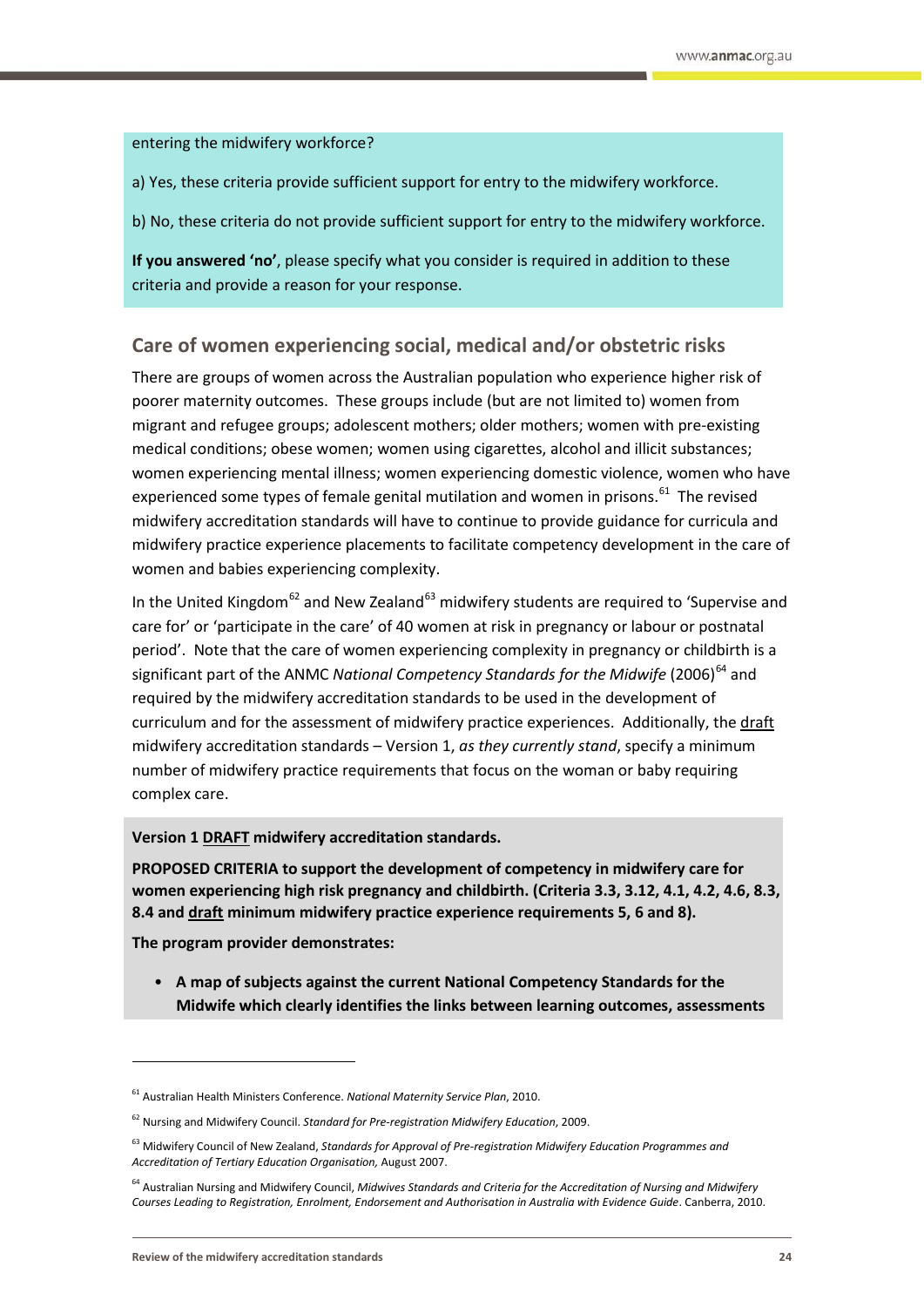**and required graduate competencies.**

- **Midwifery practice experience in Australia is included towards the end of the program to consolidate the acquisition of competence and facilitate transition to practice. A summative assessment is made at this time against all National Competency Standards for the Midwife in a midwifery practice setting.**
- **A comprehensive curriculum document, based on the conceptual framework discussed in Standard 2, that includes:**
	- o **linkages between subject objectives, learning outcomes and their assessment and the national competencies,**
	- o **a midwifery practice experience plan across a variety of midwifery practice settings.**
- **The central focus of the program is on midwifery and contemporary midwifery practice; this comprises how woman-centred midwifery care and primary health care principles underpin the National Competency Standards for the Midwife and how regional, national and international maternity care priorities, research, policy and reform are incorporated.**
- **Inclusion of subject matter that gives students an appreciation of the diversity of Australian culture and develops their knowledge of cultural respect and safety.**
- **Midwifery practice experiences provide timely opportunities for experiential learning of curriculum content that is progressively linked to the attainment of the current National Competency Standards for the Midwife.**
- **Each student is provided with a variety of midwifery practice experiences with opportunities for intraprofessional and interprofessional learning and the development of knowledge, skills and behaviours for collaborative practice.**
- **Minimum midwifery practice experience requirements**
	- o **Experience of caring for ?? (currently 40) women with complex needs across pregnancy, labour and birth, and the postnatal period, which may include women the student is following through as part of their continuity of care experiences.**
	- o **Experience in the care of babies with special needs.**
	- o **Experience in medical and surgical care for women.**

#### *\*To be determined*

#### **QUESTION 16:**

**Please consider in conjunction with your responses to Questions 6 and 7 (ie whether or not to stipulate the minimum midwifery practice experience requirements).**

Do the above standards provide sufficient guidance for curriculum design and midwifery practice experience placements to support the development of student competency in the care of women and babies with complex needs?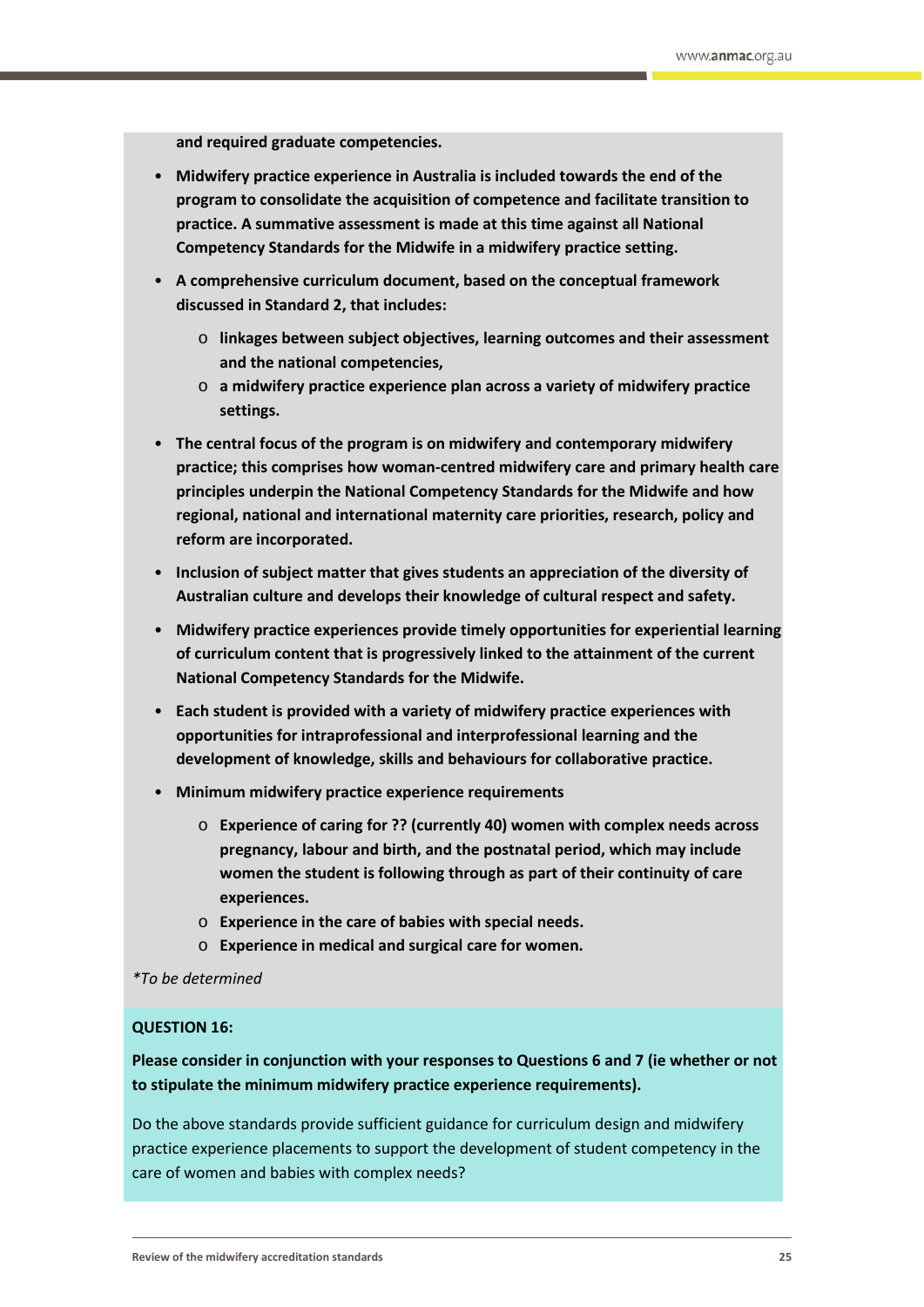a) Yes, these criteria sufficiently guide the development of student competency in the care of women and babies with complex needs.

b) No, these criteria do not sufficiently guide the development of student competency in the care of women and babies with complex needs.

**If you answered 'no'**, please specify what you consider needs to be changed or added to these criteria and provide a reason for your response.

#### <span id="page-27-0"></span>**Pathways to beginning practice**

Midwives can be prepared for registration by either completing a:

- Bachelor of Nursing followed by a post-graduate program in midwifery
- Bachelor of Midwifery
- Dual degree, most commonly Bachelor of Nursing: Bachelor of Midwifery.

In recent Australian history the post graduate pathway was the only way to become a registered midwife. With the development of the profession of midwifery as discrete from nursing a direct entry Bachelor of Midwifery evolved, with the first programs commencing in South Australia and Victoria in 2002. Direct entry midwifery programs were also developed in part with the aim to prepare midwives for registration in a shorter timeframe and add to workforce flexibility.<sup>[65](#page-27-1)</sup> Dual nursing and midwifery degrees also add to workforce flexibility and have evolved in part due to the need of those wishing to work in small facilities where both nursing and midwifery skills are required, particularly in rural and remote areas.<sup>[66](#page-27-2)</sup>

Davis et al $^{67}$  $^{67}$  $^{67}$  found that midwives prepared through the undergraduate and postgraduate routes commence practice with similar levels of confidence. Those from postgraduate programs had higher confidence after the first year of practice. Hammond et al found that graduates from both pathways had similar intentions to work post registration although Bachelor of Midwifery graduates were older and more likely to want to work part time. Graduates from post graduate midwifery programs seemed to more quickly be socialised into the workforce than other graduates, possibly due to their previous exposure to the health care system as registered nurses.<sup>[68](#page-27-4)</sup>

There are a number of domains and skill sets that are generic to both nursing and midwifery for example assessing haemodynamic status, wound management and medication management. The context or the some health care setting may require midwives (who are

<span id="page-27-1"></span><sup>&</sup>lt;sup>65</sup> Leap N, Barclay L and Sheehan A. The AMAP report, Volume 1 and 2: Australian Midwifery Action Project, 2003.

<span id="page-27-2"></span><sup>66</sup> Yates K., Usher K & Kelly J. The dual roles of rural midwives: the potential for role conflict and impact on retention. *Collegian: Journal of the Royal College of Nursing Australia*. 2011; 18(3):107-113.

<span id="page-27-3"></span><sup>&</sup>lt;sup>67</sup> Davis D, Fourer M, Clements V, Brodie P & Herbison P. The self-reported confidence of newly graduated midwives before and after their first year of practice in Sydney, Australia. *Women and Birth: The Journal of the Australian College of Midwives*. 2012; 25(3):e1-e10.

<span id="page-27-4"></span><sup>&</sup>lt;sup>68</sup> Hammond A., Gray J., Smith R., Fenwick J & Homer C. Same but different: expectations of graduates from two midwifery education courses in Australia. *Journal of Clinical Nursing*. 2011; 20:2315-2324.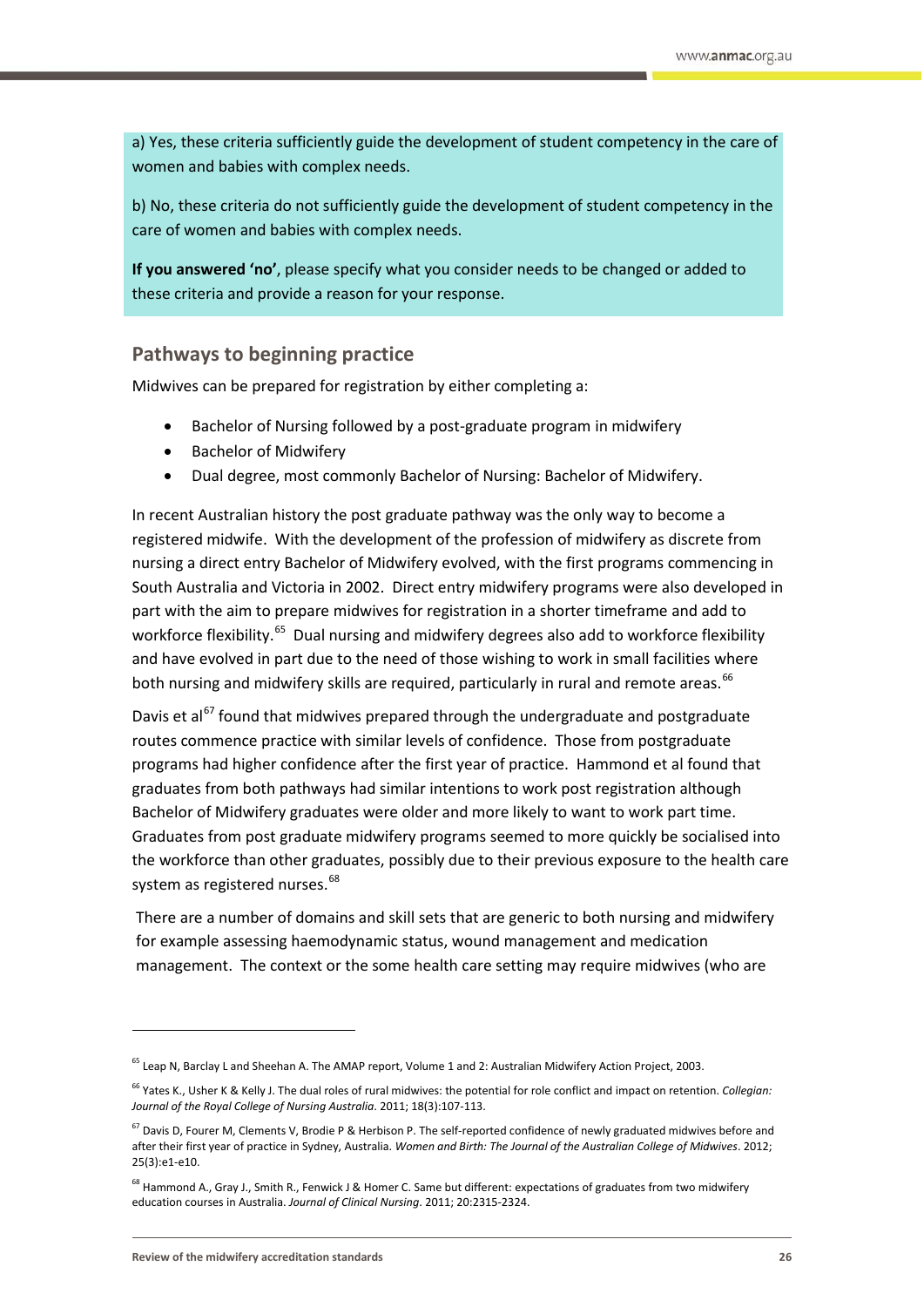not registered nurses) to participate in the care of non-maternity patients<sup>[69](#page-28-0)</sup>, under the supervision of a registered nurse. This need may arise as a result of midwives working in low volume birthing areas such as in rural and remote areas or because bed limitations require the admission or outlying of non-maternity patients to midwifery clinical areas. Graduates with dual midwifery and nursing registration may be seen as a more flexible addition to the workforce in such clinical settings.

Both the post-graduate and undergraduate entry-level midwifery programs are accredited using the same set of midwifery accreditation standards. The dual degree programs are accredited by ANMAC against both the midwifery and registered nurse accreditation standards. There are no specific standards for dual degree programs.

The standards currently state that the entry to practice midwifery programs should be a minimum of a degree or a postgraduate qualification and listed on the Australian Qualification Framework (AQF) registry for the award.<sup>70</sup> The AQF stipulates that a minimum timeframe for a Level 7 degree is 3 years.<sup>[71](#page-28-2)</sup> Furthermore, the AQF stipulates that 50% credit can be given for an Advanced Diploma or Associate Degree and provides no guidance as to credit limits for a dual degree arrangement.<sup>[72](#page-28-3)</sup>

Additionally, the midwifery accreditation standards currently require evidence that midwifery students are exposed to an extended period of midwifery experience at the end of the entry to practice midwifery program to consolidate the acquisition of competence and to facilitate transition to practice. This can prove somewhat challenging in a dual degree situation where there is the same sequencing requirement for nursing students. The sequencing of both degrees to meet these requirements can make structuring the program complex.

#### **QUESTION 17:**

Do the midwifery accreditation standards need to give separate and specific guidance to the education provider for the Bachelor of Midwifery, dual degrees (nursing and midwifery) or postgraduate midwifery programs?

a) No, separate and specific guidance is not required as the same standards should apply to all entry to practice midwifery programs.

b) Yes, separate and specific guidance is required.

Please provide a reason for your response and **if your answered 'yes'**, please also specify what you consider is required to increase guidance for the education providers of these programs.

<span id="page-28-0"></span><sup>69</sup> Yates K., Usher K & Kelly J. The dual roles of rural midwives: the potential for role conflict and impact on retention. *Collegian: Journal of the Royal College of Nursing Australia*. 2011; 18(3):107-113.

<span id="page-28-1"></span><sup>70</sup> Australian Qualification Framework Council, *Australian Qualification Framework*, 2011.

<span id="page-28-2"></span> $71$  Ibid.

<span id="page-28-3"></span> $72$  Ibid.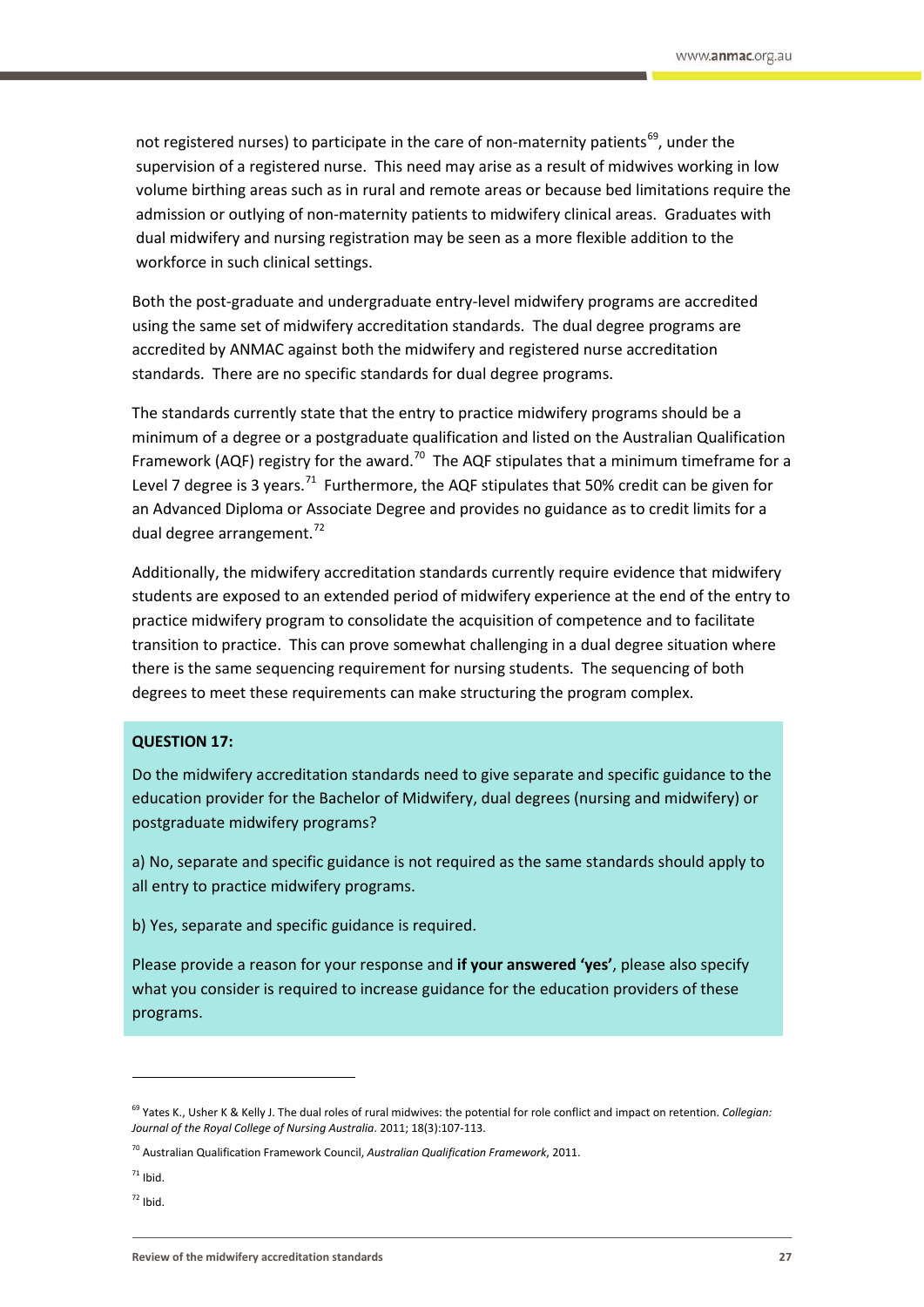#### **Question 18:**

Should the midwifery accreditation standards contain specific criteria for the Bachelor of Midwifery component of the dual degree in terms of, for example, length of program or sequencing and proportion of midwifery practice experience?

a) No, specific criteria for Dual Degrees is not required.

b) Yes, specific criteria for Dual degrees should be identified.

Please provide a reason for your response and if you answered 'yes' please also specify what you consider are required in regard to the dual degree in terms of, eg, length of program or sequencing and proportion of midwifery practice experience.

# <span id="page-29-0"></span>**Workforce issues and impact on education**

An ageing workforce, an increase in part time hours and an increase in the demand for services places significant pressure on graduates in all health disciplines to be appropriately prepared for practice in the shortest time possible. Program duration is specified by the AQF.

Retention, another key strategy in maintaining an adequate workforce, relies in part on the successful transition of new graduates into the workforce.<sup>[73](#page-29-1)</sup> Important in that transition is the socialisation into the profession. This requires graduates to have obtained the adequate skills, familiarisation with the workforce and work setting, and confidence as students. Some studies have identified that more needs to be done to support midwives in their first year in practice after registration.<sup>[74](#page-29-2)</sup>

Health Workforce Australia notes that, improving consistency of assessment and supervision, cost effective use of simulated learning and a greater focus on 'work-readiness' of graduates also needs to be considered to ensure Australia's ability to meet its health workforce needs.<sup>[75](#page-29-3)</sup>

**Version 1 DRAFT midwifery accreditation standards.**

**PROPOSED CRITERION to facilitate the midwifery student's transition to practice as a graduate midwife. (Criterion 3.12)**

**The program provider demonstrates:**

• **Midwifery practice experience in Australia is included towards the end of the program to consolidate the acquisition of competence and facilitate transition to practice. A summative assessment is made at this time against all National Competency Standards for the Midwife in a midwifery practice setting.**

**QUESTION 19:**

 $\overline{\phantom{a}}$ 

<span id="page-29-1"></span><sup>73</sup> Carolan M. 'A good Midwife stands out': 3rd year midwifery students' views. *Midwifery,* Feb 2013; 29(2):115-121.

<span id="page-29-2"></span><sup>&</sup>lt;sup>74</sup> Clements V., Fenwick J & Davis D. Core elements of transition support programs: the experiences of newly qualified Australian midwives. *Sexual & Reproductive Healthcare: Official Journal of the Swedish Association of Midwives*. 2012; 3(4: 155-162.

<span id="page-29-3"></span><sup>75</sup> Health Workforce Australia, *Health Workforce 2025 – Doctors, Nurses and Midwives – Volume 1*. Adelaide 2012.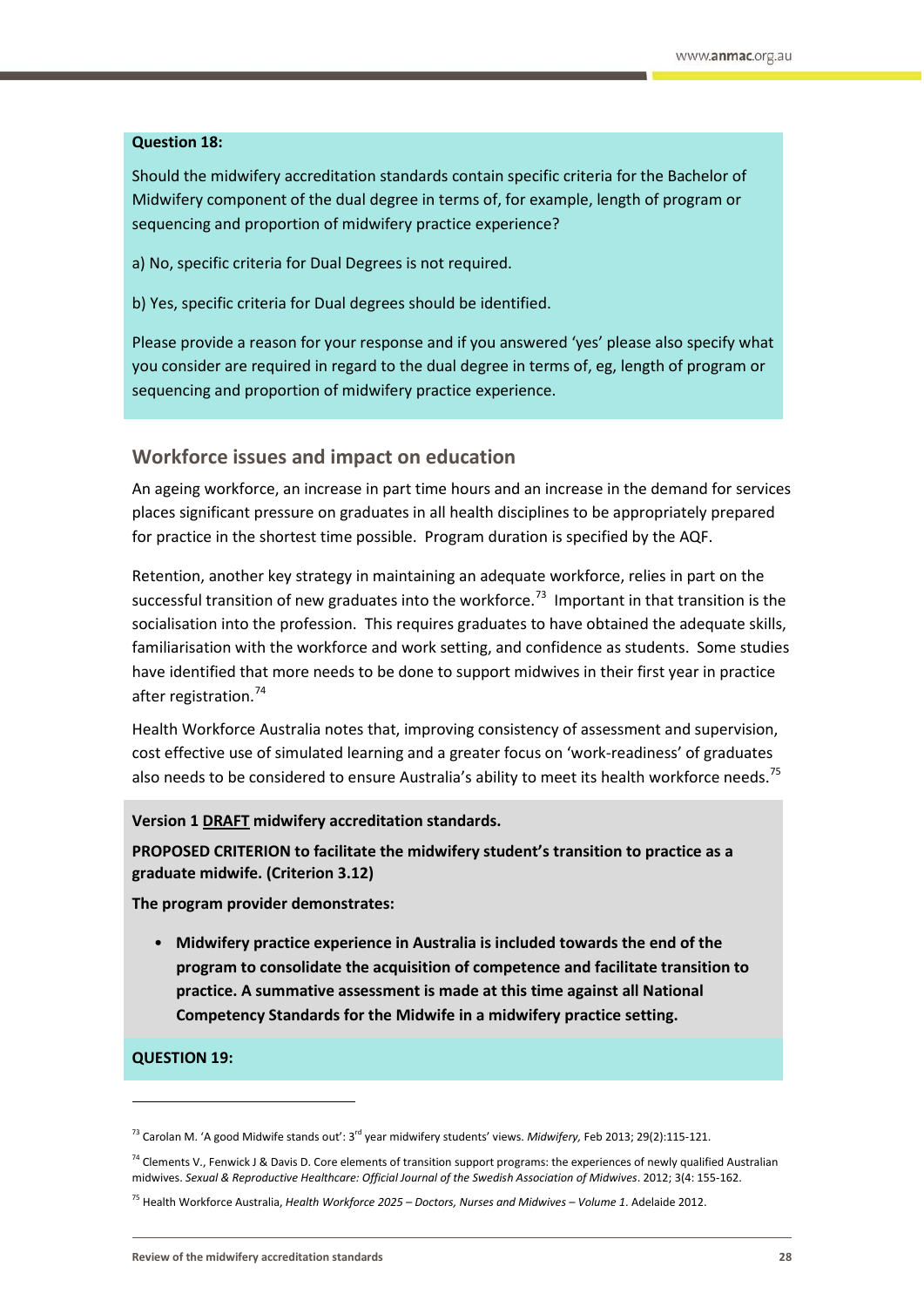*Within the context of accreditation standards for entry to practice midwifery programs:*

Is this criterion sufficient to facilitate the midwifery student's transition to practice as a graduate midwife?

a) Yes, this criterion sufficiently facilitates transition to practice.

b) No, this criterion does not sufficiently facilitate transition to practice.

Please provide a reason for your response and **if your answered 'no'**, please also specify what you consider is required in addition to this criterion to facilitate transition to practice.

The last question has been added to ensure the review process for the midwifery accreditation standards has captured issues that are considered important by stakeholders.

### **QUESTION 20:**

*Within the context of accreditation standards for entry to practice midwifery programs:*

Are there other areas where the draft midwifery accreditation standards – Version 1 require amendment or change to ensure they adequately prepare midwives for beginning practice in the context of contemporary Australian maternity services?

# <span id="page-30-0"></span>**Conc**l**usion**

The aim of the review of the ANMAC midwifery accreditation standards is to review and where necessary update the midwifery accreditation standards as part of the transition to the National Registration and Accreditation Scheme. The consultation process will be conducted in an open and transparent manner to ensure that the revised midwifery accreditation standards are nationally consistent, contemporary, comprehensive, clearly articulated and respected by the profession and relevant education providers.

The ANMAC Board will oversee the process of review which will be coordinated by the Board appointed Expert Advisory Group and led by ANMAC's Director of Accreditation – Ms Donna Mowbray. The review is expected to be completed by January 2014 with the intention of providing updated midwifery accreditation standards that provide sufficient protection to the public and are acceptable to the community, the profession, the jurisdictions, employers, and relevant education providers, for the approval of the NMBA in February 2014.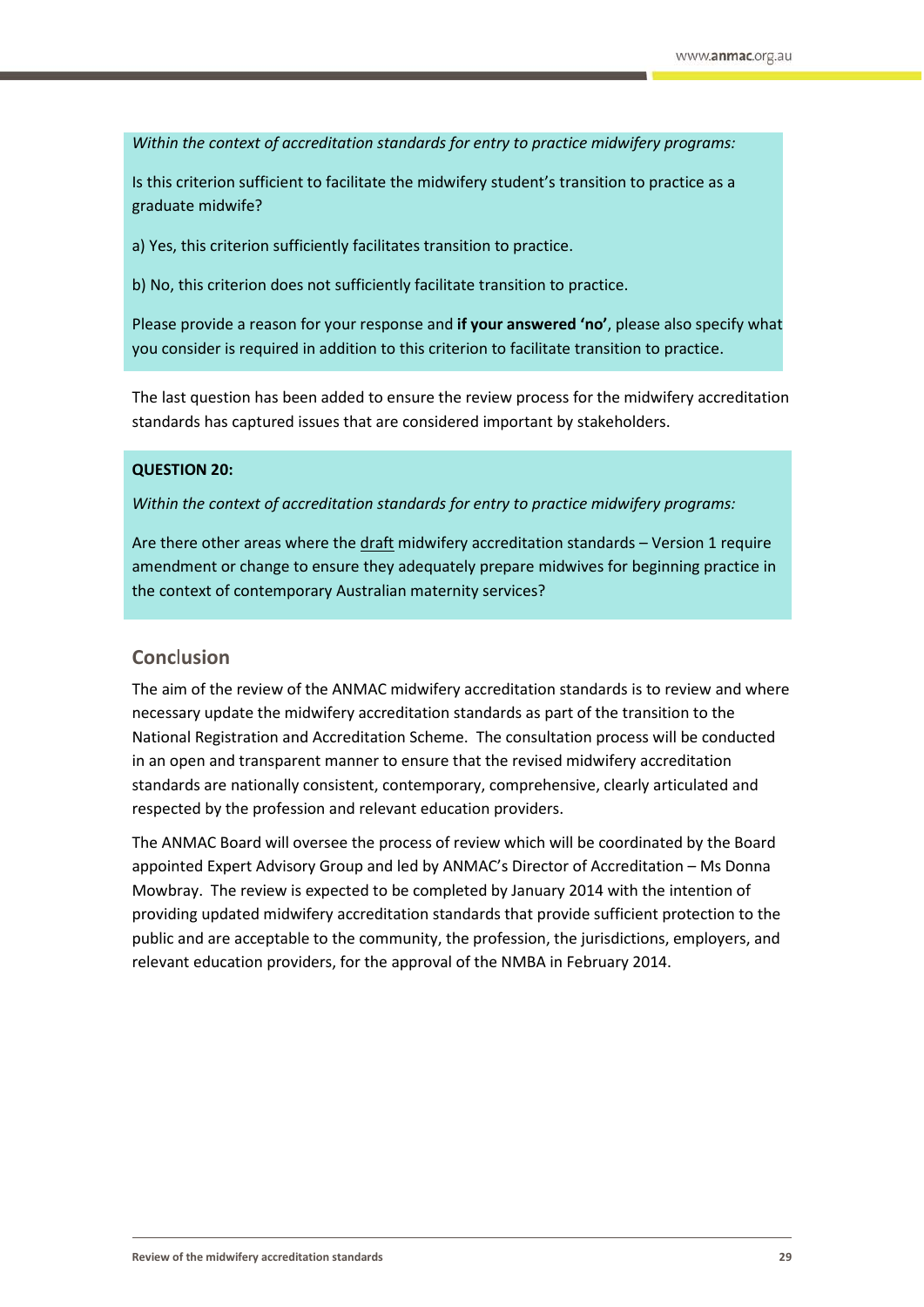# <span id="page-31-0"></span>**Glossary and abbreviations**

- **AHPRA** is the Australian Health Practitioner Regulation Agency (AHPRA, an organisation responsible for the implementation of the National Registration and Accreditation Scheme across Australia. AHPRA supports the National Health Practitioner Boards in implementing the National Registration and Accreditation Scheme.
- **ANMAC** is the Australian Nursing and Midwifery Accreditation Council, an independent accrediting authority for Nursing and Midwifery under the National Registration and Accreditation Scheme. ANMAC sets standards for accreditation and accredits nursing and midwifery courses and providers.
- **AQF** is the Australian Qualifications Framework and is the national policy for regulated qualifications in Australian education and training. It incorporates the qualifications from each education and training sector into a single comprehensive national qualifications framework.
- **EDUCATION PROVIDER** is a university or other higher education institution, or a recognised training organisation (RTO) that is responsible for a program the graduates of which are eligible to apply for nursing or midwifery registration or endorsement.
- **HEALTH PRACTITIONER REGULATION NATIONAL LAW ACT 2009, OR THE NATIONAL LAW**, the National Law is contained in the Schedule to the Act. This second stage legislation provides for the full operation of the National Registration and Accreditation Scheme for the Health Professions from 1 July 2010 and covers the more substantial elements of the national scheme, including registration arrangements, accreditation arrangements, complaints, conduct, health and performance arrangements, and privacy and information-sharing arrangements. The purpose of the National Law is to protect the public by establishing a national scheme for the regulation of health practitioners and students undertaking programs of study leading to registration as a health practitioner.
- **HWA** is Health Workforce Australia, an initiative of the Council of Australian Governments. It was established to meet the future challenges of providing a health workforce that responds to the needs of the Australian Community.
- **INTERPROFESSIONAL LEARNING** occurs when two or more professions learn with, from and about each other to improve collaboration and the quality of care<sup>[76](#page-31-1)</sup>
- **NMBA** is the Nursing and Midwifery Board of Australia and works in partnership with AHPRA to protect the public and guide the professions of Nursing and Midwifery. The functions of the NMBA include registering nursing and midwifery practitioners and students; developing standards, codes and guidelines for the nursing and midwifery professions; handling notifications, complaints, investigations and disciplinary

 $\overline{\phantom{a}}$ 

<span id="page-31-1"></span> $^{76}$  Australian Nursing and Midwifery Accreditation Council, Registered Nurse Accreditation Standards, 2012.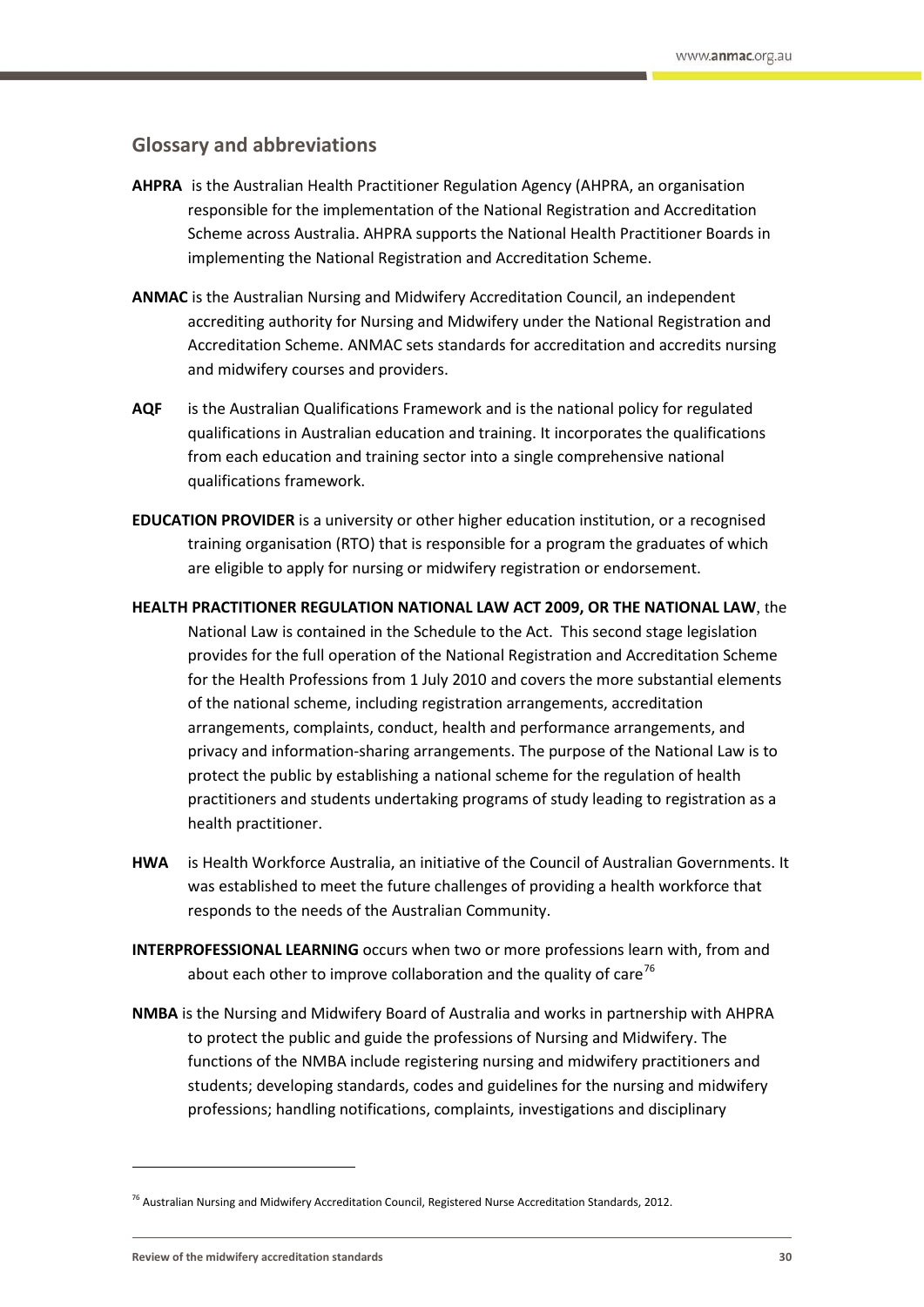hearings; assessing overseas trained practitioners who wish to practice in Australia; and approving accreditation standards and accredited programs of study.

**NRAS** is the National Registration and Accreditation Scheme.

#### **PRIMARY HEALTH CARE PRINCIPLES**:

- Reflects and evolves from the economic conditions and sociocultural and political characteristics of the country and its communities and is based on the application of the relevant results of social, biomedical and health services research and public health experience.
- Addresses the main health problems in the community, providing promotive, preventive, curative and rehabilitative services accordingly.
- Includes at least: education concerning prevailing health problems and the methods of preventing and controlling them; promotion of food supply and proper nutrition; an adequate supply of safe water and basic sanitation; maternal and child health care, including family planning; immunization against the major infectious diseases; prevention and control of locally endemic diseases; appropriate treatment of common diseases and injuries; and provision of essential drugs.
- Involves, in addition to the health sector, all related sectors and aspects of national and community development, in particular agriculture, animal husbandry, food, industry, education, housing, public works, communications and other sectors; and demands the coordinated efforts of all those sectors.
- Requires and promotes maximum community and individual self-reliance and participation in the planning, organization, operation and control of primary health care, making fullest use of local, national and other available resources; and to this end develops through appropriate education the ability of communities to participate.
- Should be sustained by integrated, functional and mutually supportive referral systems, leading to the progressive improvement of comprehensive health care for all, and giving priority to those most in need.
- Relies, at local and referral levels, on health workers, including physicians, nurses, midwives, auxiliaries and community workers as applicable, as well as traditional practitioners as needed, suitably trained socially and technically to work as a health team and to respond to the expressed health needs of the community.<sup>[77](#page-32-0)</sup>
- **PROGRAM** is the full program of study and experiences that are required to be undertaken before a qualification, recognised under the Australian Qualifications Framework (AQF), such as a Bachelor of Nursing can be awarded to a graduate who successfully completes the program.
- **PROGRAM PROVIDER** is the school or faculty responsible for the design and delivery of a program of study in midwifery leading to the award associated with the entry to practice midwifery program.

<span id="page-32-0"></span> $^{77}$  WHO; UNICEF (1978). Declaration of Alma-Ata: report on the International Conference on Primary Health Care, 6-12 September, Alma-Ata, USSR. Viewed a[t http://www.who.int/publications/almaata\\_declaration\\_en.pdf](http://www.who.int/publications/almaata_declaration_en.pdf) on 15 May.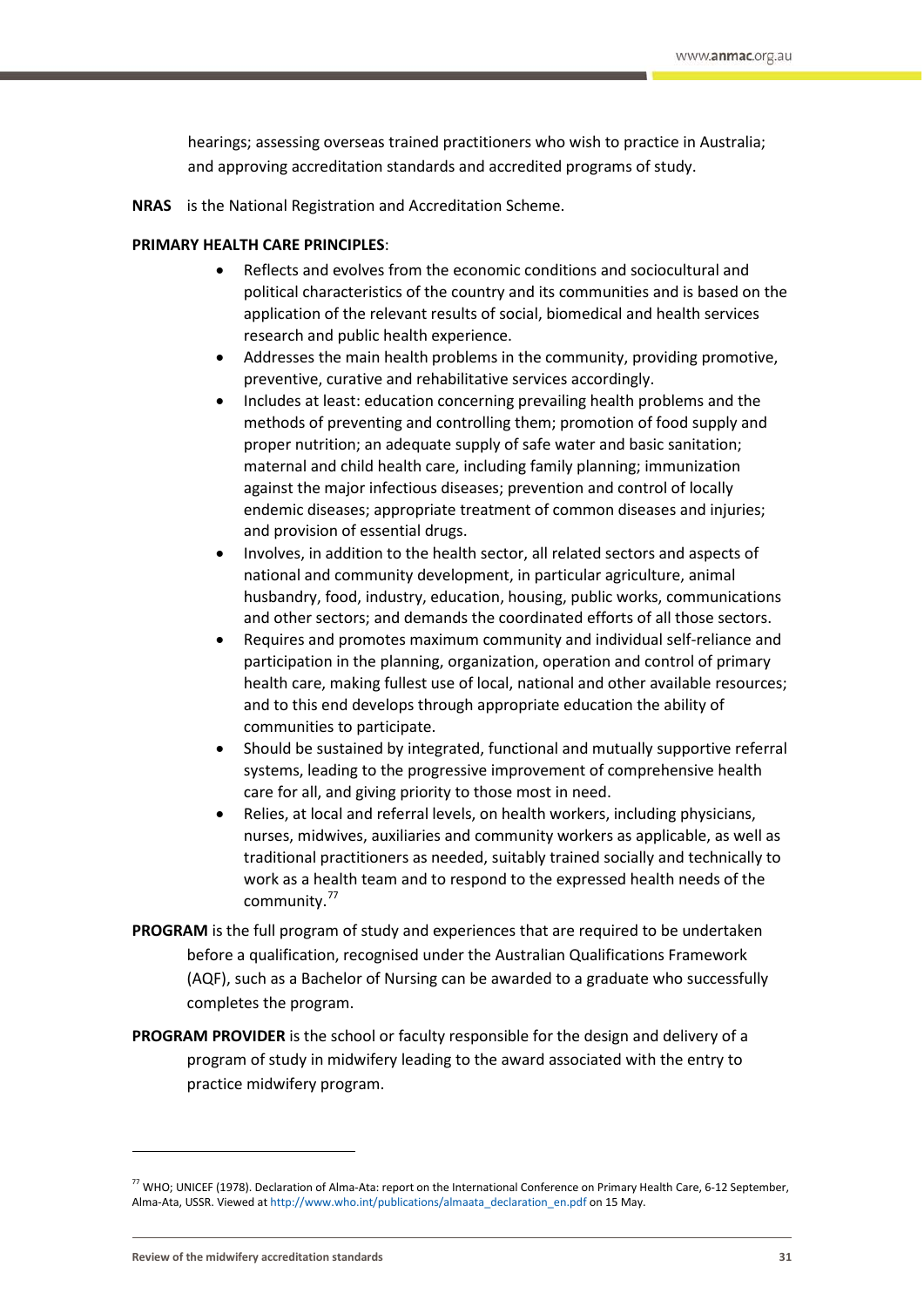- **SIMULATION** refers to any education method or experience evoking or replicating aspects of the real world in an interactive manner.
- **TEQSA** is the Tertiary Education Quality and Standards Agency which was established in July 2011 to regulate and assure the quality of Australia's large, diverse and complex higher education sector. From January 2012 the Tertiary Education Quality and Standards Agency will register and evaluate the performance of higher education providers against the new Higher Education Standards Framework. TEQSA will undertake both compliance assessments and quality assessments.
- **WOMAN** The term "woman" includes the woman, her baby (born and unborn), and, as negotiated with the woman, her partner, significant others and community.<sup>[78](#page-33-0)</sup>
- **WOMAN-CENTRED MIDWIFERY** principles are identified in the Australian Collage of Midwives Philosophy Statement: *Midwife means 'with woman'*. This meaning shapes midwifery's philosophy, work and relationships. Midwifery is founded on respect for women and on a strong belief in the value of women's work of bearing and rearing each generation. Midwifery considers women in pregnancy, during childbirth and early parenting to be undertaking healthy processes that are profound and precious events in each woman's life. These events are also seen as inherently important to society as a whole. Midwifery is emancipatory because it protects and enhances the health and social status of women which, in turn, protect and enhance the health and wellbeing of society.

Midwifery is a woman-centred, political, primary health care discipline founded on the relationships between women and their midwives. Midwifery:

— focuses on a woman's health needs, her expectations and aspirations encompasses the needs of the woman's baby, and includes the woman's family, her other important relationships and community, as identified and negotiated by the woman herself. — is holistic in its approach and recognises each woman's social, emotional, physical, spiritual and cultural needs, expectations and context as defined by the woman herself.

— recognises every woman's right to self-determination in attaining choice, control and continuity of care from one or more known caregivers.

— recognises every woman's responsibility to make informed decisions for herself, her baby and her family with assistance, when requested, from health professionals. — is informed by scientific evidence, by collective and individual experience and by intuition.

— aims to follow each woman across the interface between institutions and the community, through pregnancy, labour and birth and the postnatal period so all women remain connected to their social support systems.

— the focus is on the woman, not on the institutions or the professionals involved.

— includes collaboration and consultation between health professionals.

<span id="page-33-0"></span><sup>78</sup> Australian Nursing and Midwifery Council, *National framework for the development of decision-making tools for nursing and midwifery practice*. September 2007.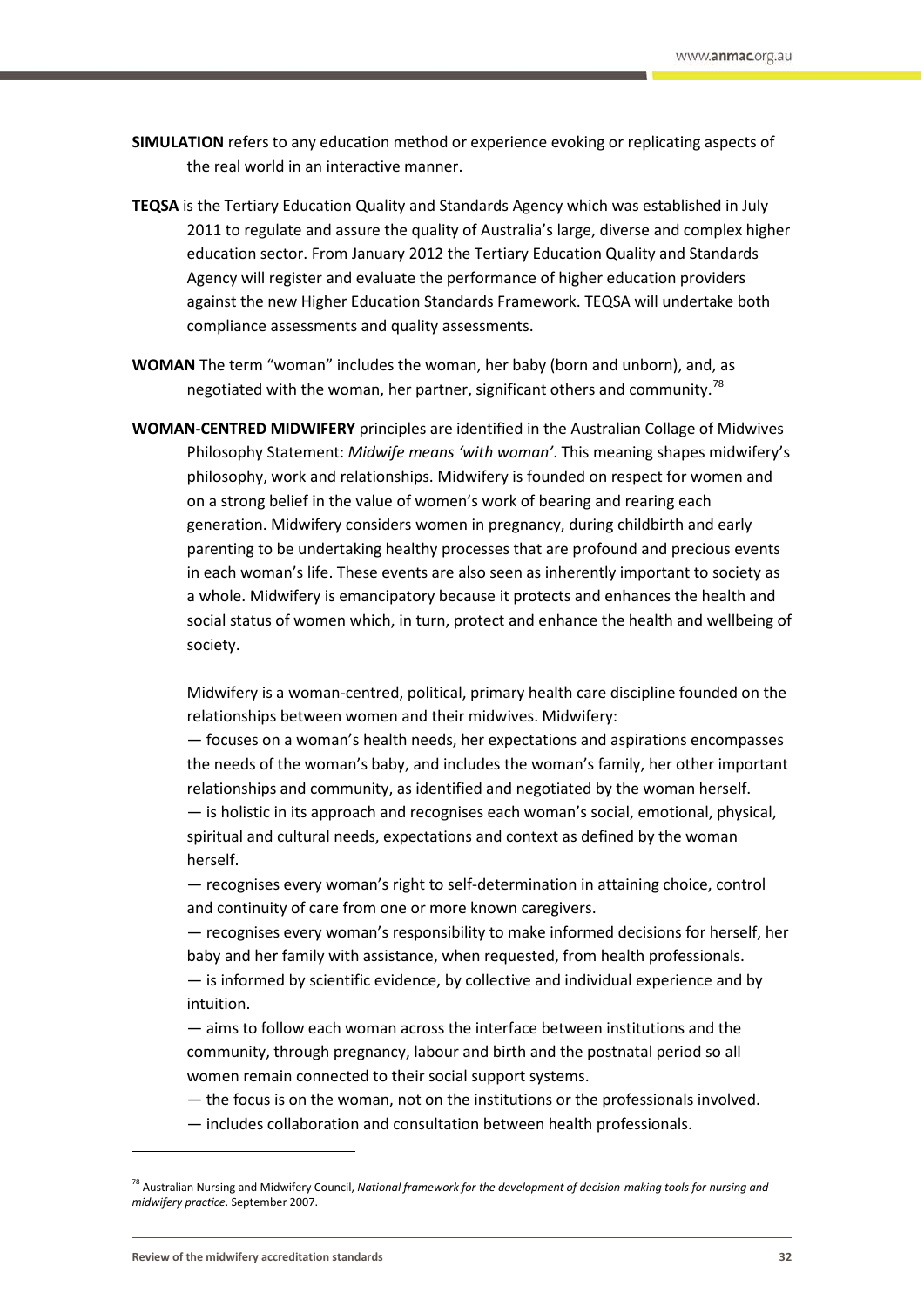# <span id="page-34-0"></span>**Appendix A**

On 14 July 2006, The Council of Australian Governments (COAG) agreed to establish a single national registration scheme for health professionals, beginning with the nine professional groups then registered in all jurisdictions. COAG further agreed to establish a single national accreditation scheme for health education and training, in order to simplify and improve the consistency of current arrangements.<sup>79</sup> Bills were successively put before state and territory parliaments, commencing with Queensland, to enact the legislation known as the Health Practitioner Regulation National Law Act (or the 'National Law') to establish the scheme*.* The Act provides for the adoption of a national law to establish a national registration and accreditation scheme for health practitioners. The object, objectives and guiding principles are articulated in Section 4 Part 1 and are reproduced below with phrases relating to accreditation of education providers and programs of study highlighted.<sup>[80](#page-34-2)</sup>

(1) *The object of this Law is to establish a national registration and accreditation scheme for—*

- *(a) the regulation of health practitioners; and*
- *(b) the registration of students undertaking—*

*(i) programs of study that provide a qualification for registration in a health profession; or*

*(ii) clinical training in a health profession.*

*(2) The objectives of the national registration and accreditation scheme are—*

*(a) to provide for the protection of the public by ensuring that only health practitioners who are suitably trained and qualified to practise in a competent and ethical manner are registered; and*

*(b) to facilitate workforce mobility across Australia by reducing the administrative burden for health practitioners wishing to move between participating jurisdictions or to practise in more than one participating jurisdiction; and*

*(c) to facilitate the provision of high quality education and training of health practitioners; and* 

*(d) to facilitate the rigorous and responsive assessment of overseas-trained health practitioners; and*

*(e) to facilitate access to services provided by health practitioners in accordance with the public interest; and*

<span id="page-34-1"></span><sup>&</sup>lt;sup>79</sup> Council of Australian Governments. Intergovernmental Agreement for a National Registration and Accreditation Scheme for the Health Professions. 2008.

<span id="page-34-2"></span> $80$  Health Practitioner Regulation National Law Act 2009 Qld.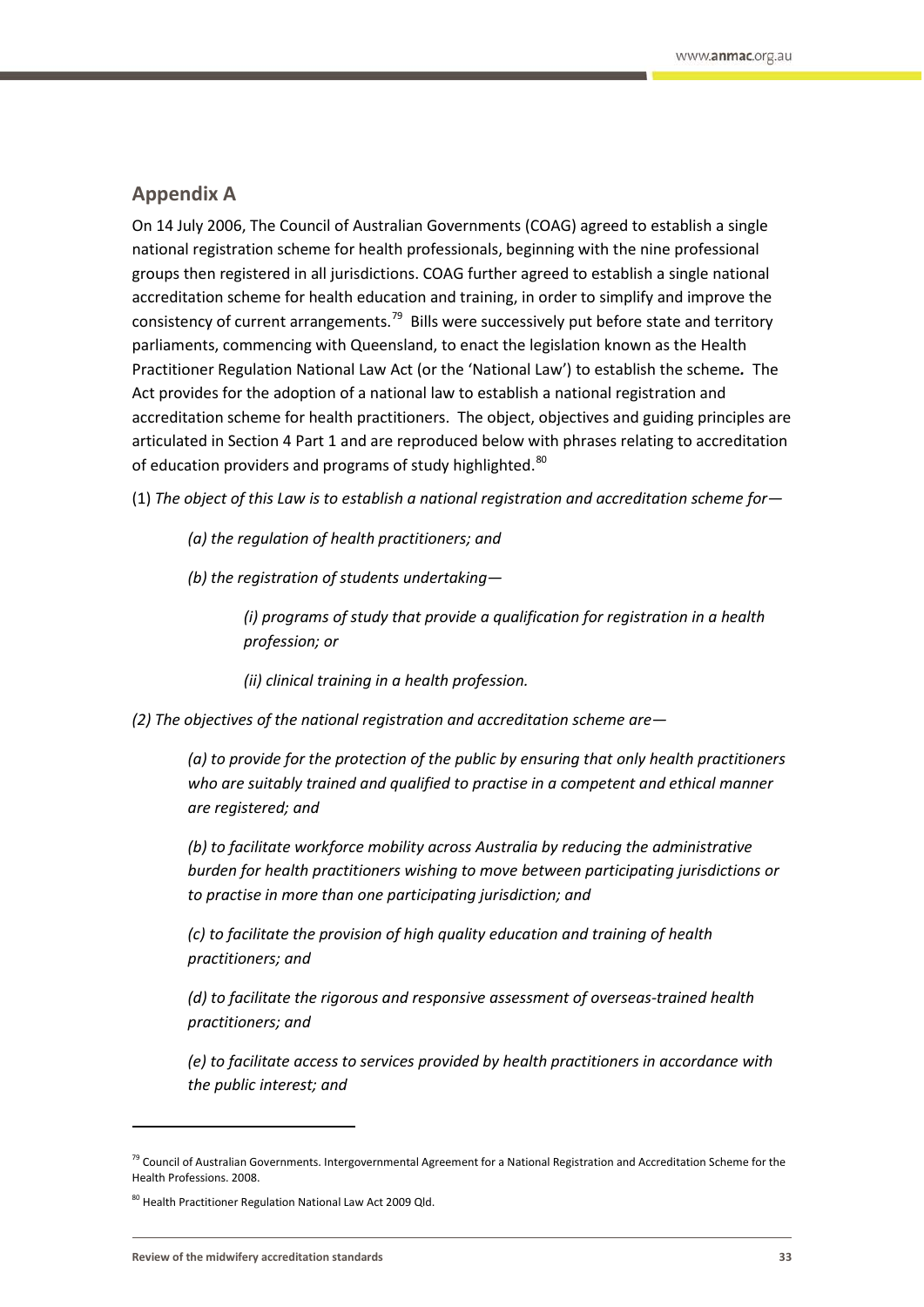*(f) to enable the continuous development of a flexible, responsive and sustainable Australian health workforce and to enable innovation in the education of, and service delivery by, health practitioners.*

*(3) The guiding principles of the national registration and accreditation scheme are as follows—*

*(a) the scheme is to operate in a transparent, accountable, efficient, effective and fair way;*

*(b) fees required to be paid under the scheme are to be reasonable having regard to the efficient and effective operation of the scheme;*

*(c) restrictions on the practice of a health profession are to be imposed under the scheme only if it is necessary to ensure health services are provided safely and are of an appropriate quality.*

Following the introduction of the National Law, the Australian Nursing and Midwifery Council (ANMC) was approved under the National Registration and Accreditation Scheme (NRAS) as the independent accreditation authority, commencing on 1 July 2010, for all nursing and midwifery education providers and programs of study leading to registration and endorsement in Australia.

Subsequently, the ANMC changed its name to the Australian Nursing and Midwifery Accreditation Council (ANMAC) to reflect its principle role as an accrediting authority. Along with responsibility for accrediting education providers and programs of study leading to a qualification in the professions of nursing and midwifery, the Council has legislated responsibility for regular review and improvement of the Accreditation Standards underpinning this accreditation function for all professional categories under its mandate.<sup>[81](#page-35-0)</sup>

Professional education accreditation is concerned with the quality of the profession and its work, from the perspective of the public interest and community safety. It is part of a broader process of assuring the community that, having completed an accredited education program, beginning professional practitioners have achieved agreed professional outcomes and are able to practise in a safe and competent manner equipped with the necessary foundation knowledge, professional attitudes and essential skills. This process itself however, relies on two other fundamental building blocks:

1. That the education providers themselves are authorised to issue the relevant qualification and are evaluated to assure continued quality learning outcomes for their graduates.

Qualifications are specified, classified and defined by the Australian Qualifications Framework ( $AQF$ <sup>[82](#page-35-1)</sup> and their associated Register lists Authorised Issuing Organisations. The Tertiary Education Quality and Standards Agency (TEQSA) has responsibility for

<span id="page-35-0"></span><sup>&</sup>lt;sup>81</sup> Health Practitioner Regulation National Law Act 2009 Qld.

<span id="page-35-1"></span><sup>82</sup> Australian Qualifications Framework Council. Australian Qualification Framework 2011.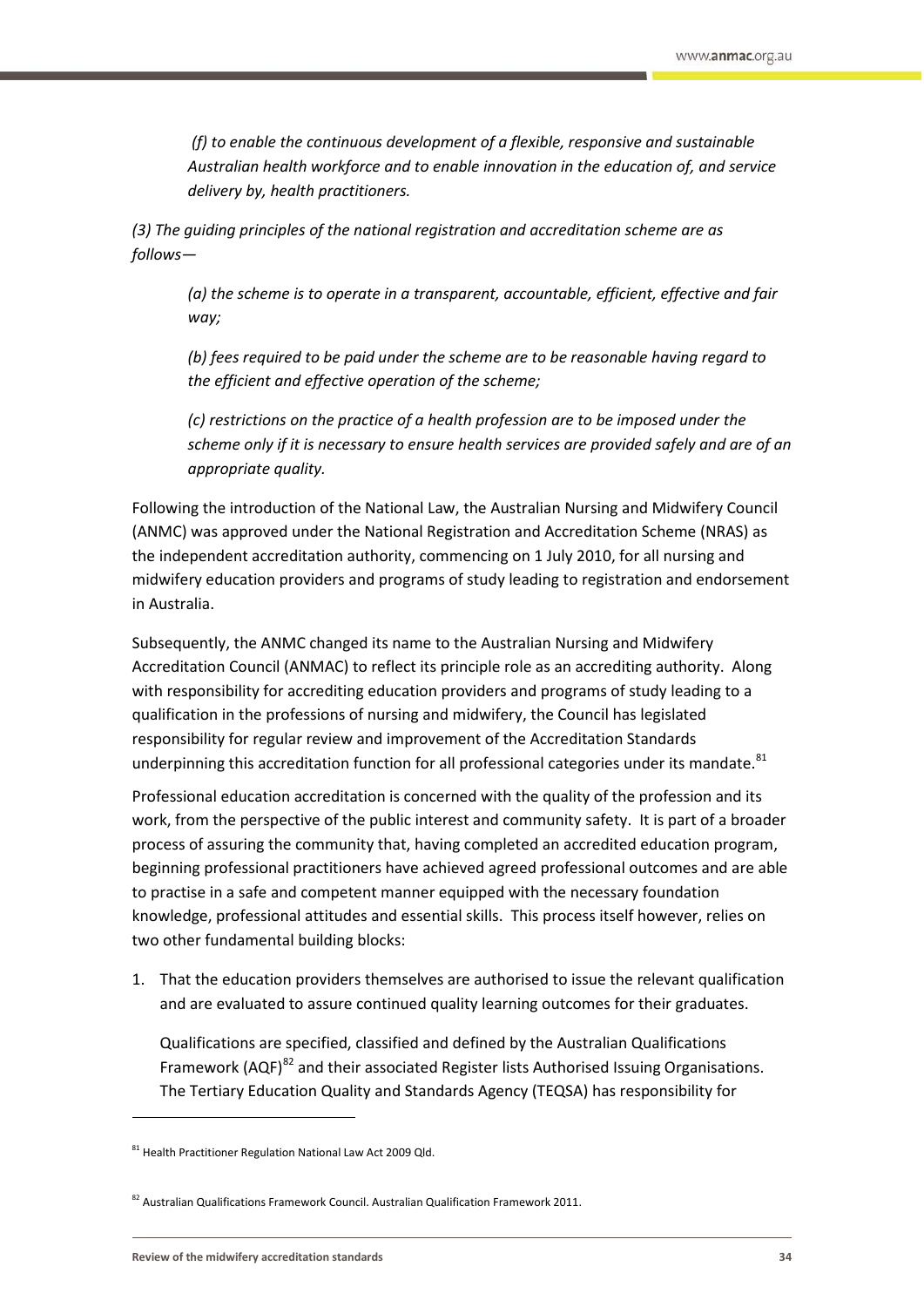evaluating all higher education providers for quality assurance purposes and protecting the integrity of the Australian higher education system. See section 5 for more information on TEQSA.

2. That there exists a set of agreed and contemporary competency standards for the profession, against which the capability of graduates can be assessed.

The Nursing and Midwifery Board of Australia (NMBA) adopted the ANMC's National Competency Standards for enrolled and registered nurses, midwives and nurse practitioners in 2010<sup>[83](#page-36-0)</sup> These standards articulate the core competencies by which individual performance is assessed to obtain and retain a licence to practice, issued by the NMBA, as an enrolled nurse, registered nurse, registered midwife and nurse practitioner in Australia. However, these Competency Standards are used not only by the NMBA for health professionals to self-assess their competence as part of the annual renewal of licence process; but also to assess nurses and midwives educated overseas seeking to work in Australia; and to assess nurses and midwives returning to work after breaks in service. They are also used to assess the performance of nurses and midwives involved in professional conduct matters. Higher education providers use the National Competency Standards when developing nursing curricula and to assess student performance; as do employers when evaluating graduate performance.

The accreditation process administered by ANMAC is an efficient and effective proxy for the external assessment of each individual graduate against the relevant competency standards. Professional course accreditation must ensure that necessary professional standards are protected, while not inhibiting diversity and innovation nor constraining continuous quality improvement. However, it is critical that the relevant professional accreditation standards are regularly reviewed to ensure their continued relevance in the light of changes in pertinent health and education legislation, policy, delivery or ethos.<sup>[84](#page-36-1)</sup>

<span id="page-36-0"></span><sup>&</sup>lt;sup>83</sup> Australian Nursing and Midwifery Accreditation Council. Registered Nurse Accreditation Standards. Canberra 2012.

<span id="page-36-1"></span><sup>84</sup> Australian Nursing and Midwifery Council. Consultation Paper: Review of Registered Nurse Accreditation Standards 2011